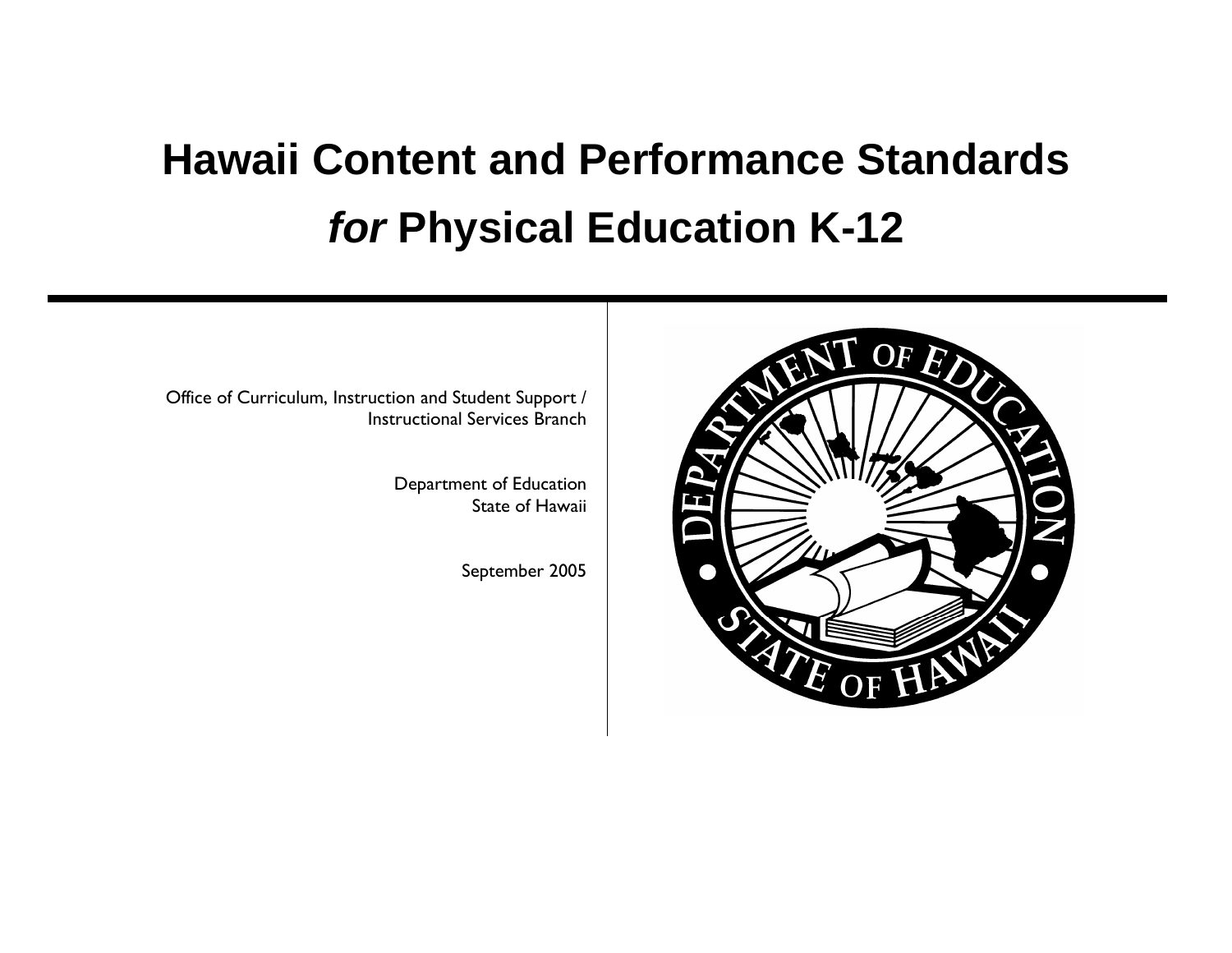# **THE HAWAII STANDARDS SYSTEM**

### **FOREWORD**

The Hawaii Standards System supports standards-based education through curriculum, instruction and assessment components. The Hawaii Standards System supports school level implementation of standards-based education by:

- Identifying the targets for student learning such as the Vision of the Public School Graduate, General Learner Outcomes, the Hawaii Content and Performance Standards III, and other course standards;
- Providing curricular and behavioral support for students through direct services to students and their families; and
- Developing, acquiring, and assuring access to support for implementation of standards-based education for teachers, school leaders, and other academic staff.

An essential component of the Hawaii Standards System is the Hawaii Content and Performance Standards III (HCPS III) document which contains:

- Essential content and skills in *nine* content areas: Career and Technical Education, Fine Arts, Health, Language Arts, Math, Physical Education, Science, Social Studies, and World Languages;
- Standards that describe the educational expectations for ALL students in grades K-5;
- Essential standards for all required courses in the *four core* areas: Language Arts, Math, Science, and Social Studies; and
- Essential standards that can be met through elective courses chosen by secondary students to fulfill graduation requirements in the *five extended core* areas: Career and Technical Education, Fine Arts, Health, Physical Education, and World Languages.

Included in the Hawaii Standards System are standards for courses not found in this HCPS III document. These standards may be found in HCPS II and will be identified in a future version of the Approved Courses and Code Numbers (ACCN) course descriptions. Because ALL courses are standards-based, these specialized courses utilize:

- Industry or national standards that describe essential content and skills for elective courses in areas such as Career and Technical Education and Fine Arts; and
- Content area-specific standards found in HCPS II.

The system also provides student instructional support components such as Special Education and English for Second Language Learners. It also includes student and family support components such as Pihana Na Mamo and Parent Community Network Coordinators.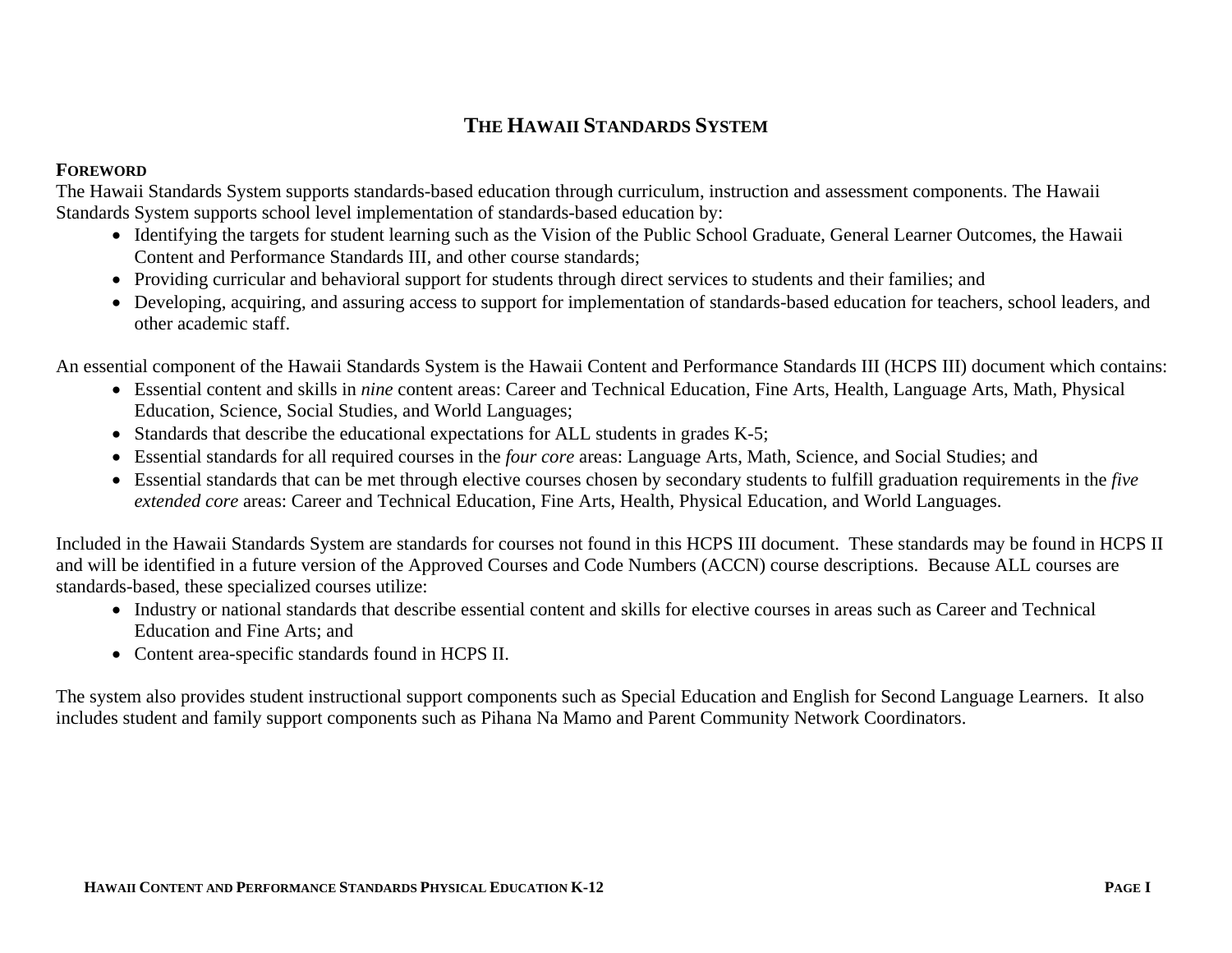### **THE GENERAL LEARNER OUTCOMES**

Equally important to learning academic content is developing the knowledge, skills and attitudes that all students need in order to lead full and productive lives. The six General Learner Outcomes serve as the essential, overarching goals for all of the content and performance standards. These Outcomes are

- The ability to be responsible for one's own learning
- The understanding that it is essential for human beings to work together
- The ability to be involved in complex thinking and problem solving
- The ability to recognize and produce quality performance and quality products
- $\bullet$ The ability to communicate effectively
- The ability to use a variety of technology effectively and ethically

These Outcomes must be an integral part of teaching and learning and the heart of every Hawaii classroom. Teachers of all subjects in all grades must contribute to the development of the General Learner Outcomes while promoting the learning of subject matter as well.

The real test of the standards is their ability to improve student learning. Raising expectations is but the first step; it's what we do with the standards—how we realize them in all classrooms for all students—that will determine whether we can fulfill the Department's vision of graduating students who

- realize their individual goals and aspirations;
- possess the attitudes, knowledge and skills necessary to contribute positively and compete in a global society;
- •exercise the rights and responsibilities of citizenship; and
- $\bullet$ pursue post-secondary education and/or careers without need for remediation.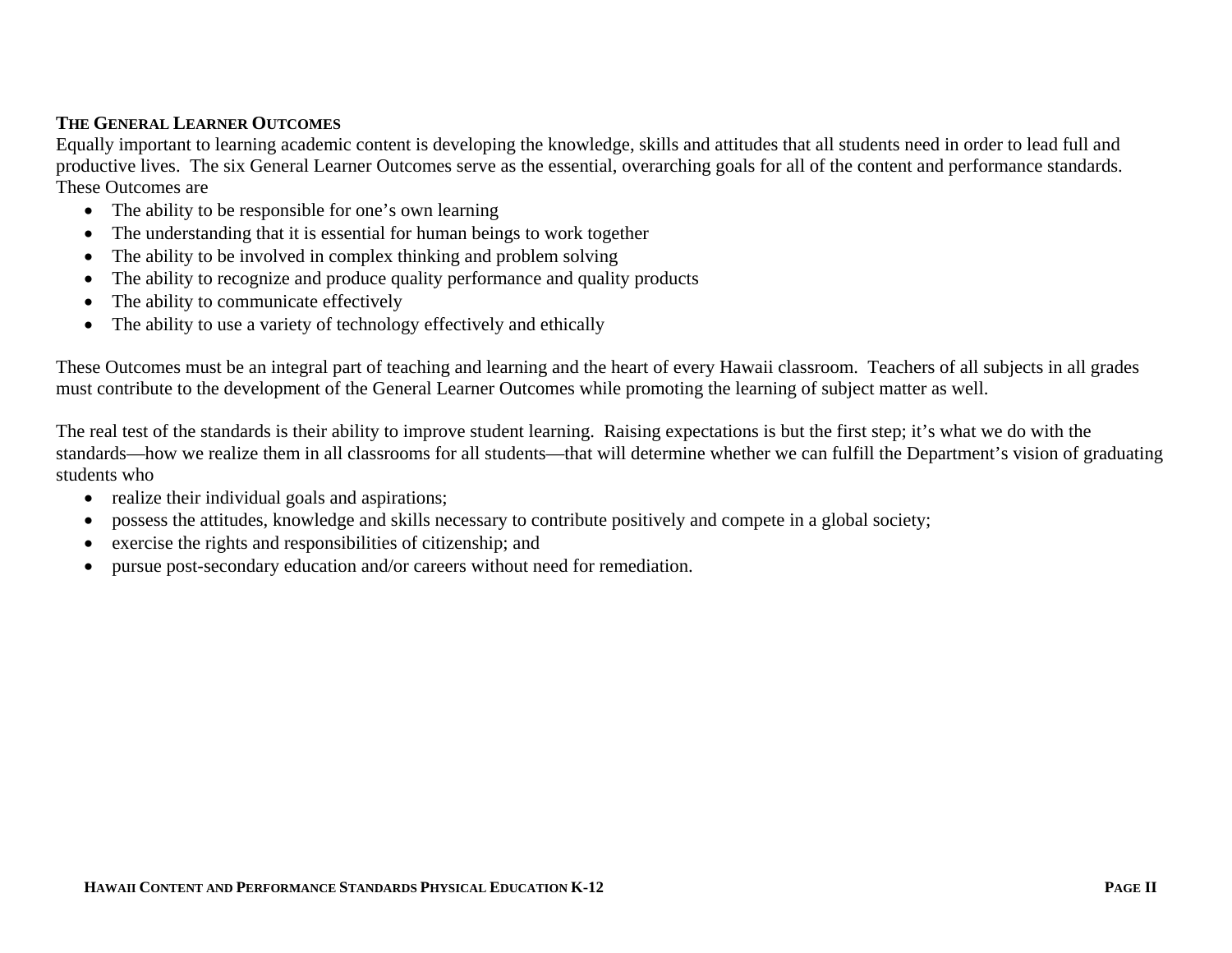# **HAWAII CONTENT AND PERFORMANCE STANDARDS III**

The publication of the report *A Nation at Risk* (National Commission on Excellence in Education, 1983) served as the impetus for the standards movement in American education. Subsequently national content area organizations developed standards in their respective areas. Nationally, standards serve three general purposes: 1) To clarify expectations for students, 2) To raise those expectations, and 3) To provide common targets that help assure equitable educational expectations, opportunities, and experiences for all students. These three purposes form the foundation of Hawaii's educational standards and standard-based education.

In Hawaii the effort to clarify and implement standards-based education is now in its third generation. The chronology below describes the evolution of the Hawaii Content and Performance Standards.

- 1991 The Hawaii State Legislature created the Hawaii Commission on Performance Standards. The commission is composed of community members as well as a few DOE staff members. Their mission is to: (1) set the performance standards of achievement expected of all public school students, (2) recommend the means to assess student attainment of these standards, and (3) develop a school-by-school implementation model.
- 1994 The Commission published the Hawaii Content and Performance Standards (commonly known as the "Blue Book").
- 1994 The Hawaii State Legislature created the Performance Standards Review Commission (PSRC) to be convened beginning in the 1997-98 school year and every four years thereafter to assess the effectiveness of Hawaii's standards-based education implementation. The Review Commission findings suggested that the number of standards might be unwieldy for teachers to implement and recommended that HCPS be reformatted to be more user friendly.
- 1998 The booklet "Making Sense of Standards" and the ten content area documents that constituted the HCPS II were the result of the Review Commission's recommendations of 1994
- 1999 The Council for Basic Education conducted a conference to identify the key issues related to the implementation of the Hawaii Content and Performance Standards in a standards-based system.
- 2002 The Review Commission was again convened to consider implementation of the standards and to review the quality of the standards themselves.
- 2003 In response to the Review Commission report and input from the teacher field, the Instructional Services Branch and McREL (Mid-continent Research for Education and Learning) worked to identify *essential* and *desirable* standards, benchmarks, and performance indicators.
- 2004 The DOE begins refinement of HCPS II. This new standards document will be known as HCPS III.
- 2005 Between April and August Hawaii Content and Performance Standards III for nine content areas were approved by the Board of Education.
- 2006-07 Full implementation of HCPS III. HCPS III will be used as the basis of standards-based large-scale assessments, standards-based report cards, and standards-based course descriptions.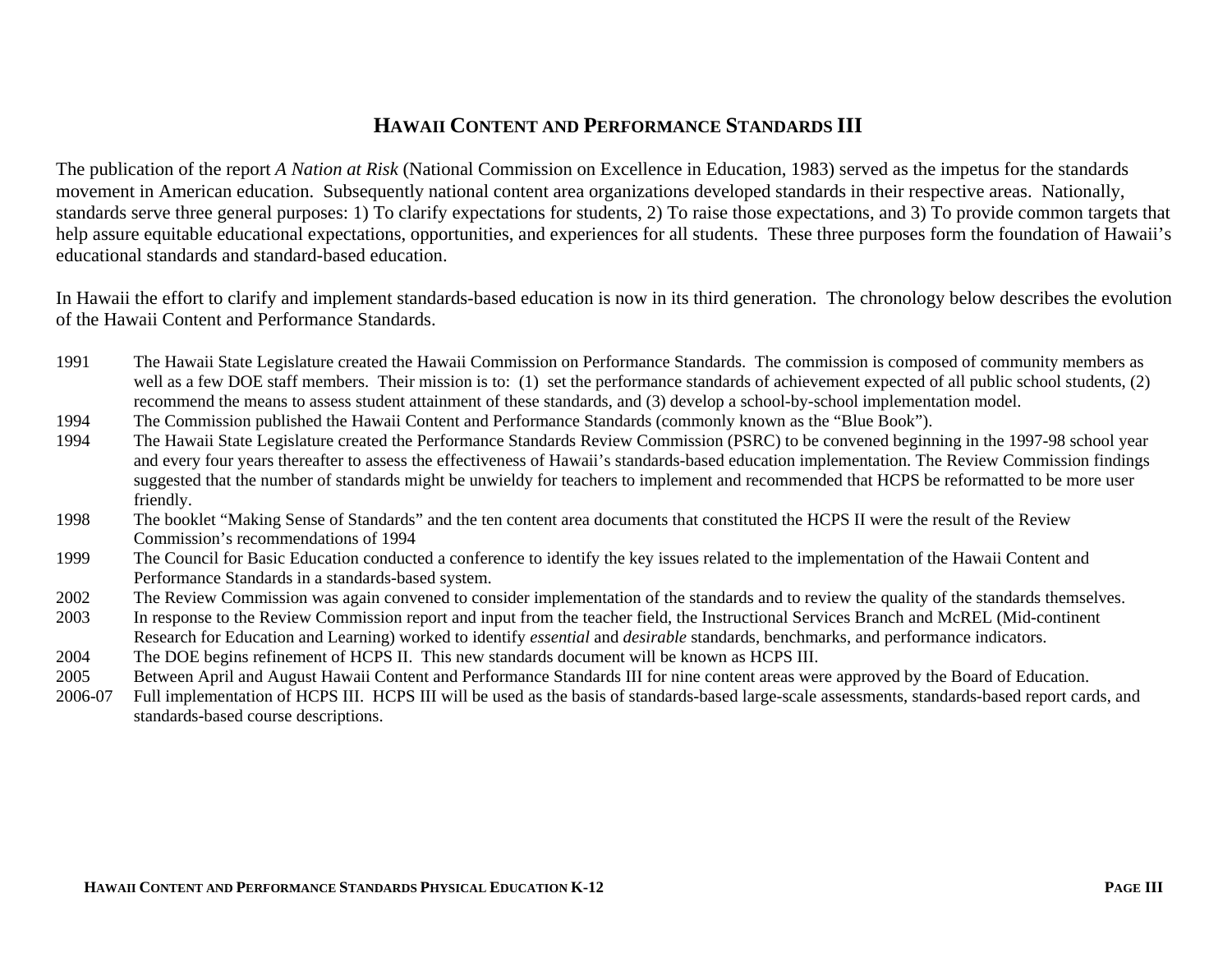# **GENERAL GUIDELINES AND PRINCIPLES FOR THE DEVELOPMENT OF THE HAWAII CONTENT AND PERFORMANCE STANDARDS III**

### **PURPOSES OF THE HAWAII CONTENT AND PERFORMANCE STANDARDS III**

- 1. To assure equity by holding all students to the same expectations
- 2. To help schools improve student performance and meet Annual Yearly Progress
- 3. To define the content and skills that enable quality student performance
- 4. To reduce the number of standards to be more manageable and to clearly describe what ALL students should know and be able to do
- 5. To provide clearer focus on instructional targets by providing basic guidance in determining the quality of student work through benchmark rubrics
- 6. To provide a clear focus on assessment targets by providing sample performance assessments that can guide more specific assessment tasks at the classroom level

### **RATIONALE FOR REVISING**

Recommendations for the revision of HCPS II came from many sources. As mentioned above, in 2002 the Hawaii State Performance Standards Review Commission cited the following major criticisms of the original HCPS:

- Too many standards
	- o HCPS had 1544
	- o HCPS II had only 139 standards but 3,960 benchmarks and grade level performance indicators
- Lack of a strong connection between the standards and their purpose—the General Learner Outcomes
- Lack of clarity and coherence in the wording of the standards
- Lack of classroom assessment models or a general plan for assessing the HCPS

Despite the fact that HCPS II reduced the number of standards from 1544 to 139 teachers still felt there were still too many benchmarks and grade level performance indicators to implement at the classroom level. This led to the involvement of the Mid-continent Research for Education and Learning (McREL). McREL is one of ten regional educational laboratories that make up the Regional Educational Laboratory System, which serves education agencies and schools across the nation. McREL staff has done extensive work with standards and are at the forefront of standards-based education. McREL worked with DOE curriculum specialists to:

- Calculate the time required to achieve standards and the identification of essential and desirable standards, benchmarks, and performance indicators. This activity was conducted with teachers in each content area and grade level.
- Consider the time available in the school day was also calculated based on the focus of the grade level cluster (such as developing literacy in the early grades) and the time allowed within required courses at the secondary levels when developing standards and particularly grade level benchmarks.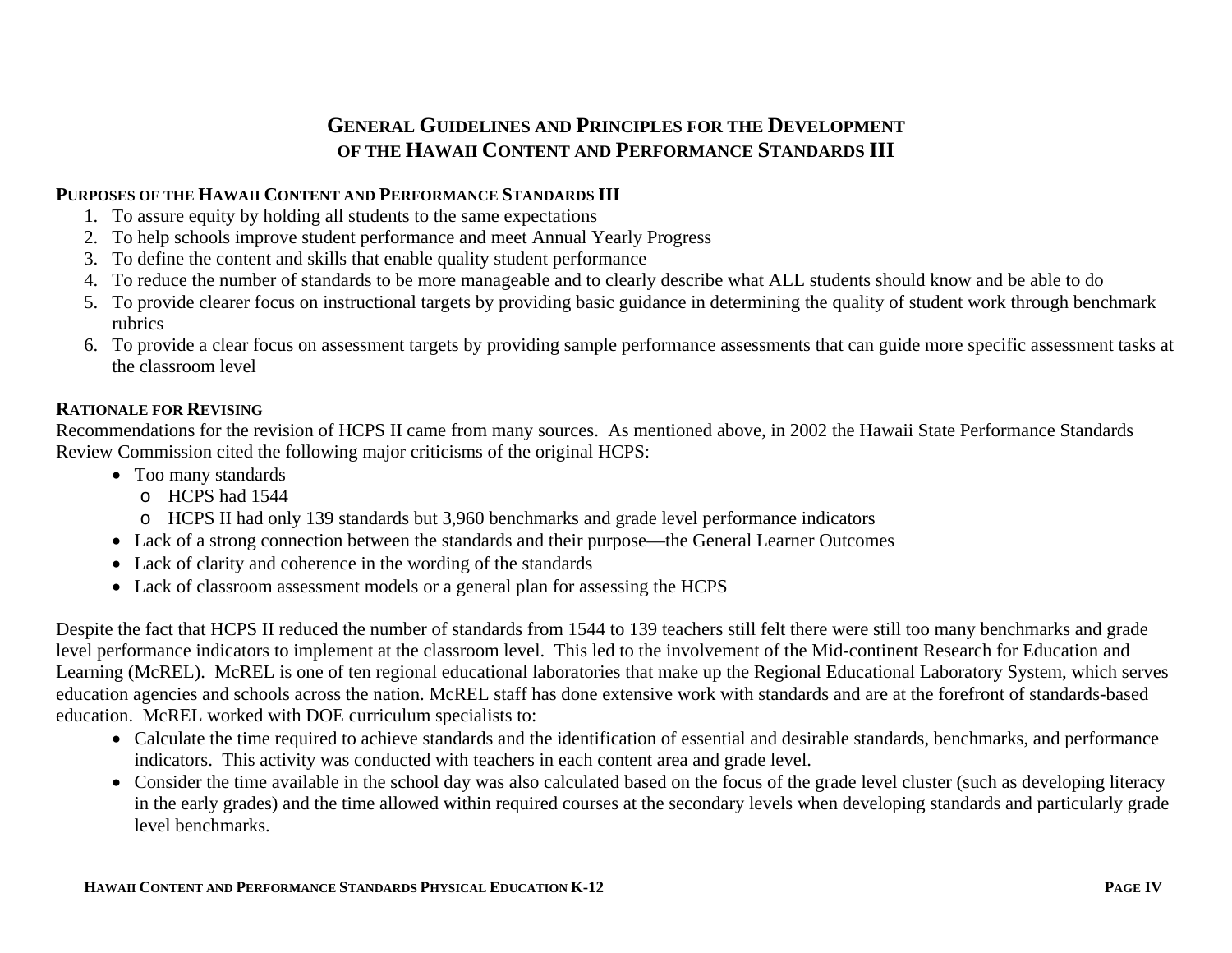### **SPECIFICATIONS FOR HCPS III STANDARDS DEVELOPMENT**

The following specifications were followed in the development of HCPS III standards. These principles guided each phase of the process and served to keep the focus on students. McREL staff analyzed the essential HCPS II standards against national and other state standards, and the DOE content specialists worked with teachers to assure the comprehensiveness of the standards. This was particularly important in areas where there were no other documents to use as comparison (such as Hawaiian history or native languages). The following were the guidelines used in developing the HCPS III standards, grade-level benchmarks, sample performance assessments, and rubric statements.

- Essential standards, benchmarks and performance indicators were used as the foundation for the HCPS III standards.
- As the new standards statements were developed, they were also compared against national standards and other highly regarded state's standards.
- Analysis of the standards led to the elimination of overlaps and/or redundancies within and between content areas.
- Consistent grain size (benchmarks that were of approximately the same instructional size).
- Standards, benchmarks, sample performance assessments, and rubrics were written in plain language, understandable to primary audience (teachers) and secondary audiences (students and parents).
- Benchmarks were written as describing "proficient." Attention was paid to the taxonomic level of the benchmarks so that they would appropriately scaffold and challenge students.
- Implementable—The benchmarks were written with consideration of the delivery of instruction (integrated elementary curriculum, required and elective courses at the secondary level).
- Benchmarks and sample performance assessments were written to be measurable through the examination of student work from which valid inferences about student learning could be made.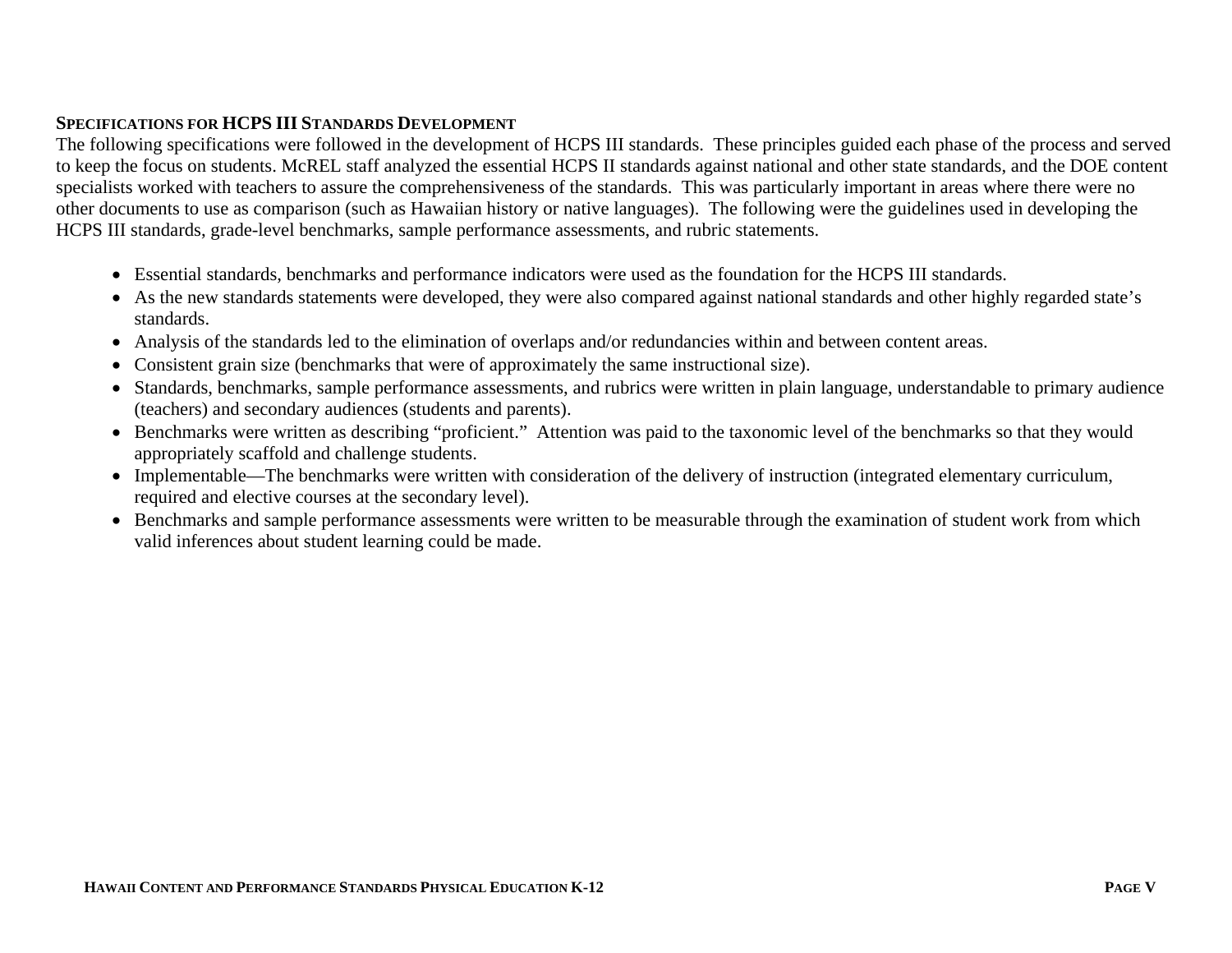# **HCPS III: STANDARDS FOR ALL STUDENTS**

The Hawaii Content and Performance Standards III describe educational targets in all nine content areas for ALL students in grades K-5. All students, therefore, are expected to be given the opportunity to meet all of the K-5 HCPS III standards. At the secondary level, however, the standards describe different things in different content areas. For the four CORE content areas (Language Arts, Mathematics, Science and Social Studies) the standards describe expectations for all students, since all students are expected to take certain required courses in these areas. For the *extended core* (Health, Physical Education, Fine Arts, World Languages, and Career and Technical Education) they describe a continuum that should be expected by students who choose courses in these areas as electives. It should be emphasized that ALL courses, required or elective, are standards-based and are part of the *Hawaii Standards System*.

### **CHARACTERISTICS OF GRADES K-2: ACQUIRING THE FOUNDATIONAL SKILLS**

In the primary grades (K-2) the standards identify foundational content and skills. Instruction supports the acquisition of these very important skills, knowledge, and content. Children at these grade levels should be exposed to meaningful activities that support language and vocabulary development. Scaffolding learning is essential. Creating many varied opportunities to learn, practice and demonstrate skills is the focus of early elementary education. Teaching is structured and learning takes place in a more controlled, systematic context. As they learn and mature, children become increasing independent of the teacher.

### **CHARACTERISTICS OF GRADES 3-5 STANDARDS: BUILDING UPON FOUNDATIONAL SKILLS AND KNOWLEDGE**

At the upper elementary levels (grades 3-5) curriculum focuses on refining, broadening, enhancing, and applying skills and knowledge in more challenging and varied contexts. Students use the foundational skills, processes, and knowledge they gained in their early elementary experience to extend and apply in all the nine content areas.

### **CHARACTERISTICS OF GRADES 6-8 STANDARDS: EXPLORING AND DEVELOPING INTERESTS**

At the middle school level standards are designed to allow students to explore a variety of content and skills. This exploration can serve to focus curricular choices students make at the high school and post-secondary levels. There is an emphasis on refining and applying skills to more challenging and varied content. Higher order thinking and the development of civic mindedness is supported though the curriculum as guided by the standards. Students are encouraged to explore specialized content through world languages, art, or music and to use increasingly sophisticated means of communicating their learning through various computer applications.

### **CHARACTERISTICS OF GRADES 9-12 STANDARDS: PREPARING FOR POST-SECONDARY CHOICES**

Standards at the high school level prepare students to apply their learning in their post-secondary choices. They allow students to develop skills that will ensure their success in their adult lives including their participation in the larger global society. HCPS III standards of the CORE content areas (Language Arts, Math, Science, and Social Studies) describe the minimal content of courses that fulfill graduation requirements. HCPS III standards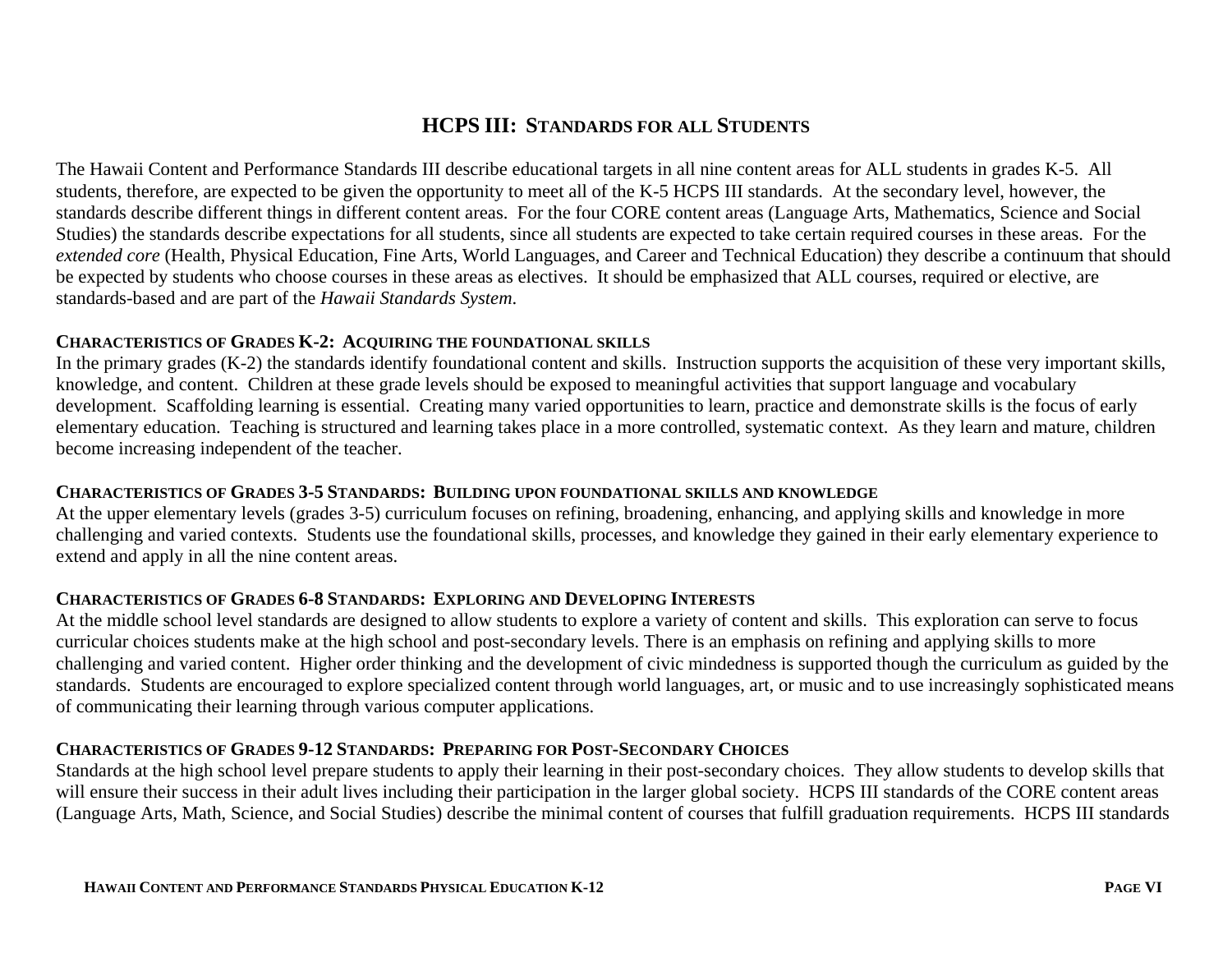of the Extended Core (Career and Technical Education, Fine Arts, Health, Physical Education, and World Languages) describe essential standards that can be fulfilled through elective courses of study. As students make elective course choices, they experience a well-rounded educational experience. HCPS Course Standards (to be described in another document) describe courses that some students may elect to take. These courses contain standards that allow students to develop knowledge and skills related to their interests, their talents, their post-secondary and/or career plans.

### **ORGANIZATION OF THE STANDARDS (GENERAL DESCRIPTION)**

HCPS III standards are organized in a similar way for all nine content areas. Some of the content areas continue to organize their standards in grade level clusters. This is because, for content areas such as Physical Education, it is more developmentally appropriate to allow several years to achieve the benchmark, rather than to artificially break up physical skills into too discrete pieces that do not make sense instructionally. HCPS III are organized by and contain:

**Strand**=themes or "Big Ideas" that organize standards

**Standard** = a broad statement of what a student needs to know or be able to do

**Topic** = organizes the benchmarks into related ideas

**Benchmark** = a specific statement of what a student should know or be able to do (related to the topic) at a specific grade level or grade level cluster

**Sample Performance Assessment** = a generalized description of how a student might demonstrate significant aspects of the benchmark

The statement "No benchmark at this level" indicates that a grade level benchmark could not be created because it was either developmentally or instructionally inappropriate. The grade level/discipline at which a benchmark appears is where it may be assessed, but it is NOT the only grade level/discipline at which it should be taught. It is assumed, for example, that once content or a skill is taught it is reinforced and further developed in subsequent years. Benchmarks are not repeated.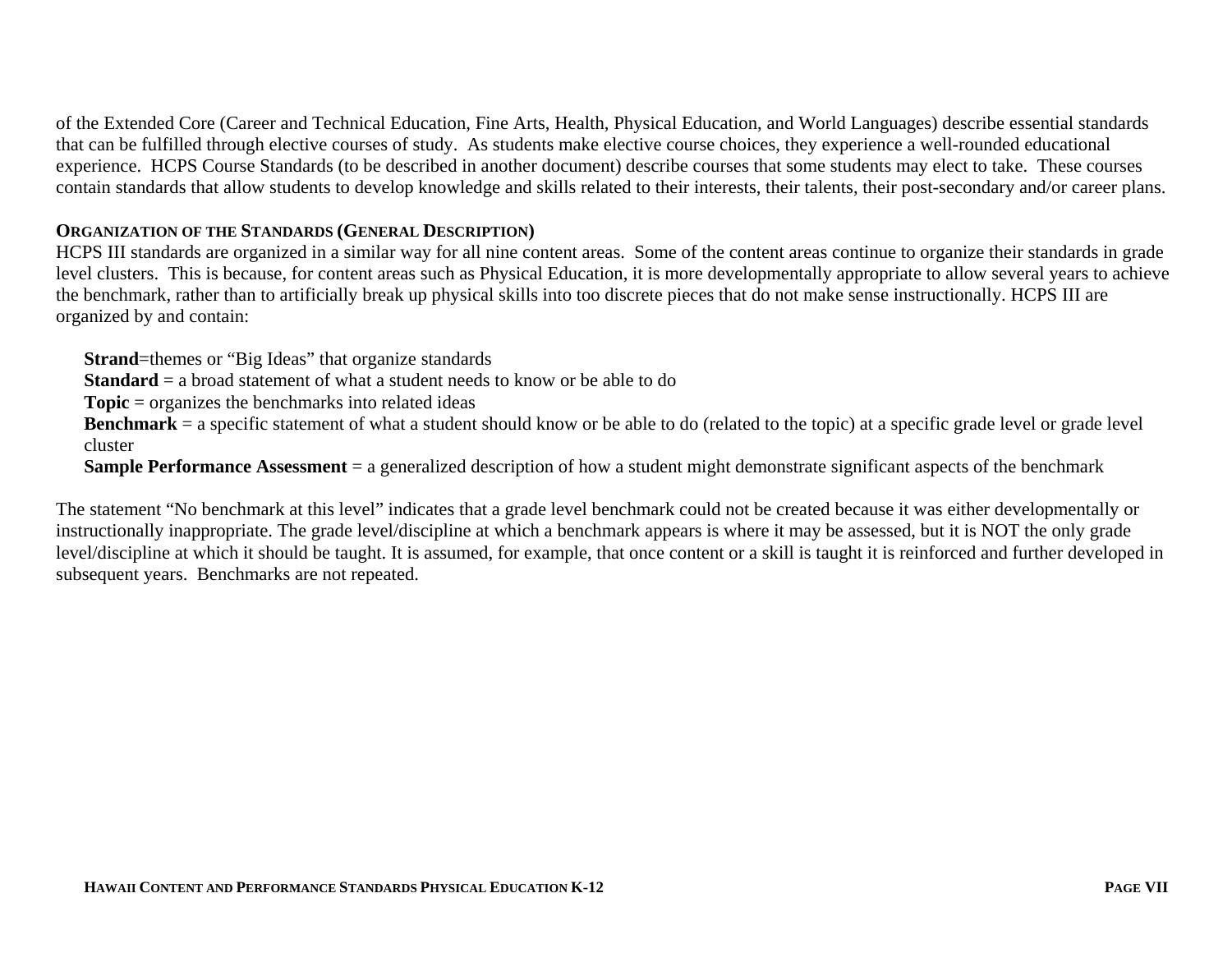### **THE STANDARDS NUMBERING SYSTEM**

Each benchmark is assigned a code as an aid to identify quickly its place in relation to the entire document, and as a placeholder for database purposes. By convention, the code consists of three positions, each separated by a decimal point: E.g., **K.3.1**

Example: K.3.1

 $K.3.1 =$  Grade Level (Kindergarten) Clusters as appropriate (e.g., K-2.3.1)

K.**3**.1 = Content Standard Number (Standard #3)

K.3. $\mathbf{1}$  = Benchmark Number (1st listed benchmark)

Example: PS.7.3

**PS**.7.3 = Course Abbreviation (Physical Science) PS.**7**.3 = Content Standard Number (Standard #7) PS.7.**3** = Benchmark Number (3rd listed benchmark)

With the release of HCPS III, we continue the important journey begun a decade ago: to assure a quality education for every student in our public schools. This challenging task requires that we re-examine teaching and learning, that we reconsider curriculum, assessment, and instruction. To succeed in this task, we must implement HCPS III with both rigor and relevance, always keeping our ultimate goal firmly in mind: to improve student understanding.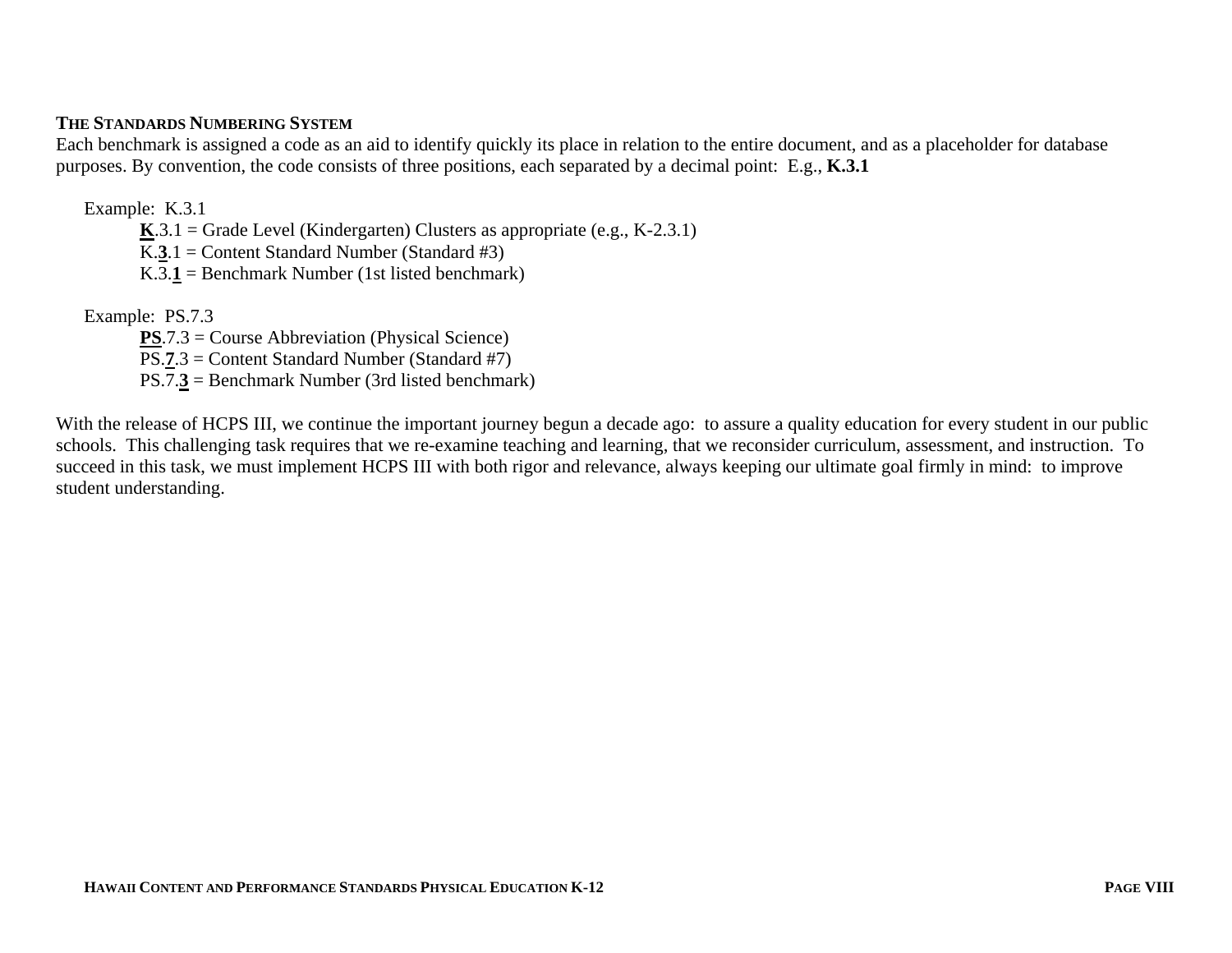# **INTRODUCTION**

A Physically Educated Person learns skills necessary to perform a variety of physical activities, is physically fit, participates regularly in physical activity, and knows the implications of and benefits from involvement in physical activity, and values physical activity and its contributions to a healthful lifestyle (NASPE, 2004).

Physical Education encourages children to be physically active for a lifetime. The Physical Education curriculum is an instructional program that is meaningful, relevant, and developmentally appropriate for children. Students who receive the necessary instruction and opportunities to learn skills and habits at appropriate developmental levels will not be challenged to learn them later in their lives. Physical Education is not an unstructured or free play time. In actuality, it is a course of instruction in all three learning domains: psychomotor, cognitive, and affective, where ALL students can succeed, actively participate, and develop the skills and knowledge they will need to become active adults. Lifetime involvement in physical activity is often dependent on early participation and the gratification gained from such participation (Pangrazi, 2004).

Children grow and develop through the maturation process. However, maturation alone does not assure the development of skills to their mature stages. According to Gallahue and Ozmun (2002), the development of mature motor skills is dependant upon appropriate instruction, opportunities for practice, and encouragement. When the mature stages of motor skills are developed they provide the foundation for the recreational skills that are used in lifetime physical activities and sports.

Physical Education content should be rigorous and relevant for all participants. Everyone can be successful and learn the knowledge and skills needed to enjoy and actively participate in a lifetime of good health and physical activity. Standards-based physical education develops the skills, knowledge, attitudes, and values of a physically educated person. The Hawai`i Content and Performance Standards provide the framework that guides curriculum and the basis for assessing student performance.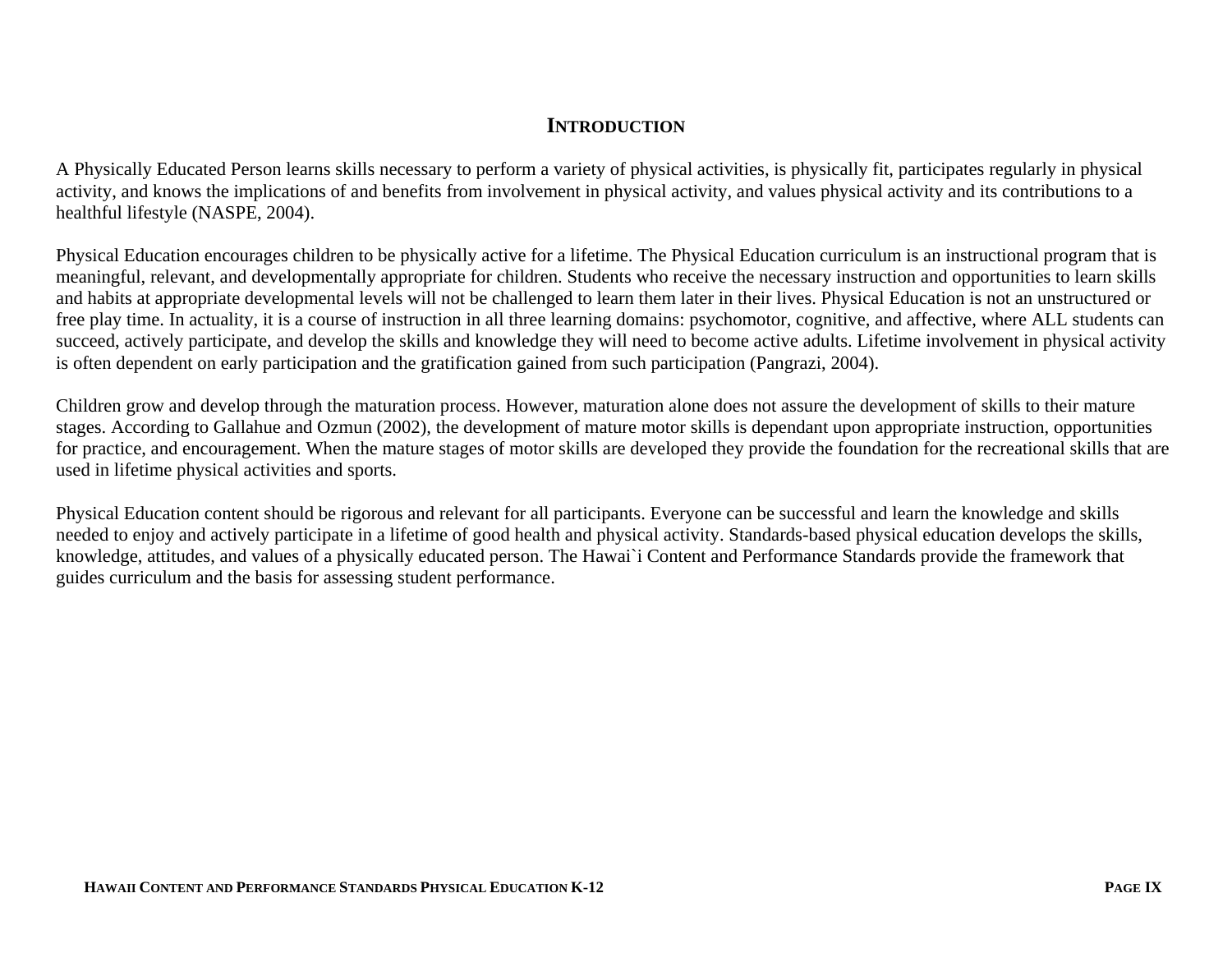# **GENERAL DESCRIPTION OF ELEMENTARY, MIDDLE, AND HIGH SCHOOL PHYSICAL EDUCATION**

The knowledge and skills needed to become a physically educated person are developed at the elementary, middle, and high school levels based on benchmarks that scaffold from one level to the next. Appropriate instruction in physical education, opportunities to practice, and encouragement should be components of the physical education curriculum at each educational level. A strong foundation in movement skills gained early in a child's life provides the starting point.

At the elementary level, the focus is on guiding children to become active movers. Elementary School can be divided into two grade clusters, K-2 and 3-5. The skills, knowledge and dispositions developed at the K-2 grade levels provides the basis from which to further develop and build in grades 3-5. In grades K-2, the focus should be on exploring movement and learning that physical activities are enjoyable and challenging. Fundamental motor skills, concepts, and knowledge about health-related fitness are explored and introduced. In grades 3-5, students refine their skills and expand their knowledge to become more efficient movers. It is at this time that students are encouraged and supported to use their increasing knowledge and skills to participate in physical activities outside the physical education class.

In middle school, students become more aware of physical activities available to them and their growing levels of skills and knowledge of movement and fitness. Students learn concepts and principles related to health-enhancing fitness and basic strategies that can be applied to a variety of innovative and traditional physical activities. Students identify personal preferences for activities and begin to become regular participants, and they should be encouraged and supported.

In high school, students are guided and empowered to select and plan for their own physical activity program. It is at this point that movement skills and knowledge are used more to participate in activities of personal preference and lead to enjoyment of a lifetime of good health. Students also increase their knowledge of resources in the community, how to access them, as well as how to overcome barriers to regular participation.

Developing the skills and knowledge to become a physically educated individual cannot be the responsibility of teachers at one level of school nor can it be left to students to learn on their own. The knowledge, skills, and values that are gained through a quality physical education program are gained through a developmental process. First, students learn about what their bodies can do and that moving is enjoyable and challenging. Students must also experience success and know that it is possible for everyone. Each student must become a good mover and know that there are many possibilities to be active. Finally, students learn to utilize the knowledge and skills they have gained to plan and implement their own physical activity program. The goal of the K-12 Physical Education curriculum is to ensure that students should feel comfortable as a mover, know where to look for community resources, and believe in the importance of living an active lifestyle.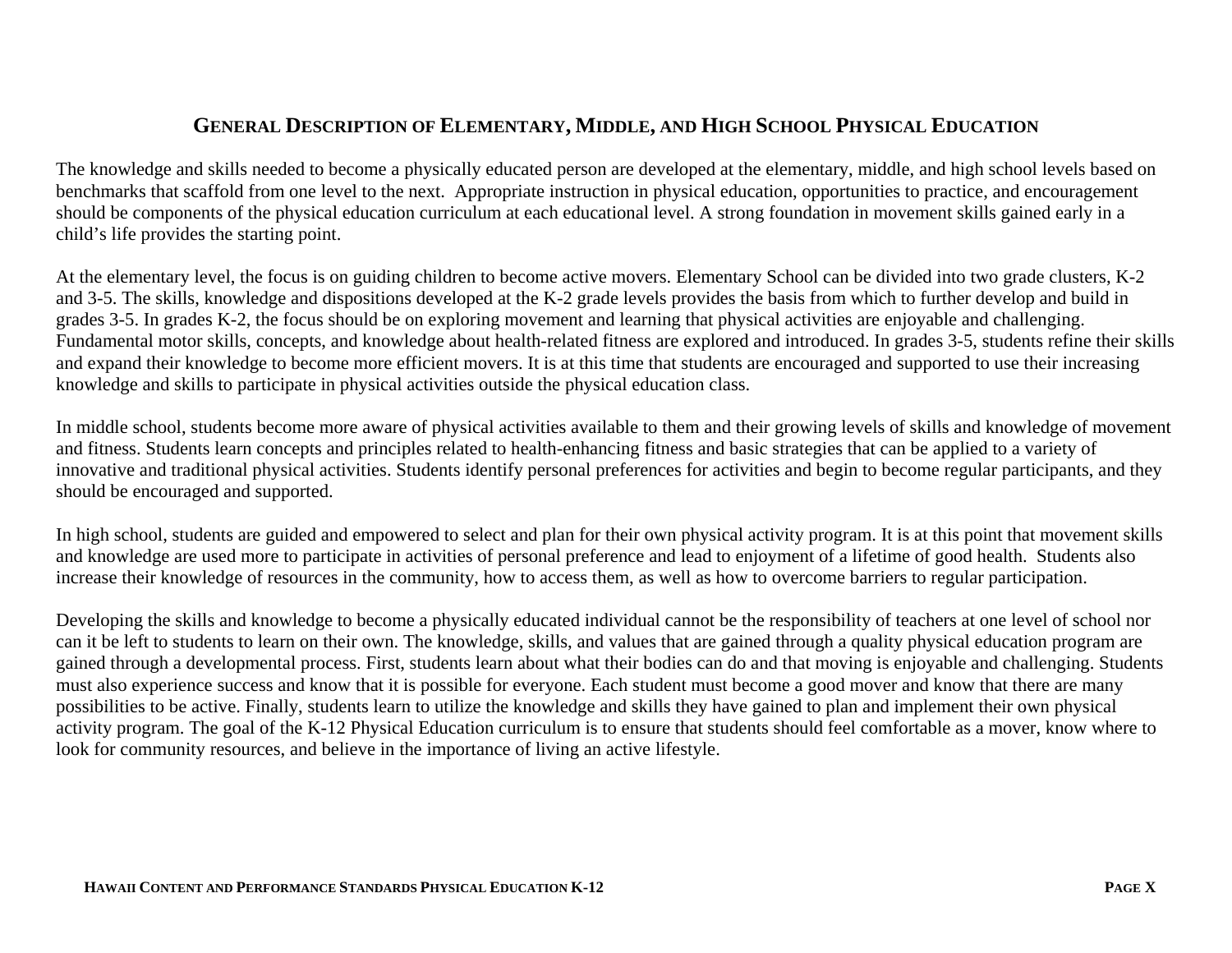### **TIME AND LEARNING OPPORTUNITIES CONSIDERATIONS**

Physical education in elementary school is essential. Elementary school physical education experiences are provided so that each child has an equal opportunity to meet all the content standards in each grade cluster (K-2, 3-5). Time allocation guidelines for elementary schools are as follows:

- Grades K to 3:45 minutes per week;
- Grades 4 and 5:55 minutes per week;
- Grade 6: 107 minutes per week.

Middle schools (grades 6-8) offer courses that allow all students to meet the grades 6 to 8 cluster benchmarks. It is strongly recommended that: the semester Physical Education Grade 6 course, or its corresponding quarter courses, be taken in the  $6<sup>th</sup>$  grade year; Physical Education A course, or its corresponding quarter courses, be taken in the 7<sup>th</sup> grade year; and Physical Education B course, or its corresponding quarter courses, be taken in the  $7<sup>th</sup>$  or  $8<sup>th</sup>$  grade year. Time allocation guidelines for middle schools (Grades 6 through 8) shall average 200 minutes per week.

All high school students must successfully complete one credit of physical education for graduation. Time allocation guidelines for Grades 9 through 12 shall average 200 minutes per week for one course credit.

| <b>Standard</b>                                | a broad statement of what a student needs to know or be able to do at the end of K-12 schooling                                                                 |
|------------------------------------------------|-----------------------------------------------------------------------------------------------------------------------------------------------------------------|
| <b>Topic</b>                                   | a category under which related benchmarks are grouped                                                                                                           |
| <b>Grade-Level Benchmark</b>                   | a specific statement of what a student should know or be able to do at a specific grade level as specified by the scope<br>and sequence, or grade level cluster |
| <b>Sample Performance</b><br><b>Assessment</b> | a generalized description of how a student can demonstrate significant aspects of the benchmark                                                                 |
| Rubric                                         | a tool to assess the quality of a student's achievement of the benchmarks at the specified taxonomic level                                                      |

# **THE ORGANIZATION OF THE STANDARDS**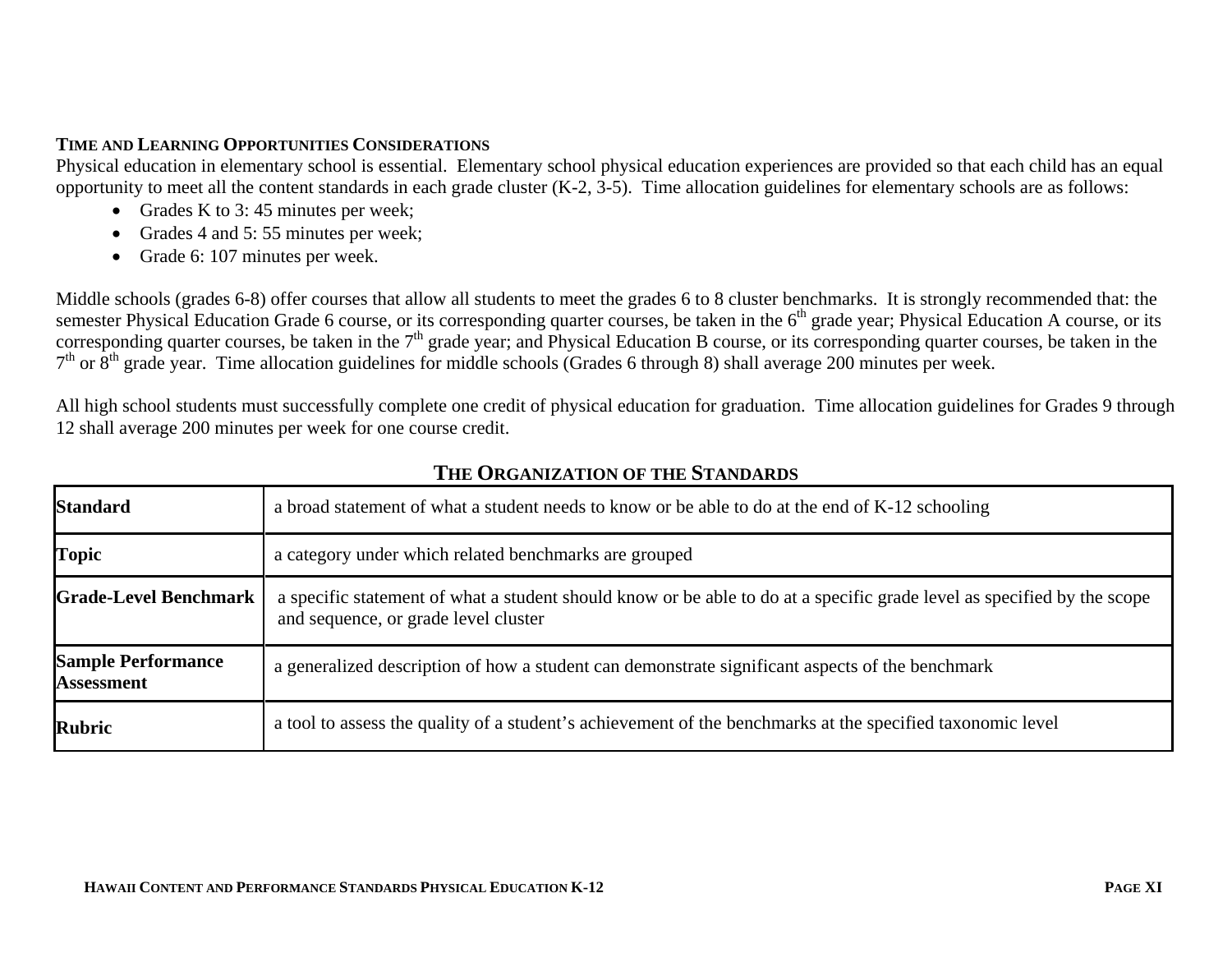# **THE STANDARDS**

There are four physical education standards that were adopted from the newly revised 2004 National Association for Sport and Physical Education National Standards. The standards clarify and establish what a student should know and be able to do as a result of a quality physical education program. They also help to establish teacher-friendly guidelines for instructionally integrated assessment in the teaching/learning process. The physical education content and development process terms are embedded in the standards.

# **THE PHYSICAL EDUCATION STANDARDS**

**Standard 1:** MOVEMENT FORMS—Use motor skills and movement patterns to perform a variety of physical activities.

**Standard 2:** COGNITIVE CONCEPTS—Understand movement concepts, principles, strategies, and tactics as they apply to the learning and performance of physical activities.

**Standard 3:** ACTIVE LIFESTYLE—Participate regularly in physical activity.

**Standard 4: PHYSICAL FITNESS—Know ways to achieve and maintain a health-enhancing level of physical fitness.** 

### **PHYSICAL EDUCATION TOPICS**

The four physical education standards are addressed through the following topics categories under which related benchmarks are grouped:

- **Fundamental skills** Basic skills including locomotor (e.g. running, walking, jumping, skipping, hopping, sliding), non-locomotor (twisting, balancing, pushing, pulling), and manipulatives (throwing, catching, striking, kicking).
- **Safety and Play Etiquette** Basic skills relating to the achievement of positive safety and appropriate protocol for play.
- **Modified and lead-up games and activities** Experiences including small-sided games, adventure, cooperative play, rhythm, dance.
- **Fitness and conditioning-related activities** Conditioning principles and cross-training involving health-related fitness components.
- •**Team Sports** – Non-traditional and traditional experiences concerning team activities and games.
- •**Individual, dual, and lifetime activities** – Non-traditional and traditional physical activities for lifetime participation.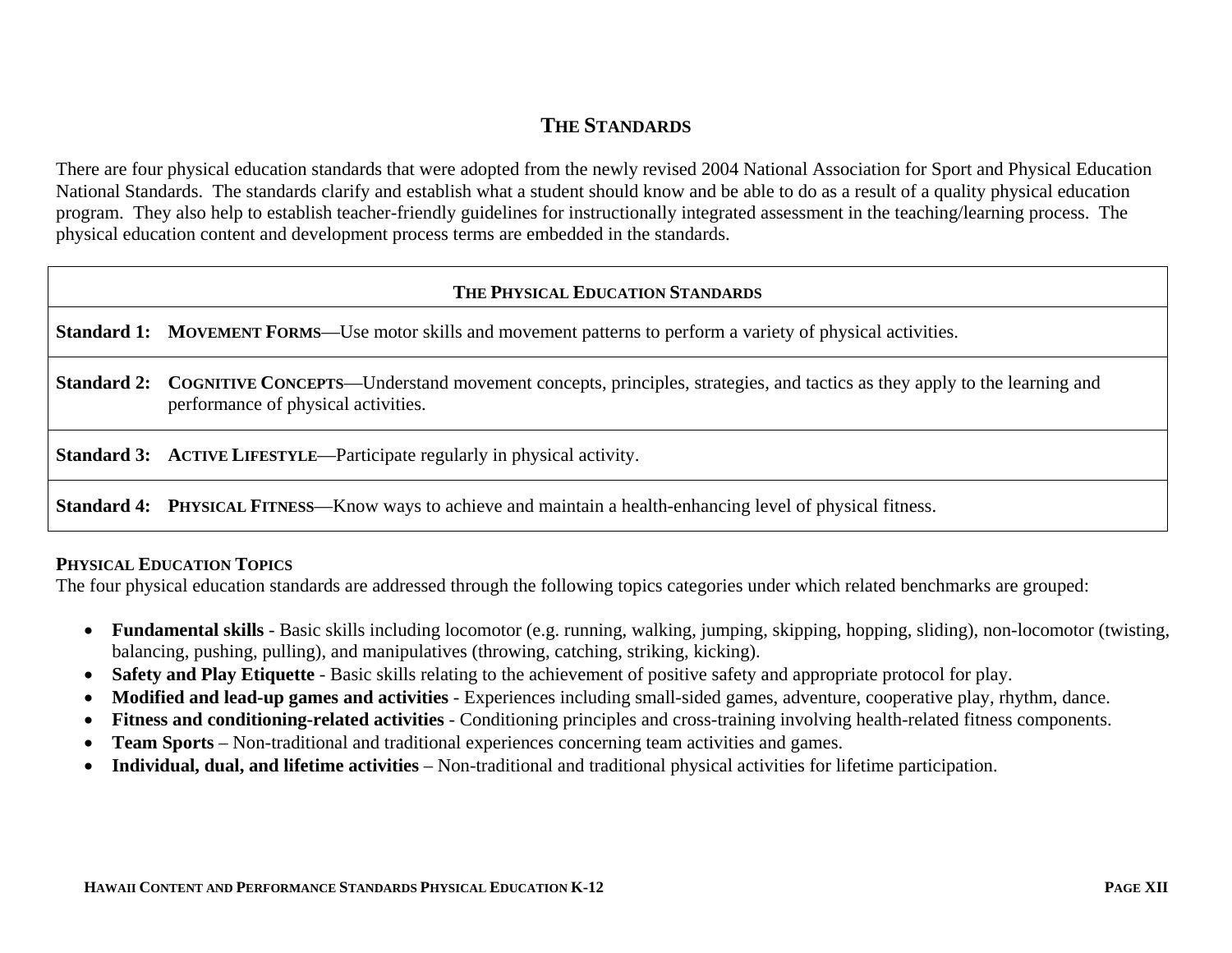### **BENCHMARKS, RUBRICS AND SAMPLE PERFORMANCE ASSESSMENTS**

Each physical education benchmark defines the content and skills within each standard by specific developmental taxonomic levels at which students need to demonstrate proficiency. Each benchmark has one accompanying Sample Performance Assessment that describes a major element of the benchmark. Additionally, each benchmark has an associated rubric which measures a major element of the benchmark.

| <b>Grade Level</b> | $\mathbf K$ |                | $\overline{2}$ | $\mathbf{3}$   | $\overline{\mathbf{4}}$               | 5              | 6             | 7              | 8                  | 9              | 10                         | 11 | 12        |
|--------------------|-------------|----------------|----------------|----------------|---------------------------------------|----------------|---------------|----------------|--------------------|----------------|----------------------------|----|-----------|
| <b>Standard 1</b>  | 3           | 3              | 3              | 3              | 3                                     | 3              | $\mathcal{L}$ | $\overline{2}$ | $\mathcal{D}$<br>∠ |                |                            |    |           |
| <b>Standard 2</b>  | 2           | $\overline{2}$ | $\bigcap$<br>∠ | $\overline{2}$ | $\bigcap$<br>$\overline{\phantom{0}}$ | $\overline{2}$ | 3             | 3              | 3                  | 3              | 3                          | 3  | 3         |
| <b>Standard 3</b>  | 2           | $\bigcap$<br>∠ | $\overline{2}$ | $\overline{2}$ | 2                                     | 2              | 3             | 3              | 3                  | $\overline{2}$ | $\overline{2}$             | ◠  | $\gamma$  |
| <b>Standard 4</b>  |             |                |                | 3              | 3                                     | 3              | ◠             | ↑<br>∠         | ◠                  | $\overline{2}$ | $\gamma$<br>$\overline{ }$ | ◠  | $\bigcap$ |
| <b>Total</b>       | 8           | 8              | 8              | 10             | 10                                    | 10             | 10            | 10             | 10                 | 8              | 8                          | 8  | 8         |

### **DEVELOPMENTAL PROCESS**

The following developmental sequence describes the process of the acquisition of physical skills and concepts. It scaffolds learning so that students first explore a concept or skill before they are formally introduced to it. Students are then given opportunities to practice, then apply and refine the skill or concept. The process spirals through the grade levels, with skills and concepts reintroduced and reinforced at higher grade levels to strengthen and broaden learning.

- $\bullet$ **Explore (Ex)**: The student develops an initial awareness of the task by experimenting with a variety of movement possibilities. There is no one correct way or one correct answer (e.g., a student may demonstrate the critical elements of skipping in an immature form).
- •**Introduce (I)**: The student learns about the various skills and concepts, differences between movements, and how they are performed (e.g., a student can identify the critical elements of skipping in a mature form versus an immature form).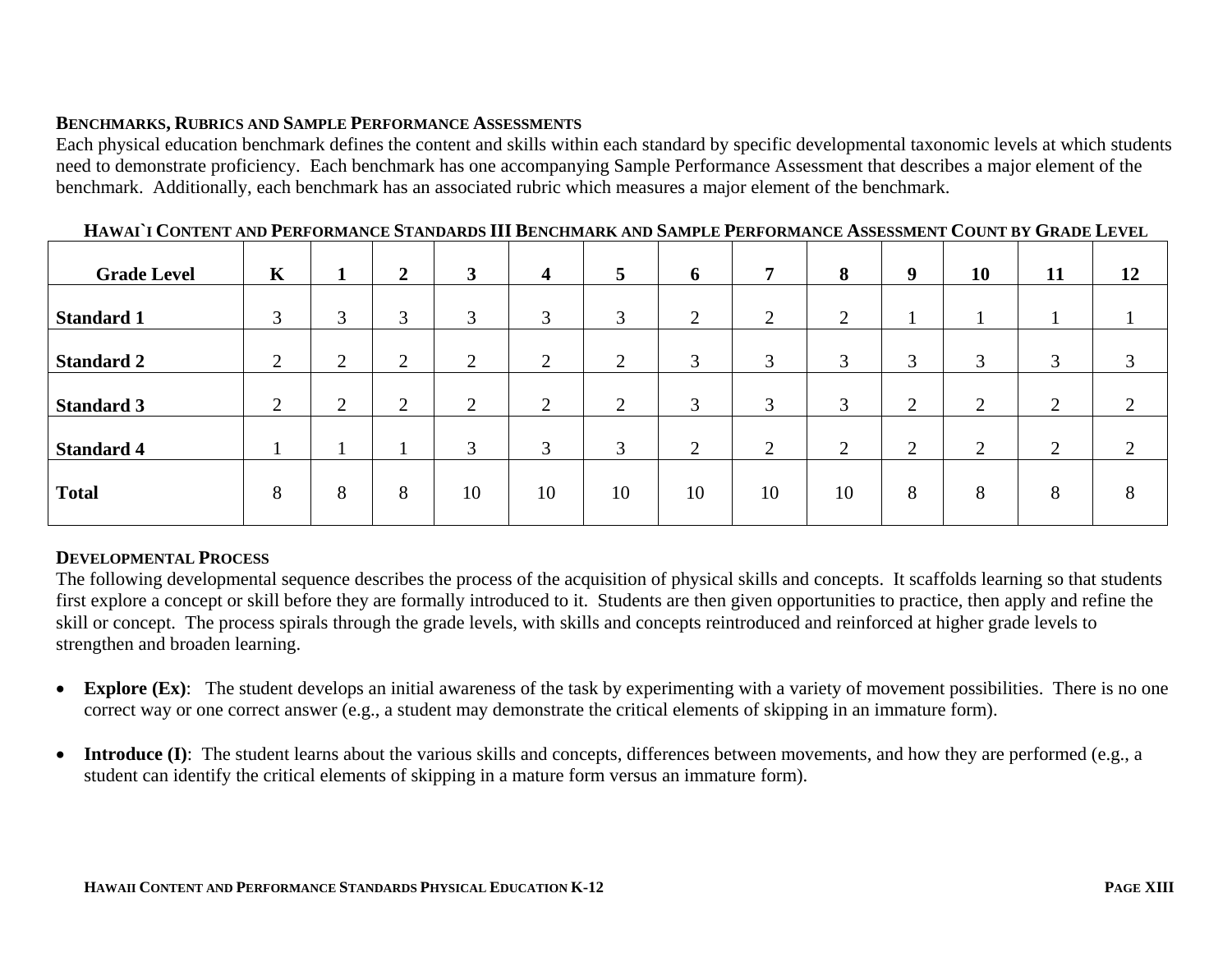- •**Reintroduce (RI)**: The student uses a mature form and reviews various skills and concepts refining parts for increased efficiency and performance (e.g., a student demonstrates critical elements of skipping in a mature form).
- •Apply (A): The student uses learned movement in varying contexts such as with a partner and/or in a small group, with changing concepts such as speed, levels, using manipulatives, etc. (e.g., a student demonstrates a mature form of skipping while changing speed, levels, using manipulatives).
- • **Emphasize (E)**: The student pinpoints or highlights aspects of movement for further refinement in skills and knowledge in physical activities (e.g., a student modifies and applies the skip in executing a basketball lay-up).
- **Reinforce (R)**: The student reviews and addresses proper form and acquires more information for further improvement and knowledge. Knowledge at this point should be at a level where students demonstrate qualities of a physically educated person and are able to continue a physically active lifestyle (e.g., a student refines and practices a basketball lay-up for play at a recreation and/or competitive level).

# **PHYSICAL EDUCATION STANDARDS AT-A-GLANCE**

### **STANDARDS/TOPICS**

### **Standard 1**: **MOVEMENT FORMS – Use motor skills and movement patterns to perform a variety of physical activities**

- Fundamental Skills
- Modified/Lead-Up Games and Activities

**Standard 2**: **COGNITIVE CONCEPTS – Understand movement concepts, principles, strategies, and tactics as they apply to the learning and performance of physical activities**

- Safety and Play Etiquette
- Modified/Lead-Up Games and Activities
- Team Sports

### **Standard 3**: **ACTIVE LIFESTYLE – Participate regularly in physical activity**

• Individual, Dual, and Lifetime Activities

#### **Standard 4**: **PHYSICAL FITNESS – Know ways to achieve and maintain a health-enhancing level of physical fitness**

• Fitness and Conditioning Related Activities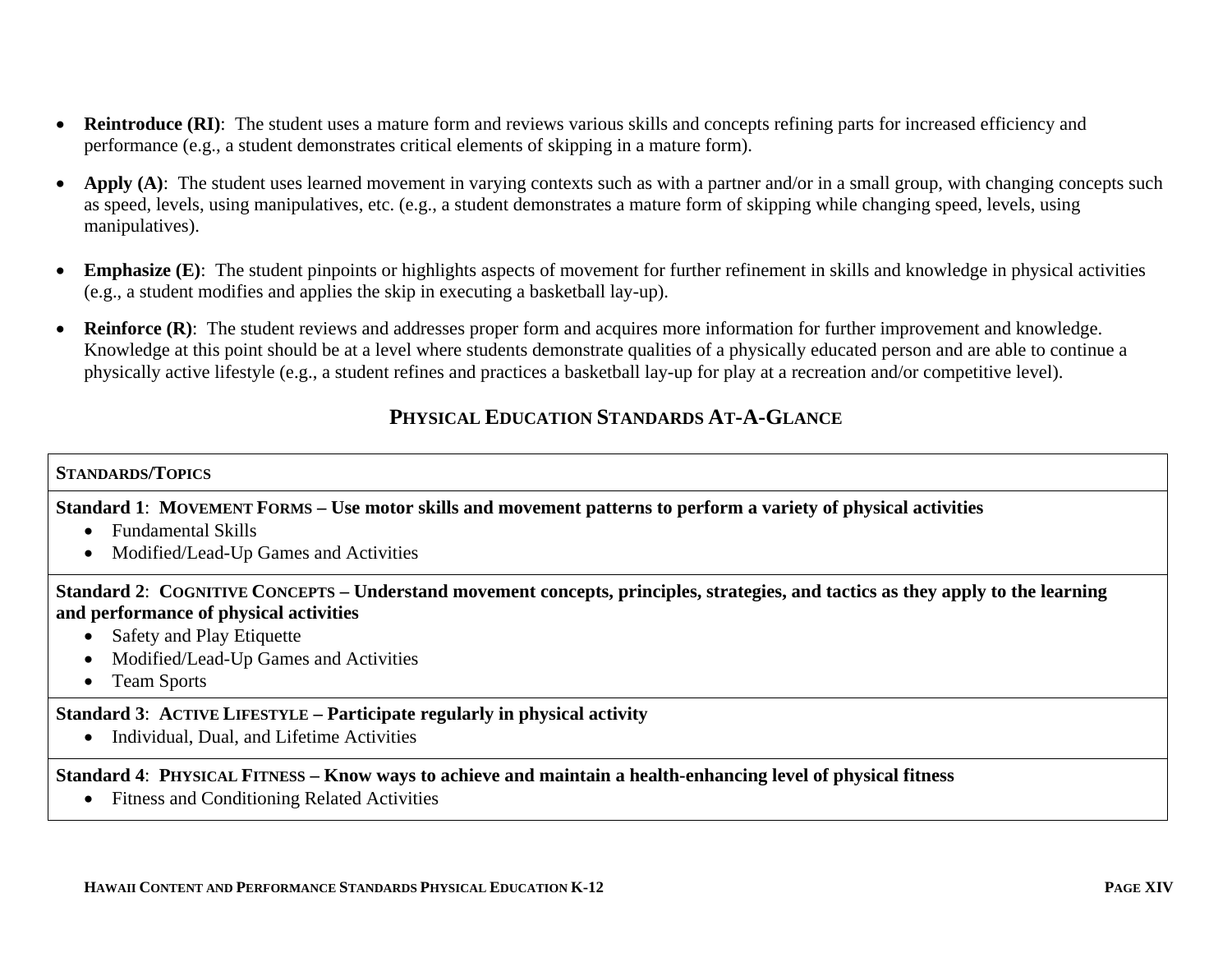# **IMPLEMENTATION OF PHYSICAL EDUCATION STANDARDS**

Research on effective schools tells us that one of the most important elements in improving the outcomes of education is beginning with clear educational standard statements. Physical education standards clarify the knowledge, skills, and attitudes that students are expected to know, be able to do, and more importantly utilize in the community settings to lead full and productive lives. Standards do not prescribe a particular curriculum, nor do they subscribe to any one method or teaching. Instead, they serve as a map for schools to develop their own curriculum and a framework from which teachers can examine, improve, and refine their teaching and students' learning.

Standards provide direction and measurable learning outcomes. They offer guidance and support to develop the best practices in physical education. As a whole, standards are not the end but the beginning of a process in which school communities revisit their curriculum and discover new ways to meet the physical educational needs of their students.

### **SCHOOL LEVEL ACTIVITIES THAT SUPPORT STANDARDS IMPLEMENTATION**

Researchers have identified strategies that can help schools and school leaders to successfully take the "giant leap" of implementation of standards (Hord, 1992). The strategies for successful implementation include the creation of an atmosphere and context for change, developing and communicating a shared vision, planning and providing resources, investing in professional development, checking progress, and continuing to give support.

Fundamental change flourishes in an environment where everyone is committed to learning - learning for staff first, followed by learning for students facilitated by more effective teachers and administrators. Implementation of standards is effective when it is supported by a commitment to change. Physical educators must work within their own department as well as collaboratively with other staff to create a clear image of what a high quality physical education program will look like as it functions within a high quality system.

Each school's physical education department should engage in a process that results in a school plan that ensures that students will have the continued opportunity for participation in physical activity. Physical education departments may want to host PE fairs, field days, or fun runs to advocate for greater family/community involvement in their child's physical activity. Other options are to create, build, and foster partnerships made with organizations that promote physical activity such as American Heart Association, American Cancer Society, and American Diabetes Association.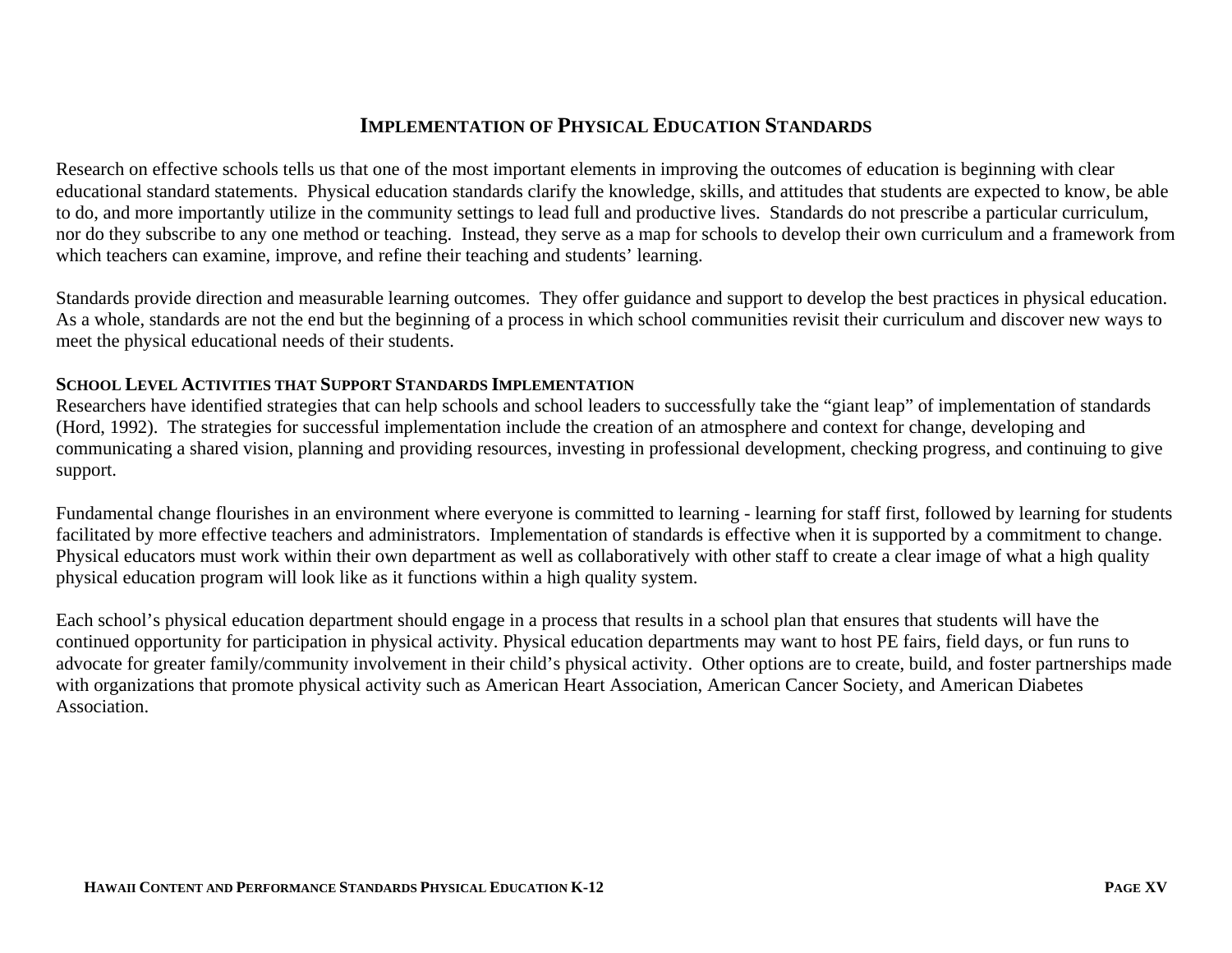### **NEXT STEPS**

To be an integral part of the total education of every child kindergarten through grade 12, quality physical education programs must facilitate the development of physically active lifestyles. This demands instruction based on standards that are rigorous and relevant. The updating and refinement of the Hawaii Content and Performance Standards is an ongoing process toward rigor and relevance. Physical educators must be involved in self-reflection and participation in the standards implementation and refinement process.

The development of a Physical Education HCPS III Glossary, an updated Grade Level Scope and Sequence, Sample Instructional Strategies, and accompanying Analytic Rubrics are a few of the standards components currently being developed. If you have questions, concerns or comments about the Physical Education Content Standards please contact Donna Ede, Educational Specialist for Health and Physical Education at (phone) 808- 733-9141 ext. 303, or e-mail, donna ede@notes.k12.hi.us.

"Physical exercise is not merely necessary to the health and development of the body, but to balance and correct intellectual pursuits as well. The mere athlete is brutal and philistine, the mere intellectual unstable and spiritless. The right education must tune the strings of the body and mind to perfect spiritual harmony."*-Plato*

#### *References*:

Hord, Shirley M. 1992. *Facilitative leadership: The imperative for change.* Austin, TX: Southwest Educational Development Laboratory.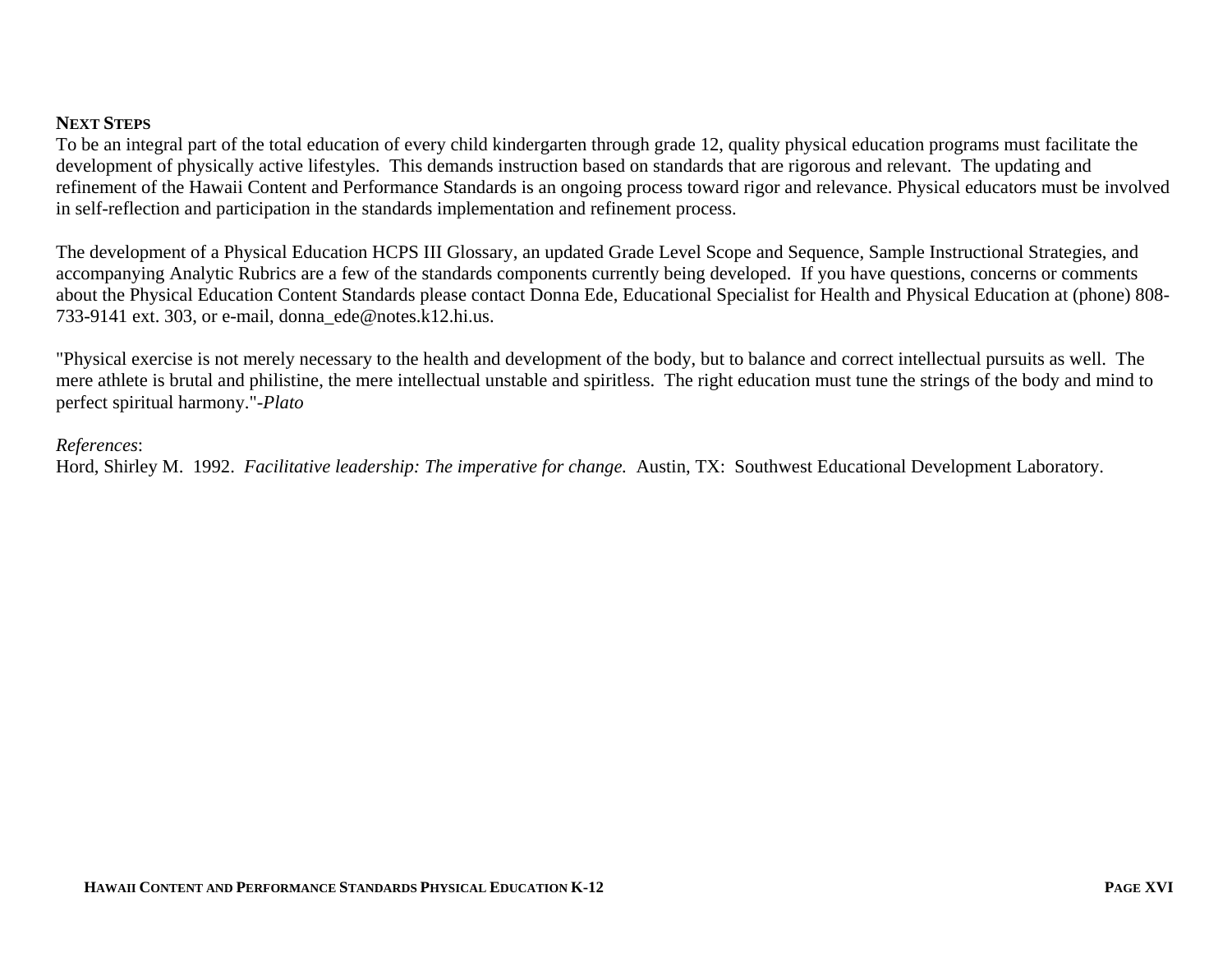# **SCOPE AND SEQUENCE**

| <b>Ex=Explore</b>                        | <b>I=Introduce</b>                          | <b>RI=Reintroduce</b> | $A = Apply$               | E=Emphasize             | <b>R=Reinforce</b>      |
|------------------------------------------|---------------------------------------------|-----------------------|---------------------------|-------------------------|-------------------------|
|                                          |                                             | <b>Movement Forms</b> | <b>Cognitive Concepts</b> | <b>Active Lifestyle</b> | <b>Physical Fitness</b> |
| <b>Grade K</b>                           |                                             |                       |                           |                         |                         |
| Fundamental skills                       |                                             | Ex                    |                           |                         |                         |
| Safety & play etiquette                  |                                             |                       | Ex                        |                         |                         |
| Modified/lead-up games & activities      |                                             |                       |                           |                         |                         |
|                                          | Fitness and conditioning-related activities |                       |                           |                         | Ex                      |
| Team sports                              |                                             |                       |                           |                         |                         |
| Individual, dual and lifetime activities |                                             |                       |                           | Ex                      |                         |
| Grade 1                                  |                                             |                       |                           |                         |                         |
| Fundamental skills                       |                                             | Ex, I                 |                           |                         |                         |
| Safety & play etiquette                  |                                             |                       | Ex, I                     |                         |                         |
| Modified/lead-up games & activities      |                                             |                       |                           |                         |                         |
|                                          | Fitness and conditioning-related activities |                       |                           |                         | Ex                      |
| Team sports                              |                                             |                       |                           |                         |                         |
| Individual, dual and lifetime activities |                                             |                       |                           | Ex                      |                         |
| Grade 2                                  |                                             |                       |                           |                         |                         |
| Fundamental skills                       |                                             | I, RI, A              |                           |                         |                         |
| Safety & play etiquette                  |                                             |                       | I, RI, A                  |                         |                         |
| Modified/lead-up games & activities      |                                             |                       |                           |                         |                         |
|                                          | Fitness and conditioning-related activities |                       |                           |                         | Ex                      |
| Team sports                              |                                             |                       |                           |                         |                         |
| Individual, dual and lifetime activities |                                             |                       |                           | Ex                      |                         |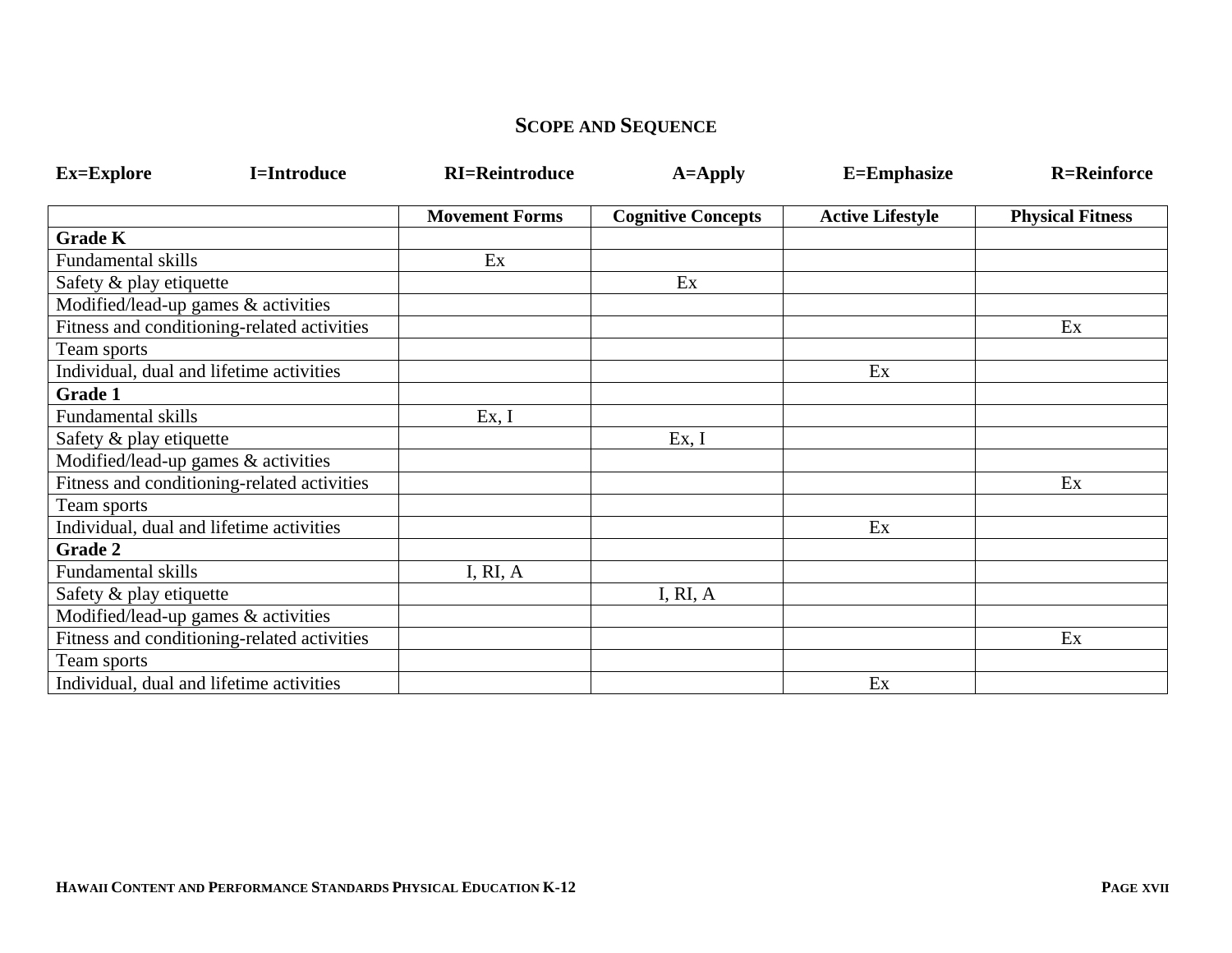| <b>Ex=Explore</b>                        | <b>I=Introduce</b>                          | <b>RI=Reintroduce</b> | $A = Apply$               | E=Emphasize             | <b>R=Reinforce</b>      |
|------------------------------------------|---------------------------------------------|-----------------------|---------------------------|-------------------------|-------------------------|
|                                          |                                             | <b>Movement Forms</b> | <b>Cognitive Concepts</b> | <b>Active Lifestyle</b> | <b>Physical Fitness</b> |
| Grade 3                                  |                                             |                       |                           |                         |                         |
| <b>Fundamental skills</b>                |                                             | RI, A                 |                           |                         |                         |
| Safety & play etiquette                  |                                             |                       | RI, A                     |                         |                         |
| Modified/lead-up games & activities      |                                             | I, RI, $A$            | I, A                      |                         |                         |
|                                          | Fitness and conditioning-related activities |                       |                           |                         |                         |
| Team sports                              |                                             |                       |                           |                         |                         |
| Individual, dual and lifetime activities |                                             |                       |                           |                         |                         |
| Grade 4                                  |                                             |                       |                           |                         |                         |
| <b>Fundamental skills</b>                |                                             | RI, A                 |                           |                         |                         |
| Safety & play etiquette                  |                                             |                       | RI, A                     |                         |                         |
| Modified/lead-up games & activities      |                                             | RI, A                 | RI, A                     |                         |                         |
|                                          | Fitness and conditioning-related activities |                       |                           |                         | I, RI                   |
| Team sports                              |                                             |                       |                           |                         |                         |
| Individual, dual and lifetime activities |                                             |                       |                           | I, RI                   |                         |
| Grade 5                                  |                                             |                       |                           |                         |                         |
| Fundamental skills                       |                                             | RI, A                 |                           |                         |                         |
| Safety & play etiquette                  |                                             |                       | RI, A                     |                         |                         |
| Modified/lead-up games & activities      |                                             | RI, A                 | RI, A                     |                         |                         |
|                                          | Fitness and conditioning-related activities |                       |                           |                         | I, RI, $A$              |
| Team sports                              |                                             |                       |                           |                         |                         |
| Individual, dual and lifetime activities |                                             |                       |                           | I, RI, A                |                         |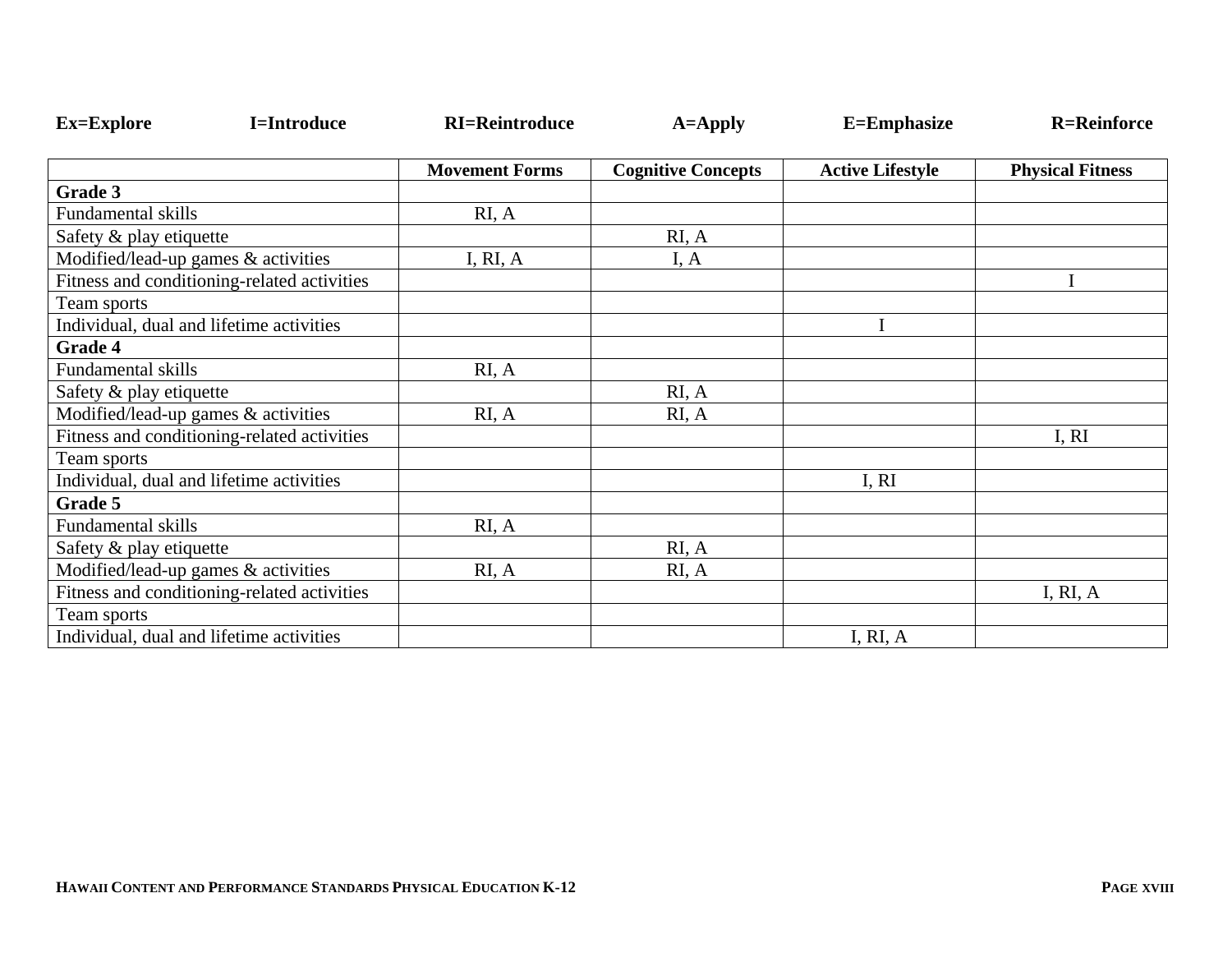| <b>Ex=Explore</b><br><b>I=Introduce</b>     | <b>RI=Reintroduce</b> | $A = Apply$               | E=Emphasize             | <b>R=Reinforce</b>      |
|---------------------------------------------|-----------------------|---------------------------|-------------------------|-------------------------|
|                                             | <b>Movement Forms</b> | <b>Cognitive Concepts</b> | <b>Active Lifestyle</b> | <b>Physical Fitness</b> |
| Grade 6                                     |                       |                           |                         |                         |
| <b>Fundamental skills</b>                   | A, E                  | A, E                      |                         |                         |
| Safety & play etiquette                     |                       | A, E                      |                         |                         |
| Modified/lead-up games & activities         | A, E                  |                           |                         |                         |
| Fitness and conditioning-related activities |                       |                           |                         | RI, A                   |
| Team sports                                 |                       | I                         |                         |                         |
| Individual, dual and lifetime activities    |                       |                           | I, RI, $A$              |                         |
| <b>Grade 7</b>                              |                       |                           |                         |                         |
| Fundamental skills                          | A, E                  | A, E                      |                         |                         |
| Safety & play etiquette                     |                       | A, E                      |                         |                         |
| Modified/lead-up games & activities         | A, E                  |                           |                         |                         |
| Fitness and conditioning-related activities |                       |                           |                         | RI, A, E                |
| Team sports                                 |                       | I, RI, A                  |                         |                         |
| Individual, dual and lifetime activities    |                       |                           | I, RI, A, E             |                         |
| Grade 8                                     |                       |                           |                         |                         |
| Fundamental skills                          | A, E                  | A, E                      |                         |                         |
| Safety & play etiquette                     |                       | A, E                      |                         |                         |
| Modified/lead-up games & activities         | A, E                  |                           |                         |                         |
| Fitness and conditioning-related activities |                       |                           |                         | RI, A, E                |
| <b>Team Sports</b>                          |                       | RI, A, E                  |                         |                         |
| Individual, dual and lifetime activities    |                       |                           | I, RI, A, E             |                         |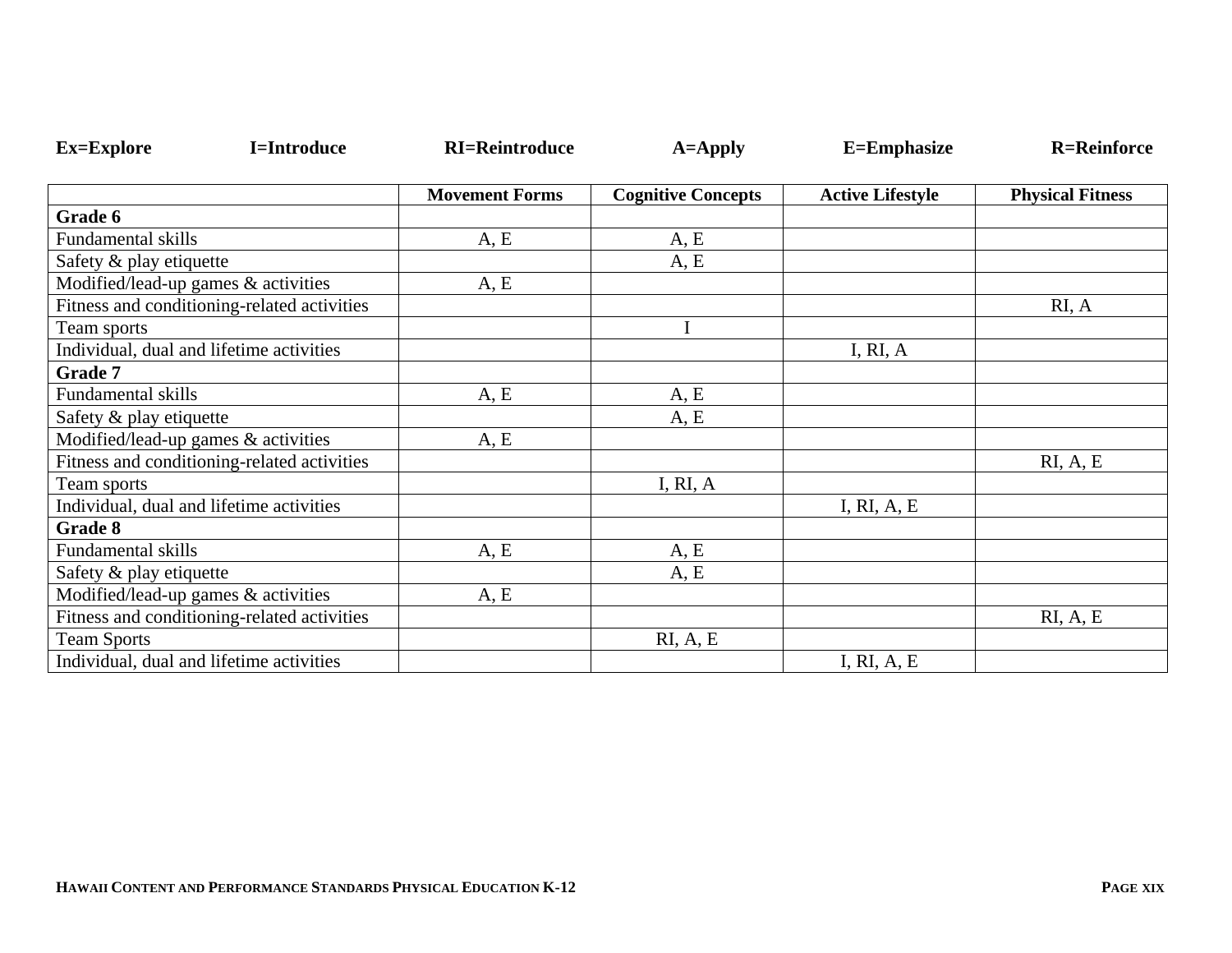| <b>Ex=Explore</b>                        | <b>I=Introduce</b>                          | <b>RI=Reintroduce</b> | $A = Apply$ | $E =$ Emphasize | <b>R=Reinforce</b> |
|------------------------------------------|---------------------------------------------|-----------------------|-------------|-----------------|--------------------|
|                                          |                                             |                       |             |                 |                    |
| Grade 9-12                               |                                             |                       |             |                 |                    |
| Fundamental skills                       |                                             |                       | RI, A, E, R |                 |                    |
| Safety & play etiquette                  |                                             |                       | RI, A, E, R |                 |                    |
| Modified/lead-up games & activities      |                                             | RI, A, E, R           |             |                 |                    |
|                                          | Fitness and conditioning-related activities |                       |             |                 | RI, A, E, R        |
| Team sports                              |                                             |                       | RI, A, E, R |                 |                    |
| Individual, dual and lifetime activities |                                             |                       |             | RI, A, E, R     |                    |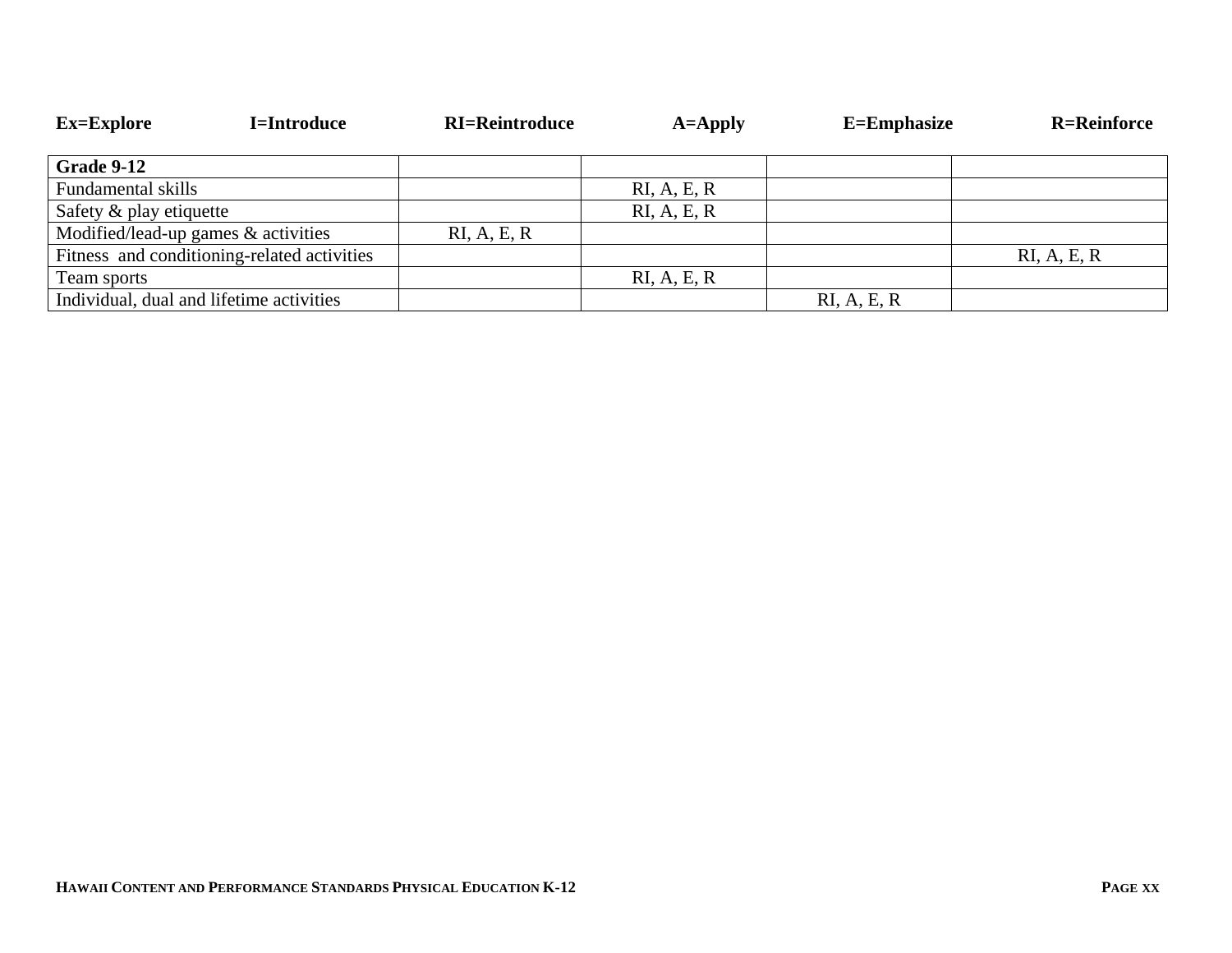# **Summary of Standards for Physical Education, Kindergarten – 12th Grade**

**Standard 1: MOVEMENT FORMS—Use motor skills and movement patterns to perform a variety of physical activities** 

**Standard 2: COGNITIVE CONCEPTS—Understand movement concepts, principles, strategies, and tactics as they apply to the learning and performance of physical activities** 

**Standard 3: ACTIVE LIFESTYLE—Participate regularly in physical activity** 

**Standard 4: PHYSICAL FITNESS—Know ways to achieve and maintain a health-enhancing level of physical fitness**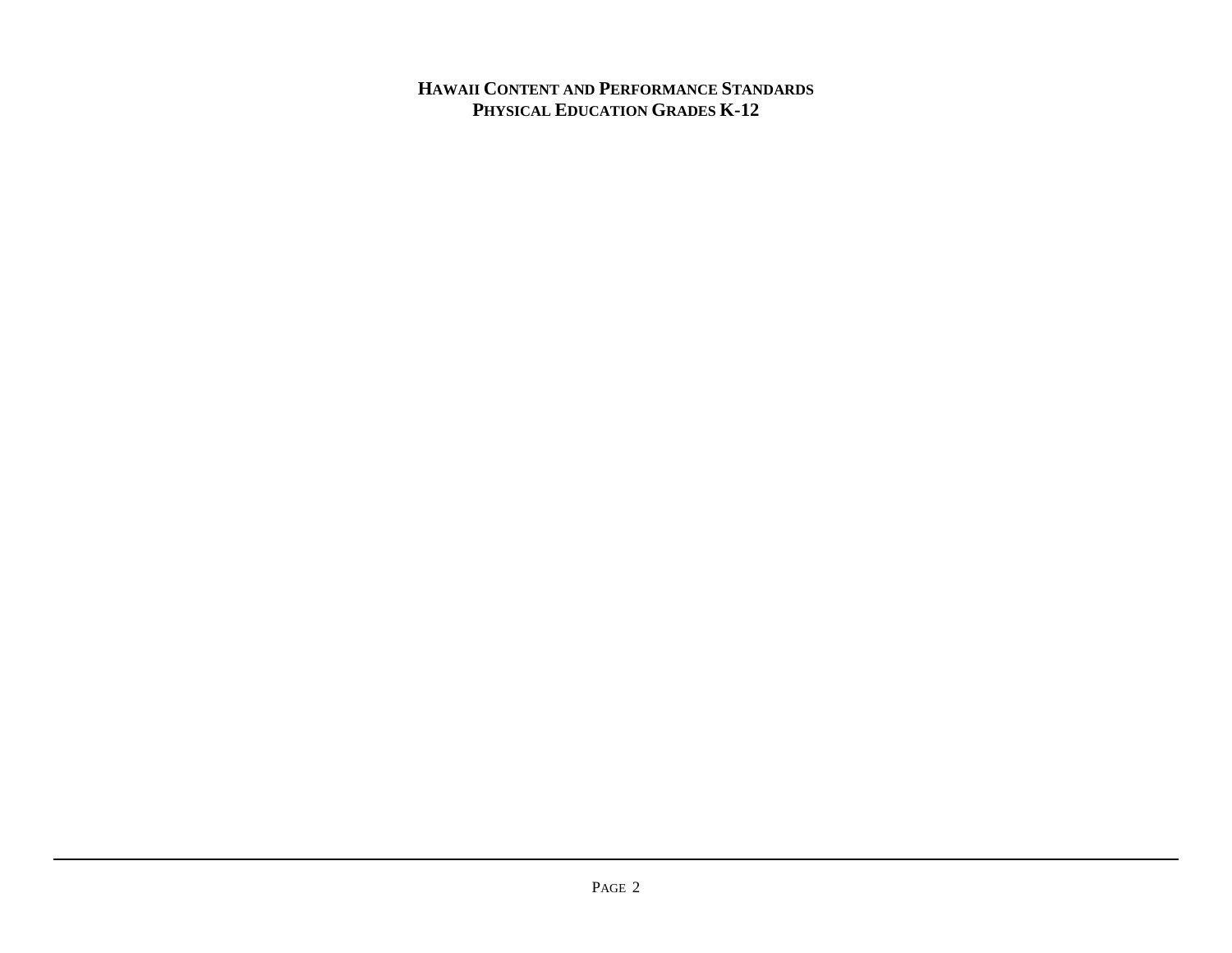*Kindergarten – Grade 2* 

|               | Standard 1: MOVEMENT FORMS-Use motor skills and movement patterns to perform a variety of physical activities |                                   |                                                                    |                                   |  |
|---------------|---------------------------------------------------------------------------------------------------------------|-----------------------------------|--------------------------------------------------------------------|-----------------------------------|--|
| <b>TOPIC</b>  | <b>BENCHMARK</b>                                                                                              |                                   | <b>SAMPLE PERFORMANCE ASSESSMENT</b>                               |                                   |  |
| FUNDAMENTAL   | PE.K-2.1.1 Use basic locomotor skills in initial (immature) form                                              |                                   | The student:                                                       |                                   |  |
| <b>SKILLS</b> | alone, with a partner, and in small groups                                                                    |                                   | Demonstrates a variety of basic locomotor skills (e.g., walking,   |                                   |  |
|               |                                                                                                               |                                   | running, jumping, hopping, leaping, sliding, galloping, skipping). |                                   |  |
|               | <b>RUBRIC</b>                                                                                                 |                                   |                                                                    |                                   |  |
|               | <b>Proficient</b><br><b>Advanced</b>                                                                          |                                   | <b>Partially Proficient</b>                                        | <b>Novice</b>                     |  |
|               | Consistently use basic                                                                                        | Usually use basic locomotor       | Sometimes use basic locomotor                                      | Rarely use basic locomotor        |  |
|               | locomotor skills in initial                                                                                   | skills in initial (immature) form | skills in initial (immature) form                                  | skills in initial (immature) form |  |
|               | (immature) form alone, with a                                                                                 | alone, with a partner, and in     | alone, with a partner, and in                                      | alone, with a partner, and in     |  |
|               | partner, and in small groups                                                                                  | small groups                      | small groups                                                       | small groups                      |  |
|               |                                                                                                               |                                   |                                                                    |                                   |  |
| FUNDAMENTAL   | PE.K-2.1.2 Use basic non-locomotor skills in initial (immature)                                               |                                   | The student:                                                       |                                   |  |
| <b>SKILLS</b> | form alone, with a partner, and in small groups                                                               |                                   | Demonstrates a variety of basic non-locomotor skills (e.g.,        |                                   |  |
|               |                                                                                                               |                                   | twisting, balancing, pushing, pulling).                            |                                   |  |
|               |                                                                                                               |                                   |                                                                    |                                   |  |
|               | <b>RUBRIC</b>                                                                                                 |                                   |                                                                    |                                   |  |
|               | <b>Advanced</b>                                                                                               | <b>Proficient</b>                 | <b>Partially Proficient</b>                                        | <b>Novice</b>                     |  |
|               | Consistently use basic non-                                                                                   | Usually use basic non-            | Sometimes use basic non-                                           | Rarely use basic non-locomotor    |  |
|               | locomotor skills in initial                                                                                   | locomotor skills in initial       | locomotor skills in initial                                        | skills in initial (immature) form |  |
|               | (immature) form alone, with a                                                                                 | (immature) form alone, with a     | (immature) form alone, with a                                      | alone, with a partner, and in     |  |
|               | partner, and in small groups                                                                                  | partner, and in small groups      | partner, and in small groups                                       | small groups                      |  |
|               |                                                                                                               |                                   |                                                                    |                                   |  |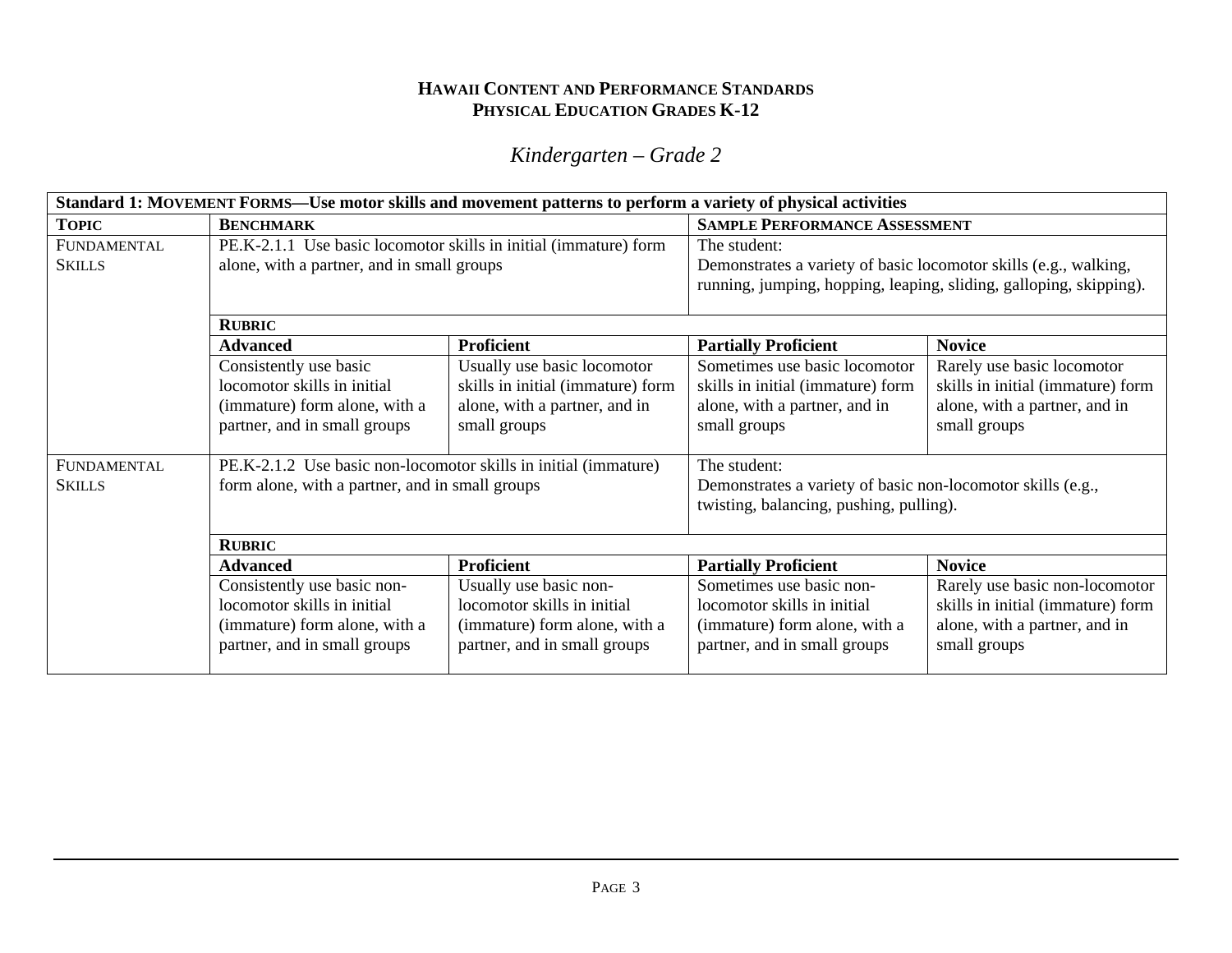*Kindergarten – Grade 2* 

| Standard 1: MOVEMENT FORMS—Use motor skills and movement patterns to perform a variety of physical activities |                                                                                                                                                          |                                                                                                                      |                                                                                                                        |                                                                                                                     |  |  |
|---------------------------------------------------------------------------------------------------------------|----------------------------------------------------------------------------------------------------------------------------------------------------------|----------------------------------------------------------------------------------------------------------------------|------------------------------------------------------------------------------------------------------------------------|---------------------------------------------------------------------------------------------------------------------|--|--|
| <b>TOPIC</b>                                                                                                  | <b>BENCHMARK</b>                                                                                                                                         |                                                                                                                      | <b>SAMPLE PERFORMANCE ASSESSMENT</b>                                                                                   |                                                                                                                     |  |  |
| FUNDAMENTAL                                                                                                   | PE.K-2.1.3 Use basic manipulative skills in initial (immature)                                                                                           |                                                                                                                      | The student:                                                                                                           |                                                                                                                     |  |  |
| <b>SKILLS</b>                                                                                                 | form alone, with a partner, and in small groups<br>Demonstrates a variety of basic manipulative skills (e.g., throwing,<br>catching, striking, kicking). |                                                                                                                      |                                                                                                                        |                                                                                                                     |  |  |
|                                                                                                               | <b>RUBRIC</b>                                                                                                                                            |                                                                                                                      |                                                                                                                        |                                                                                                                     |  |  |
|                                                                                                               | <b>Advanced</b>                                                                                                                                          | <b>Proficient</b>                                                                                                    | <b>Partially Proficient</b>                                                                                            | <b>Novice</b>                                                                                                       |  |  |
|                                                                                                               | Consistently use basic<br>manipulative skills in initial<br>(immature) form alone, with a<br>partner, and in small groups                                | Usually use basic manipulative<br>skills in initial (immature) form<br>alone, with a partner, and in<br>small groups | Sometimes use basic<br>manipulative skills in initial<br>(immature) form alone, with a<br>partner, and in small groups | Rarely use basic manipulative<br>skills in initial (immature) form<br>alone, with a partner, and in<br>small groups |  |  |

|                                            |                                                                                                                                                            |                                                                                             | Standard 2: COGNITIVE CONCEPTS—Understand movement concepts, principles, strategies, and tactics as they apply to the learning and performance                                                                    |                                                                                            |  |
|--------------------------------------------|------------------------------------------------------------------------------------------------------------------------------------------------------------|---------------------------------------------------------------------------------------------|-------------------------------------------------------------------------------------------------------------------------------------------------------------------------------------------------------------------|--------------------------------------------------------------------------------------------|--|
| of physical activities                     |                                                                                                                                                            |                                                                                             |                                                                                                                                                                                                                   |                                                                                            |  |
| <b>TOPIC</b>                               | <b>BENCHMARK</b>                                                                                                                                           |                                                                                             | <b>SAMPLE PERFORMANCE ASSESSMENT</b>                                                                                                                                                                              |                                                                                            |  |
| <b>SAFETY AND PLAY</b><br><b>ETIQUETTE</b> | PE.K-2.2.1 Use basic movement concepts related to space, time,<br>effort, and relationships (e.g., personal space, fast/slow,<br>strong/light, under/over) |                                                                                             | The student:<br>Demonstrates basic movement concepts related to space, time,<br>effort, and relationships (e.g., shows control and awareness of<br>personal space, changes directions or levels while traveling). |                                                                                            |  |
|                                            | <b>RUBRIC</b>                                                                                                                                              |                                                                                             |                                                                                                                                                                                                                   |                                                                                            |  |
|                                            | <b>Advanced</b>                                                                                                                                            | <b>Proficient</b>                                                                           | <b>Partially Proficient</b>                                                                                                                                                                                       | <b>Novice</b>                                                                              |  |
|                                            | Consistently use basic<br>movement concepts related to<br>space, time, effort, and<br>relationships                                                        | Usually use basic movement<br>concepts related to space, time,<br>effort, and relationships | Sometimes use basic movement<br>concepts related to space, time,<br>effort, and relationships                                                                                                                     | Rarely use basic movement<br>concepts related to space, time,<br>effort, and relationships |  |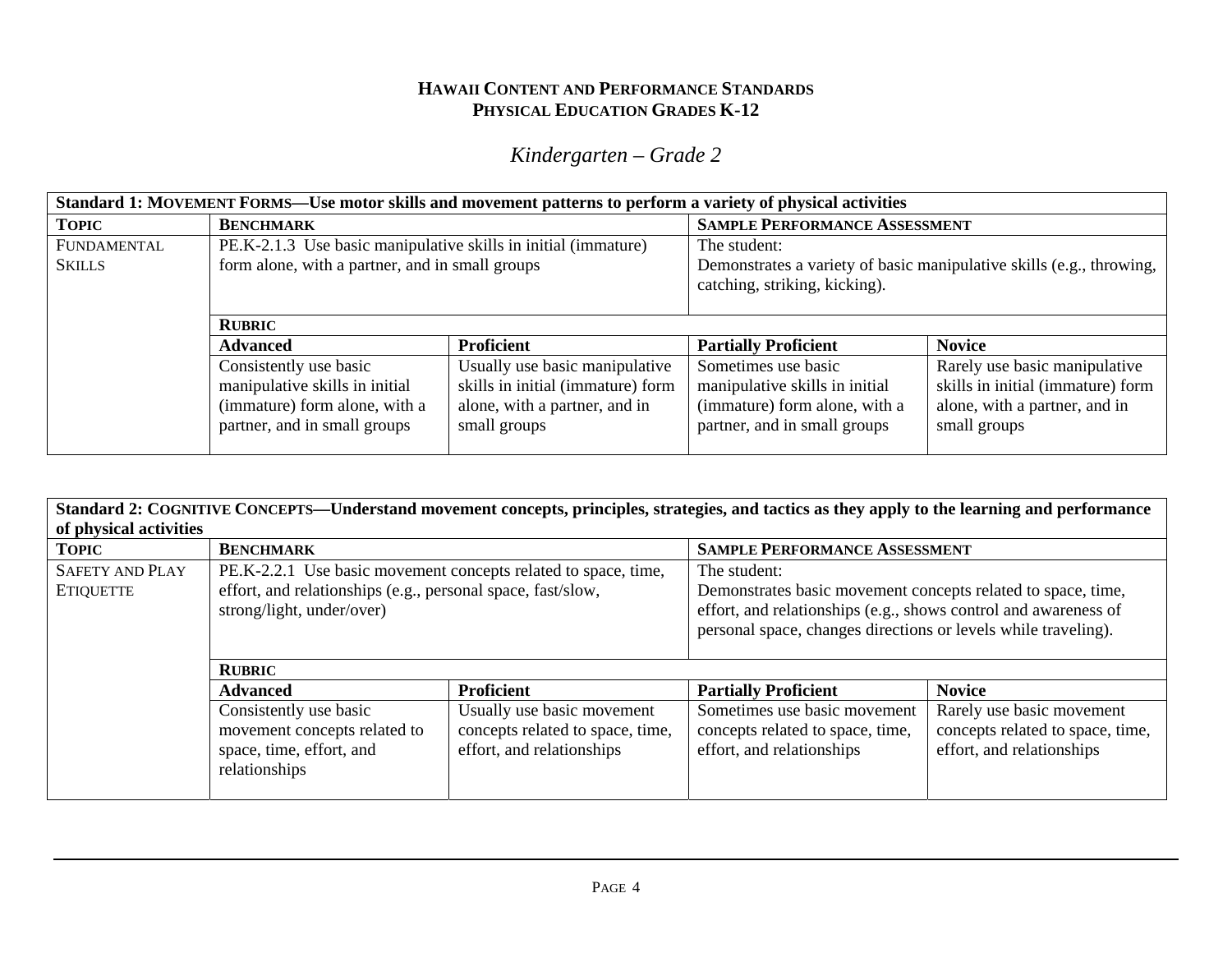# *Kindergarten – Grade 2*

**Standard 2: COGNITIVE CONCEPTS—Understand movement concepts, principles, strategies, and tactics as they apply to the learning and performance of physical activities** 

| <b>TOPIC</b>           | <b>BENCHMARK</b>                                                   |                               | <b>SAMPLE PERFORMANCE ASSESSMENT</b>                              |                                  |  |
|------------------------|--------------------------------------------------------------------|-------------------------------|-------------------------------------------------------------------|----------------------------------|--|
| <b>SAFETY AND PLAY</b> | PE.K-2.2.2 Identify basic rules for safe participation in physical |                               | The student:                                                      |                                  |  |
| <b>ETIQUETTE</b>       | activities                                                         |                               | Lists rules for personal space in striking activities (e.g.,      |                                  |  |
|                        |                                                                    |                               | maintaining two arm lengths and a paddle distance from neighbor). |                                  |  |
|                        |                                                                    |                               |                                                                   |                                  |  |
|                        | <b>RUBRIC</b>                                                      |                               |                                                                   |                                  |  |
|                        | <b>Advanced</b>                                                    | <b>Proficient</b>             | <b>Partially Proficient</b>                                       | <b>Novice</b>                    |  |
|                        | Explain why a variety of                                           | Identify basic rules for safe | Name a basic rule for safe                                        | Recall that rules for physical   |  |
|                        | different rules keep people safe                                   | participation in physical     | participation in physical                                         | activities help keep people safe |  |
|                        | in physical activities                                             | activities                    | activities                                                        |                                  |  |
|                        |                                                                    |                               |                                                                   |                                  |  |

| Standard 3: ACTIVE LIFESTYLE—Participate regularly in physical activity |                                                                                                             |                                                                                               |                                                                                                                                                                  |                                                                               |  |
|-------------------------------------------------------------------------|-------------------------------------------------------------------------------------------------------------|-----------------------------------------------------------------------------------------------|------------------------------------------------------------------------------------------------------------------------------------------------------------------|-------------------------------------------------------------------------------|--|
| <b>TOPIC</b>                                                            | <b>BENCHMARK</b>                                                                                            |                                                                                               | <b>SAMPLE PERFORMANCE ASSESSMENT</b>                                                                                                                             |                                                                               |  |
| INDIVIDUAL, DUAL,<br>AND LIFETIME<br><b>ACTIVITIES</b>                  | PE.K-2.3.1 Participate regularly in physical activities                                                     |                                                                                               | The student:<br>Participates in moderate to vigorous non-structured or minimally<br>organized activities (e.g., locomotor or chasing and fleeing<br>activities). |                                                                               |  |
|                                                                         | <b>RUBRIC</b>                                                                                               |                                                                                               |                                                                                                                                                                  |                                                                               |  |
|                                                                         | <b>Advanced</b>                                                                                             | <b>Proficient</b>                                                                             | <b>Partially Proficient</b>                                                                                                                                      | <b>Novice</b>                                                                 |  |
|                                                                         | Consistently participate (more<br>than three times per week) in a<br>wide variety of physical<br>activities | Usually participate (at least<br>three times per week) in a<br>variety of physical activities | Sometimes participate (one or<br>two times per week) in physical<br>activities                                                                                   | Rarely participate (less than one<br>time per week) in physical<br>activities |  |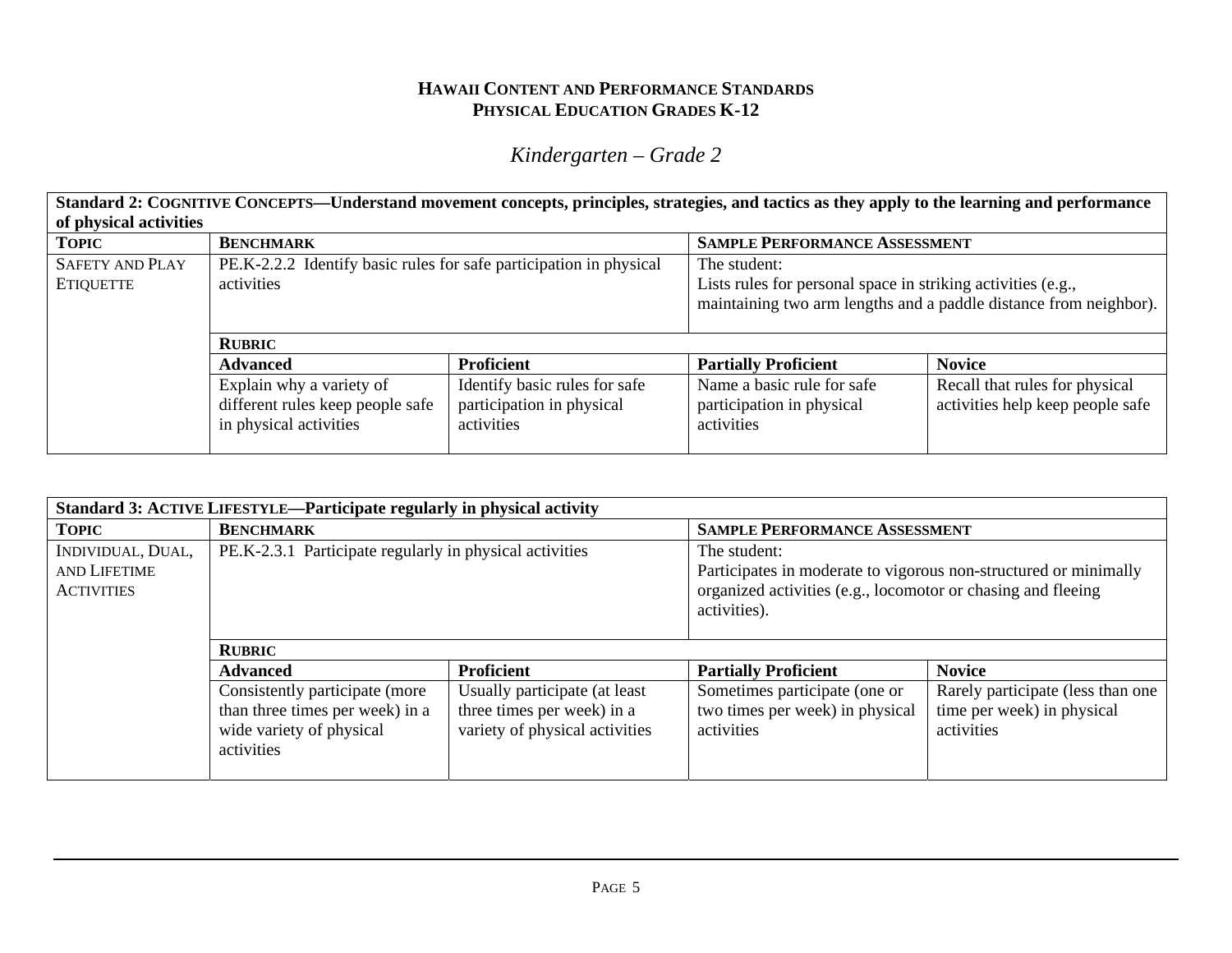# *Kindergarten – Grade 2*

| Standard 3: ACTIVE LIFESTYLE—Participate regularly in physical activity |                                                                                                  |                                                                                             |                                                                                                                                                                                   |                                                                                                  |  |
|-------------------------------------------------------------------------|--------------------------------------------------------------------------------------------------|---------------------------------------------------------------------------------------------|-----------------------------------------------------------------------------------------------------------------------------------------------------------------------------------|--------------------------------------------------------------------------------------------------|--|
| <b>TOPIC</b>                                                            | <b>BENCHMARK</b>                                                                                 |                                                                                             |                                                                                                                                                                                   | <b>SAMPLE PERFORMANCE ASSESSMENT</b>                                                             |  |
| INDIVIDUAL, DUAL,<br>AND LIFETIME<br><b>ACTIVITIES</b>                  | PE.K-2.3.2 Describe the social and emotional benefits of<br>participating in physical activities |                                                                                             | The student:<br>Identifies the feelings that result from participation in physical<br>activities in a group or alone (e.g., feelings of enjoyment, self-<br>confidence, success). |                                                                                                  |  |
|                                                                         | <b>RUBRIC</b>                                                                                    |                                                                                             |                                                                                                                                                                                   |                                                                                                  |  |
|                                                                         | <b>Advanced</b>                                                                                  | <b>Proficient</b>                                                                           | <b>Partially Proficient</b>                                                                                                                                                       | <b>Novice</b>                                                                                    |  |
|                                                                         | Explain how participating in<br>physical activities leads to<br>social and emotional benefits    | Describe the social and<br>emotional benefits of<br>participating in physical<br>activities | Name a social or emotional<br>benefit of participating in<br>physical activities                                                                                                  | Select from a list social or<br>emotional benefits of<br>participating in physical<br>activities |  |

| Standard 4: PHYSICAL FITNESS-Know ways to achieve and maintain a health-enhancing level of physical fitness |                                                                                                                          |                                                                                                    |                                                                                                                                                                                                   |                                                                                                              |
|-------------------------------------------------------------------------------------------------------------|--------------------------------------------------------------------------------------------------------------------------|----------------------------------------------------------------------------------------------------|---------------------------------------------------------------------------------------------------------------------------------------------------------------------------------------------------|--------------------------------------------------------------------------------------------------------------|
| <b>TOPIC</b>                                                                                                | <b>BENCHMARK</b>                                                                                                         |                                                                                                    | <b>SAMPLE PERFORMANCE ASSESSMENT</b>                                                                                                                                                              |                                                                                                              |
| <b>FITNESS AND</b><br>CONDITIONING-<br>RELATED<br><b>ACTIVITIES</b>                                         | PE.K-2.4.1 Identify physiological indicators that accompany<br>moderate to vigorous physical activities                  |                                                                                                    | The student:<br>Lists basic physiological changes before, during, and after<br>moderate to vigorous physical activities (e.g., increased heart rate<br>and breathing, body warmth, perspiration). |                                                                                                              |
|                                                                                                             | <b>RUBRIC</b>                                                                                                            |                                                                                                    |                                                                                                                                                                                                   |                                                                                                              |
|                                                                                                             | <b>Advanced</b>                                                                                                          | <b>Proficient</b>                                                                                  | <b>Partially Proficient</b>                                                                                                                                                                       | <b>Novice</b>                                                                                                |
|                                                                                                             | Explain the physiological<br>indicators that accompany<br>different types of moderate to<br>vigorous physical activities | Identify physiological<br>indicators that accompany<br>moderate to vigorous physical<br>activities | Name a physiological indicator<br>that accompanies moderate to<br>vigorous physical activities                                                                                                    | Select from a list physiological<br>indicators that accompany<br>moderate to vigorous physical<br>activities |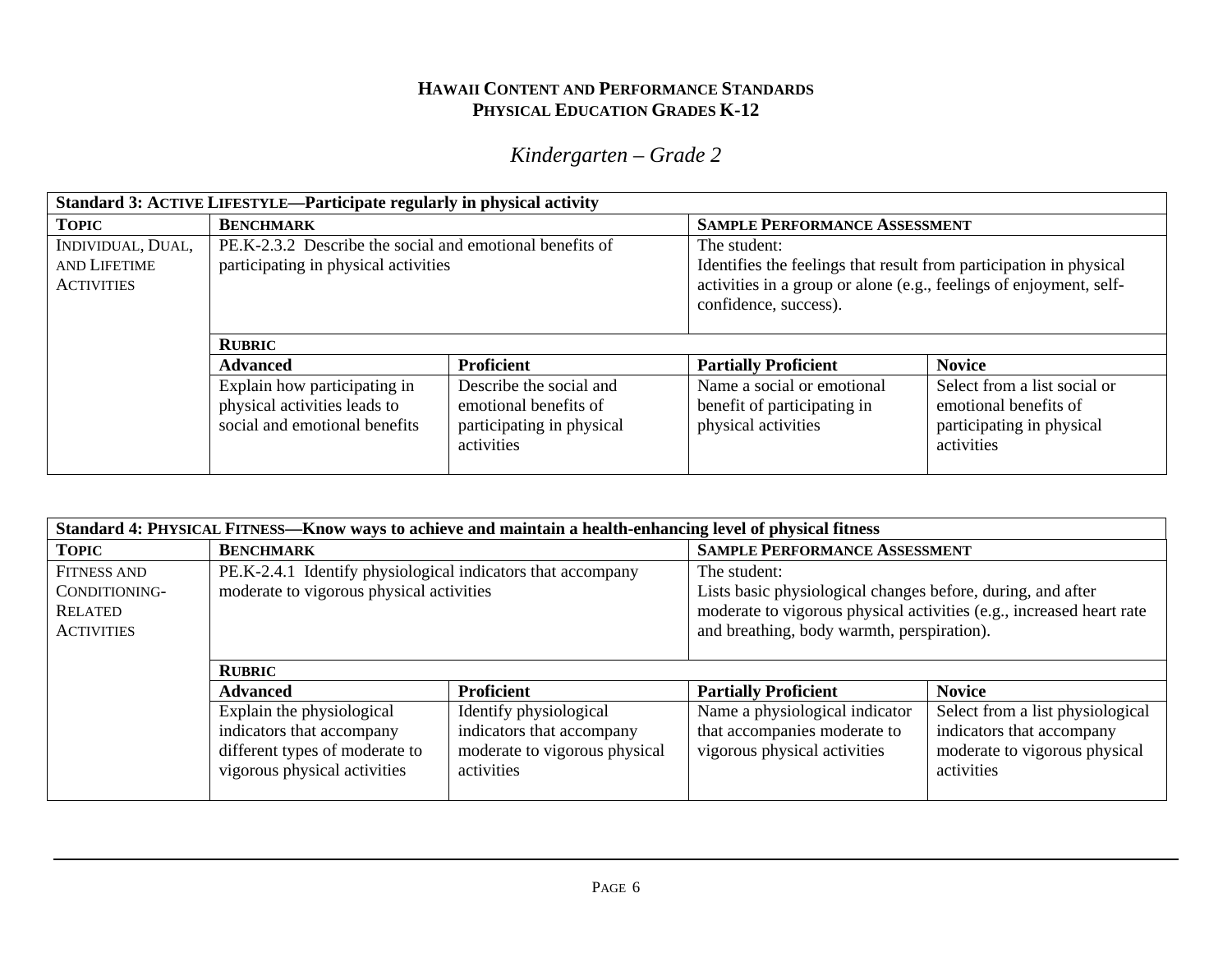|               | Standard 1: MOVEMENT FORMS—Use motor skills and movement patterns to perform a variety of physical activities |                                 |                                                                 |                                                                    |
|---------------|---------------------------------------------------------------------------------------------------------------|---------------------------------|-----------------------------------------------------------------|--------------------------------------------------------------------|
| <b>TOPIC</b>  | <b>BENCHMARK</b>                                                                                              |                                 | <b>SAMPLE PERFORMANCE ASSESSMENT</b>                            |                                                                    |
| FUNDAMENTAL   | PE.3-5.1.1 Use locomotor and non-locomotor skills in a mature                                                 |                                 | The student:                                                    |                                                                    |
| <b>SKILLS</b> | (proper) form                                                                                                 |                                 | Demonstrates the ability to adapt and adjust locomotor and non- |                                                                    |
|               |                                                                                                               |                                 | locomotor skills to changing environmental conditions and       |                                                                    |
|               |                                                                                                               |                                 | expectations (e.g., a fast walk versus a slow run, balancing on |                                                                    |
|               |                                                                                                               |                                 | various bases of support).                                      |                                                                    |
|               |                                                                                                               |                                 |                                                                 |                                                                    |
|               | <b>RUBRIC</b><br><b>Proficient</b>                                                                            |                                 | <b>Partially Proficient</b>                                     | <b>Novice</b>                                                      |
|               | <b>Advanced</b>                                                                                               |                                 |                                                                 |                                                                    |
|               | Consistently use locomotor and                                                                                | Usually use locomotor and non-  | Sometimes use locomotor and                                     | Rarely use locomotor and non-                                      |
|               | non-locomotor skills in a                                                                                     | locomotor skills in a mature    | non-locomotor skills in a                                       | locomotor skills in a mature                                       |
|               | mature (proper) form                                                                                          | (proper) form                   | mature (proper) form                                            | (proper) form                                                      |
|               |                                                                                                               |                                 |                                                                 |                                                                    |
| FUNDAMENTAL   | PE.3-5.1.2 Use manipulative skills in a mature (proper) form                                                  |                                 | The student:                                                    |                                                                    |
| <b>SKILLS</b> |                                                                                                               |                                 |                                                                 | Demonstrates manipulative skills in a mature form (e.g., hand/foot |
|               |                                                                                                               |                                 | opposition in overhand throw, throwing to a moving partner,     |                                                                    |
|               |                                                                                                               |                                 | striking a moving object).                                      |                                                                    |
|               |                                                                                                               |                                 |                                                                 |                                                                    |
|               | <b>RUBRIC</b>                                                                                                 |                                 |                                                                 |                                                                    |
|               | <b>Advanced</b>                                                                                               | <b>Proficient</b>               | <b>Partially Proficient</b>                                     | <b>Novice</b>                                                      |
|               | Consistently use manipulative                                                                                 | Usually use manipulative skills | Sometimes use manipulative                                      | Rarely use manipulative skills                                     |
|               | skills in a mature (proper) form                                                                              | in a mature (proper) form       | skills in a mature (proper) form                                | in a mature (proper) form                                          |
|               |                                                                                                               |                                 |                                                                 |                                                                    |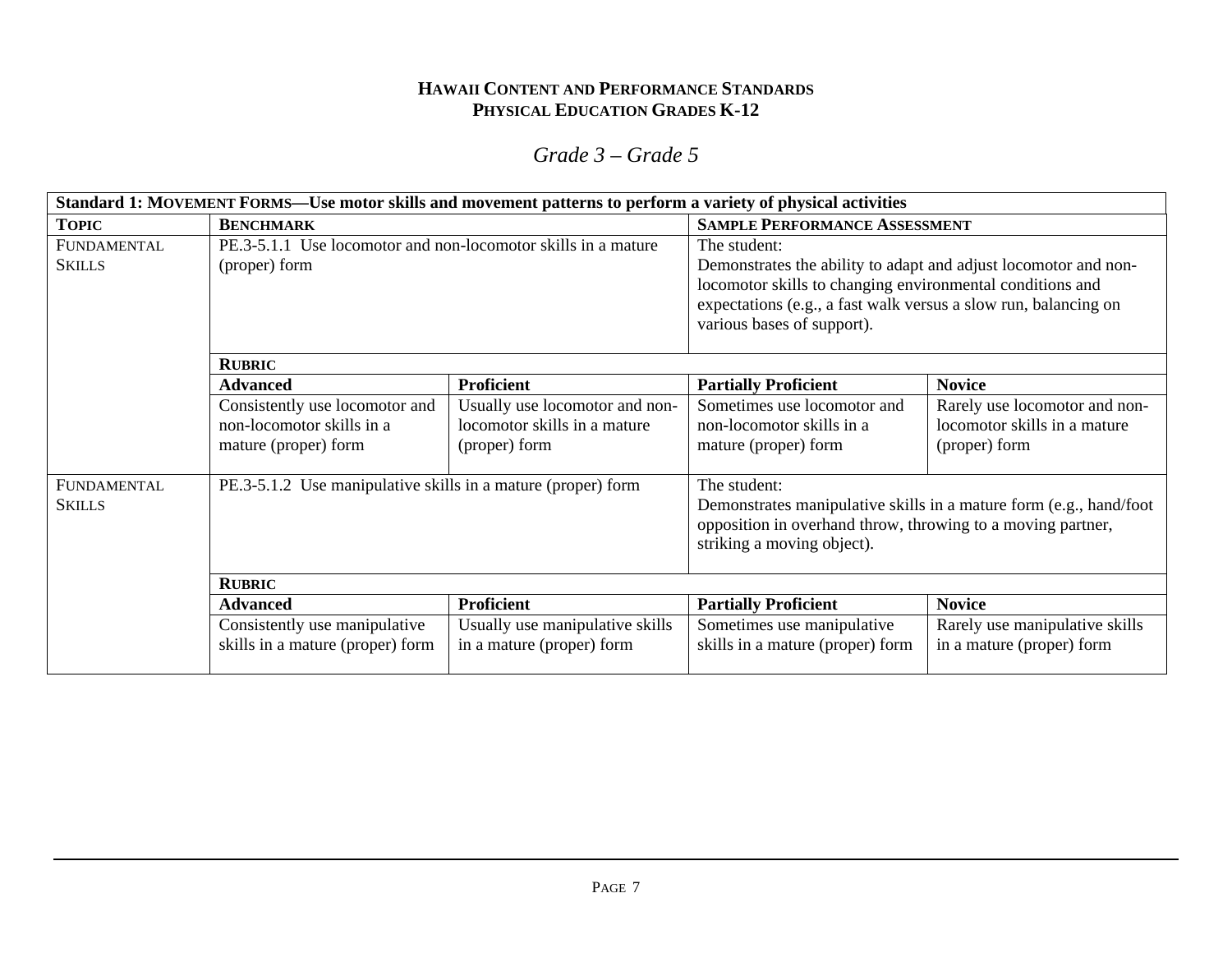| Standard 1: MOVEMENT FORMS—Use motor skills and movement patterns to perform a variety of physical activities |                                                                                                                                          |                                                                                                                                     |                                                                                                                                                                                         |                                                                                                                                    |
|---------------------------------------------------------------------------------------------------------------|------------------------------------------------------------------------------------------------------------------------------------------|-------------------------------------------------------------------------------------------------------------------------------------|-----------------------------------------------------------------------------------------------------------------------------------------------------------------------------------------|------------------------------------------------------------------------------------------------------------------------------------|
| <b>TOPIC</b>                                                                                                  | <b>BENCHMARK</b>                                                                                                                         |                                                                                                                                     | <b>SAMPLE PERFORMANCE ASSESSMENT</b>                                                                                                                                                    |                                                                                                                                    |
| MODIFIED/LEAD-UP<br><b>GAMES AND</b><br><b>ACTIVITIES</b>                                                     | PE.3-5.1.3 Use combinations of mature (proper) movement forms,<br>including locomotor, non-locomotor, and manipulative skills            |                                                                                                                                     | The student:<br>Demonstrates consistent and smooth transitions when combining<br>movement forms in simple and modified activities (e.g., contra<br>dances, simple gymnastic sequences). |                                                                                                                                    |
|                                                                                                               | <b>RUBRIC</b>                                                                                                                            |                                                                                                                                     |                                                                                                                                                                                         |                                                                                                                                    |
|                                                                                                               | <b>Advanced</b>                                                                                                                          | <b>Proficient</b>                                                                                                                   | <b>Partially Proficient</b>                                                                                                                                                             | <b>Novice</b>                                                                                                                      |
|                                                                                                               | Consistently use combinations<br>of mature (proper) movement<br>forms, including locomotor,<br>non-locomotor, and<br>manipulative skills | Usually use combinations of<br>mature (proper) movement<br>forms, including locomotor,<br>non-locomotor, and<br>manipulative skills | Sometimes use combinations of<br>mature (proper) movement<br>forms, including locomotor,<br>non-locomotor, and<br>manipulative skills                                                   | Rarely use combinations of<br>mature (proper) movement<br>forms, including locomotor,<br>non-locomotor, and<br>manipulative skills |

| Standard 2: COGNITIVE CONCEPTS—Understand movement concepts, principles, strategies, and tactics as they apply to the learning and performance<br>of physical activities |                                                                             |                                                                        |                                                                                                                                                                               |                                                                       |  |
|--------------------------------------------------------------------------------------------------------------------------------------------------------------------------|-----------------------------------------------------------------------------|------------------------------------------------------------------------|-------------------------------------------------------------------------------------------------------------------------------------------------------------------------------|-----------------------------------------------------------------------|--|
| <b>TOPIC</b>                                                                                                                                                             | <b>BENCHMARK</b>                                                            |                                                                        | <b>SAMPLE PERFORMANCE ASSESSMENT</b>                                                                                                                                          |                                                                       |  |
| MODIFIED/LEAD-UP                                                                                                                                                         | PE.3-5.2.1 Apply movement tactics in simple and modified                    |                                                                        | The student:                                                                                                                                                                  |                                                                       |  |
| <b>GAMES AND</b><br><b>ACTIVITIES</b>                                                                                                                                    | activities                                                                  |                                                                        | Demonstrates various movement tactics in simple and modified<br>activities (e.g., serving to an open spot, cornering in tagging<br>games, throwing or kicking to a teammate). |                                                                       |  |
|                                                                                                                                                                          | <b>RUBRIC</b>                                                               |                                                                        |                                                                                                                                                                               |                                                                       |  |
|                                                                                                                                                                          | <b>Advanced</b>                                                             | <b>Proficient</b>                                                      | <b>Partially Proficient</b>                                                                                                                                                   | <b>Novice</b>                                                         |  |
|                                                                                                                                                                          | Consistently apply movement<br>tactics in simple and modified<br>activities | Usually apply movement tactics<br>in simple and modified<br>activities | Sometimes apply movement<br>tactics in simple and modified<br>activities                                                                                                      | Rarely apply movement tactics<br>in simple and modified<br>activities |  |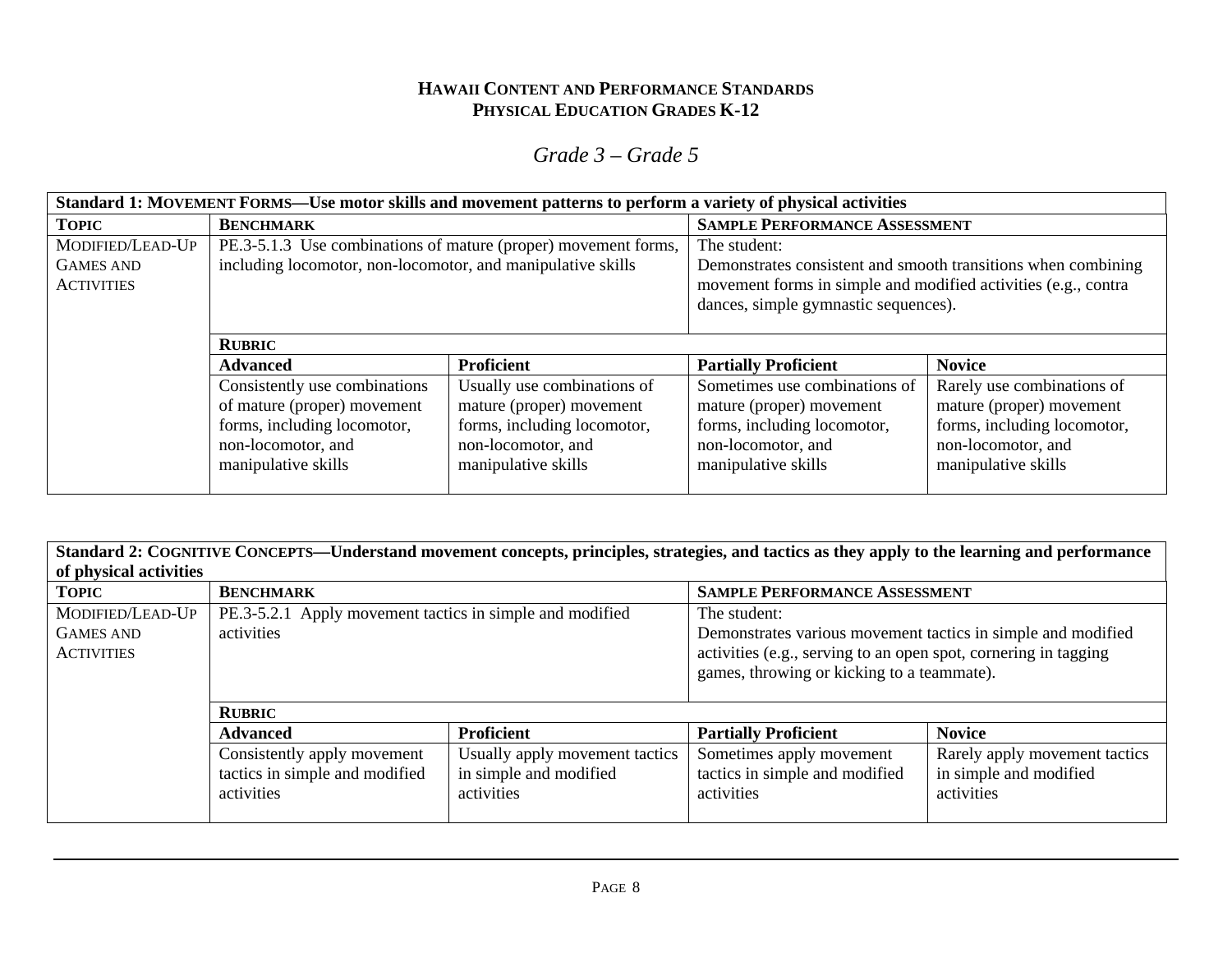# *Grade 3 – Grade 5*

**Standard 2: COGNITIVE CONCEPTS—Understand movement concepts, principles, strategies, and tactics as they apply to the learning and performance of physical activities TOPIC BENCHMARK BENCHMARK** SAMPLE PERFORMANCE ASSESSMENT PE.3-5.2.2 Identify procedures for safe participation in physical activities The student: Lists activity-specific actions that should be followed for safe participation (e.g., looking forward during tag games to avoid collisions with others). **RUBRIC**Advanced **Proficient** Proficient **Partially Proficient** Novice SAFETY AND PLAY ETIQUETTE Explain why a variety of different procedures help keep people safe during participation in physical activities Identify procedures for safe participation in physical activities Name a procedure that keeps people safe during physical activities Select from a list procedures that keep people safe during physical activities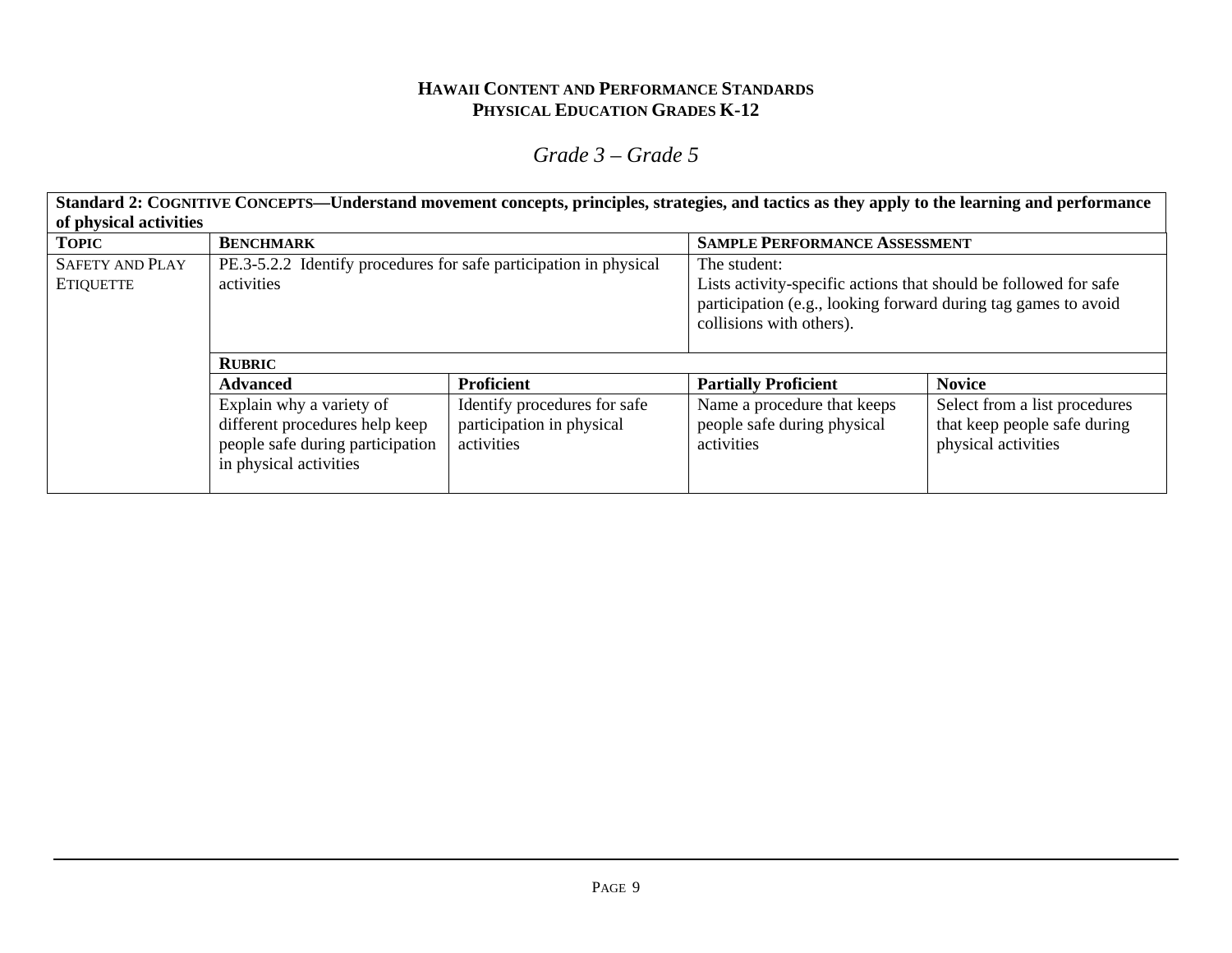| Standard 3: ACTIVE LIFESTYLE—Participate regularly in physical activity |                                                                                                                                                                          |                                                                                                                                                            |                                                                                                                                                                                                                                   |                                                                                                                                                        |
|-------------------------------------------------------------------------|--------------------------------------------------------------------------------------------------------------------------------------------------------------------------|------------------------------------------------------------------------------------------------------------------------------------------------------------|-----------------------------------------------------------------------------------------------------------------------------------------------------------------------------------------------------------------------------------|--------------------------------------------------------------------------------------------------------------------------------------------------------|
| <b>TOPIC</b>                                                            | <b>BENCHMARK</b>                                                                                                                                                         |                                                                                                                                                            | <b>SAMPLE PERFORMANCE ASSESSMENT</b>                                                                                                                                                                                              |                                                                                                                                                        |
| INDIVIDUAL,<br>DUAL, AND<br><b>LIFETIME</b><br><b>ACTIVITIES</b>        | PE.3-5.3.1 Participate regularly in physical activities that<br>contribute to an active lifestyle and bring personal enjoyment                                           |                                                                                                                                                            | The student:<br>Identifies and participates in moderate to vigorous physical<br>activities that are enjoyable and contribute to an active lifestyle<br>(e.g., gymnastics, martial arts, dance, basketball, community fun<br>run). |                                                                                                                                                        |
|                                                                         | <b>RUBRIC</b>                                                                                                                                                            |                                                                                                                                                            |                                                                                                                                                                                                                                   |                                                                                                                                                        |
|                                                                         | <b>Advanced</b>                                                                                                                                                          | <b>Proficient</b>                                                                                                                                          | <b>Partially Proficient</b>                                                                                                                                                                                                       | <b>Novice</b>                                                                                                                                          |
|                                                                         | Consistently participate (15<br>minutes five to seven days per<br>week) in physical activities that<br>contribute to an active lifestyle<br>and bring personal enjoyment | Usually participate (15 minutes<br>four days per week) in physical<br>activities that contribute to an<br>active lifestyle and bring<br>personal enjoyment | Sometimes participate (15<br>minutes one or two days per<br>week) in physical activities that<br>contribute to an active lifestyle<br>and bring personal enjoyment                                                                | Rarely participate (less than one<br>day per week) in physical<br>activities that contribute to an<br>active lifestyle and bring<br>personal enjoyment |
| INDIVIDUAL,<br>DUAL, AND<br><b>LIFETIME</b><br><b>ACTIVITIES</b>        | PE.3-5.3.2 Describe health-related benefits of regular<br>participation in physical activities                                                                           |                                                                                                                                                            | The student:<br>Identifies the health benefits of regular participation in physical<br>activities (e.g., strengthens muscles, helps to control weight,<br>increases energy).                                                      |                                                                                                                                                        |
|                                                                         | <b>RUBRIC</b>                                                                                                                                                            |                                                                                                                                                            |                                                                                                                                                                                                                                   |                                                                                                                                                        |
|                                                                         | <b>Advanced</b>                                                                                                                                                          | <b>Proficient</b>                                                                                                                                          | <b>Partially Proficient</b>                                                                                                                                                                                                       | <b>Novice</b>                                                                                                                                          |
|                                                                         | Compare the social, emotional,<br>and physical benefits of regular<br>participation in physical<br>activities                                                            | Describe health-related benefits<br>of regular participation in<br>physical activities                                                                     | Identify a health-related benefit<br>of regular participation in<br>physical activities                                                                                                                                           | Select from a list health-related<br>benefits of regular participation<br>in physical activities                                                       |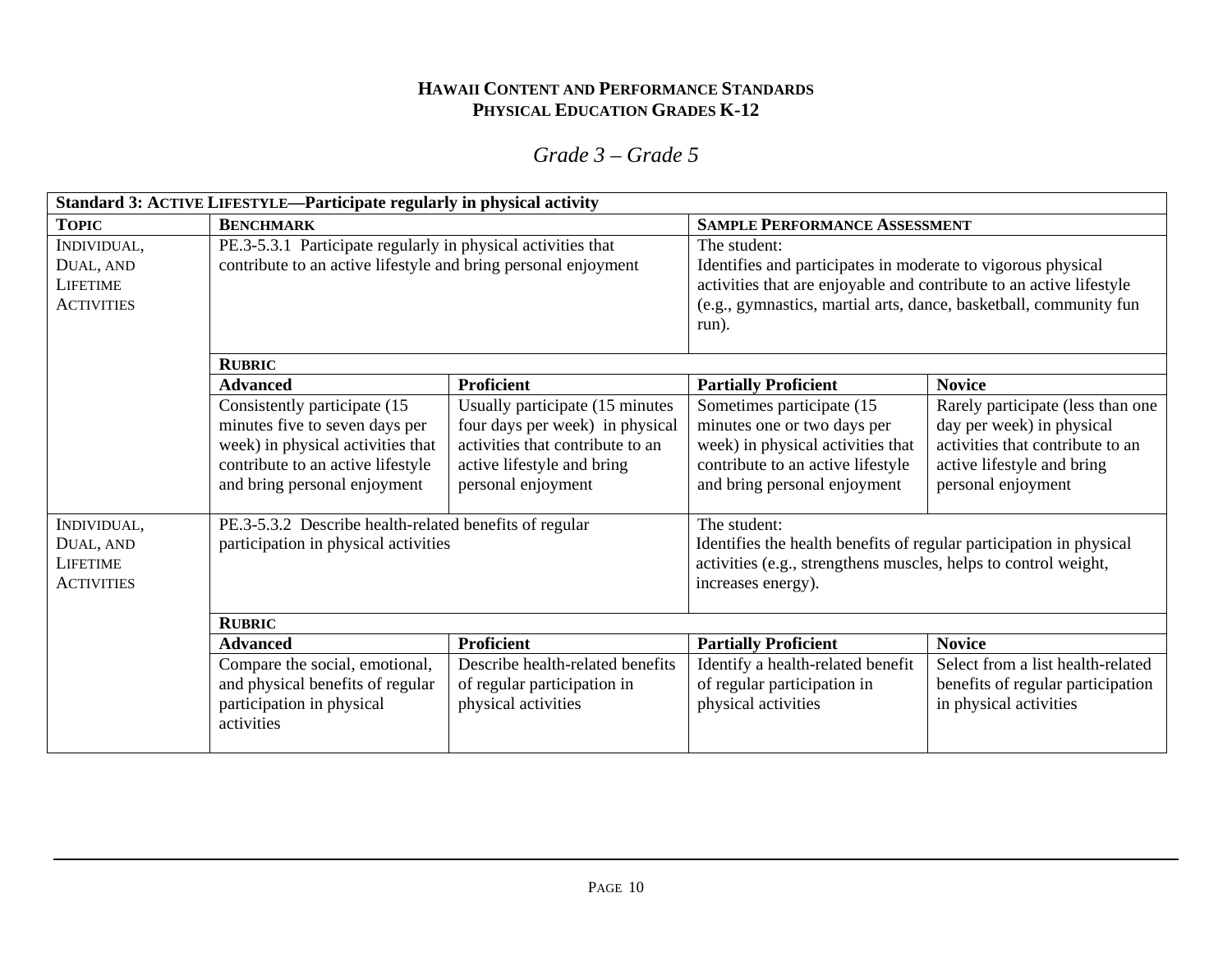|                                                                            | Standard 4: PHYSICAL FITNESS—Know ways to achieve and maintain a health-enhancing level of physical fitness                   |                                                                                                                          |                                                                                                                                                                                                                                                           |                                                                                                                      |  |
|----------------------------------------------------------------------------|-------------------------------------------------------------------------------------------------------------------------------|--------------------------------------------------------------------------------------------------------------------------|-----------------------------------------------------------------------------------------------------------------------------------------------------------------------------------------------------------------------------------------------------------|----------------------------------------------------------------------------------------------------------------------|--|
| <b>TOPIC</b>                                                               | <b>BENCHMARK</b>                                                                                                              |                                                                                                                          | <b>SAMPLE PERFORMANCE ASSESSMENT</b>                                                                                                                                                                                                                      |                                                                                                                      |  |
| <b>FITNESS AND</b><br>CONDITIONING-<br><b>RELATED</b><br><b>ACTIVITIES</b> | PE.3-5.4.1 Identify the components of health-related physical<br>fitness                                                      |                                                                                                                          | The student:<br>Names the components of health-related fitness (i.e., flexibility,<br>muscular strength, muscular endurance, cardiorespiratory<br>endurance, body composition) and the large muscle groups or<br>body systems involved in each component. |                                                                                                                      |  |
|                                                                            | <b>RUBRIC</b>                                                                                                                 |                                                                                                                          |                                                                                                                                                                                                                                                           |                                                                                                                      |  |
|                                                                            | <b>Proficient</b><br><b>Advanced</b>                                                                                          |                                                                                                                          | <b>Partially Proficient</b>                                                                                                                                                                                                                               | <b>Novice</b>                                                                                                        |  |
|                                                                            | Explain the components of<br>health-related physical fitness                                                                  | Identify the components of<br>health-related physical fitness                                                            | Identify one or two of the<br>components of health-related<br>physical fitness                                                                                                                                                                            | Select from a list the<br>components of health-related<br>physical fitness                                           |  |
| <b>FITNESS AND</b>                                                         | PE.3-5.4.2 Use appropriate methods to monitor physiological                                                                   |                                                                                                                          | The student:                                                                                                                                                                                                                                              |                                                                                                                      |  |
| CONDITIONING-<br><b>RELATED</b><br><b>ACTIVITIES</b>                       | changes before, during, and after physical activity                                                                           |                                                                                                                          | Demonstrates how to find the heart rate at the wrist or neck and<br>monitors heart rate for a specified amount time (e.g., 10 seconds).                                                                                                                   |                                                                                                                      |  |
|                                                                            | <b>RUBRIC</b>                                                                                                                 |                                                                                                                          |                                                                                                                                                                                                                                                           |                                                                                                                      |  |
|                                                                            | <b>Advanced</b>                                                                                                               | <b>Proficient</b>                                                                                                        | <b>Partially Proficient</b>                                                                                                                                                                                                                               | <b>Novice</b>                                                                                                        |  |
|                                                                            | Consistently use appropriate<br>methods to monitor<br>physiological changes before,<br>during, and after physical<br>activity | Usually use appropriate<br>methods to monitor<br>physiological changes before,<br>during, and after physical<br>activity | Sometimes use appropriate<br>methods to monitor<br>physiological changes before,<br>during, and after physical<br>activity                                                                                                                                | Rarely use appropriate methods<br>to monitor physiological<br>changes before, during, and<br>after physical activity |  |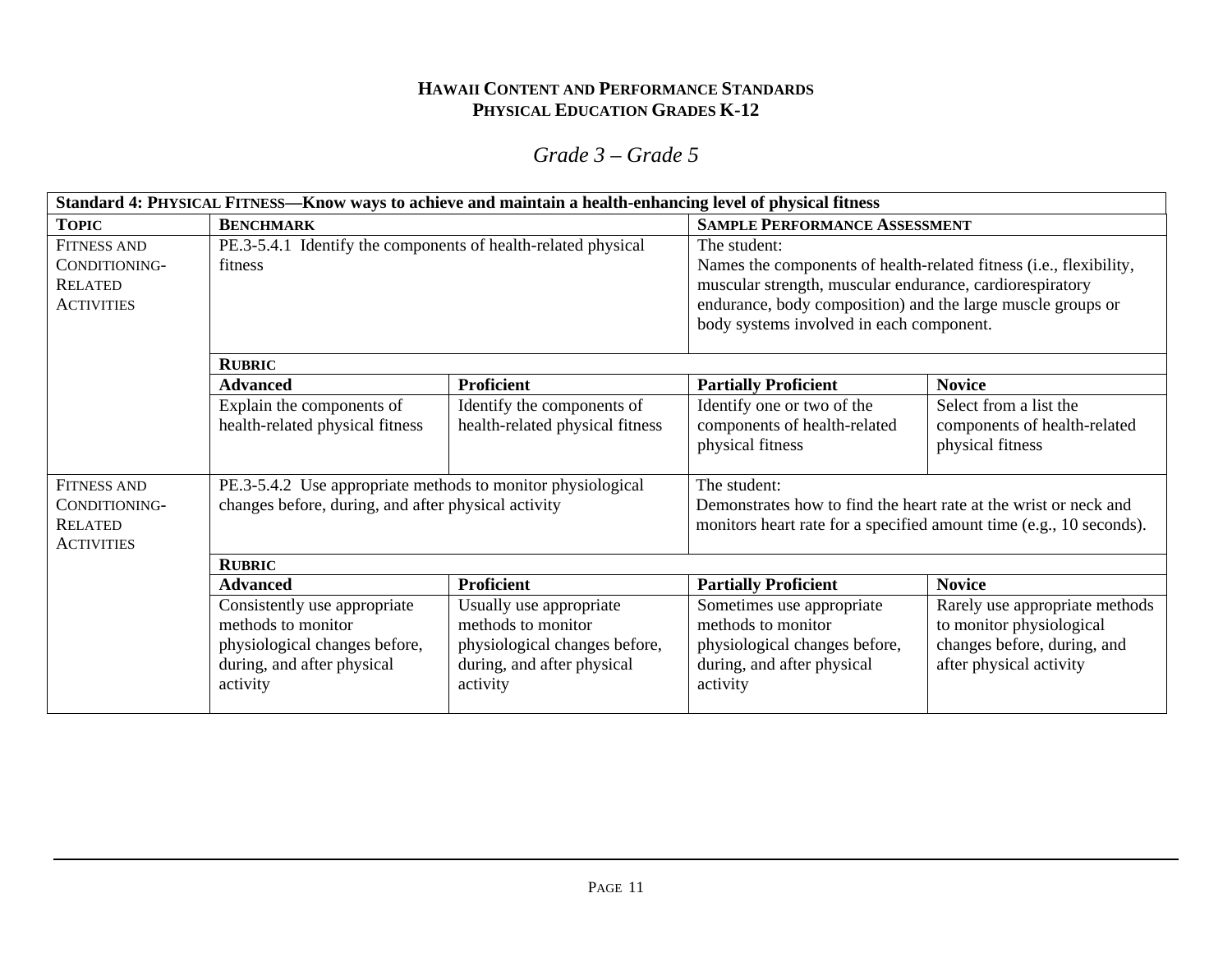| Standard 4: PHYSICAL FITNESS—Know ways to achieve and maintain a health-enhancing level of physical fitness |                                                                                                                                    |                                                                                                                                  |                                                                                                                      |                                                                                                                                       |
|-------------------------------------------------------------------------------------------------------------|------------------------------------------------------------------------------------------------------------------------------------|----------------------------------------------------------------------------------------------------------------------------------|----------------------------------------------------------------------------------------------------------------------|---------------------------------------------------------------------------------------------------------------------------------------|
| <b>TOPIC</b>                                                                                                | <b>BENCHMARK</b>                                                                                                                   |                                                                                                                                  | <b>SAMPLE PERFORMANCE ASSESSMENT</b>                                                                                 |                                                                                                                                       |
| <b>FITNESS AND</b><br>CONDITIONING-<br><b>RELATED</b><br><b>ACTIVITIES</b>                                  | PE.3-5.4.3 Describe ways in which moderate to vigorous physical<br>activities can improve the health-related components of fitness |                                                                                                                                  | The student:<br>Explains how specific activities can improve each of the health-                                     | related components of fitness (e.g., climbing to improve muscular<br>strength, running games to improve cardiorespiratory endurance). |
|                                                                                                             | <b>RUBRIC</b>                                                                                                                      |                                                                                                                                  |                                                                                                                      |                                                                                                                                       |
|                                                                                                             | <b>Advanced</b>                                                                                                                    | <b>Proficient</b>                                                                                                                | <b>Partially Proficient</b>                                                                                          | <b>Novice</b>                                                                                                                         |
|                                                                                                             | Compare how a variety of<br>moderate to vigorous physical<br>activities can improve the<br>health-related components of<br>fitness | Describe ways in which<br>moderate to vigorous physical<br>activities can improve the<br>health-related components of<br>fitness | Identify moderate to vigorous<br>physical activities that can<br>improve the health-related<br>components of fitness | Name a moderate to vigorous<br>physical activity that can<br>improve the health-related<br>components of fitness                      |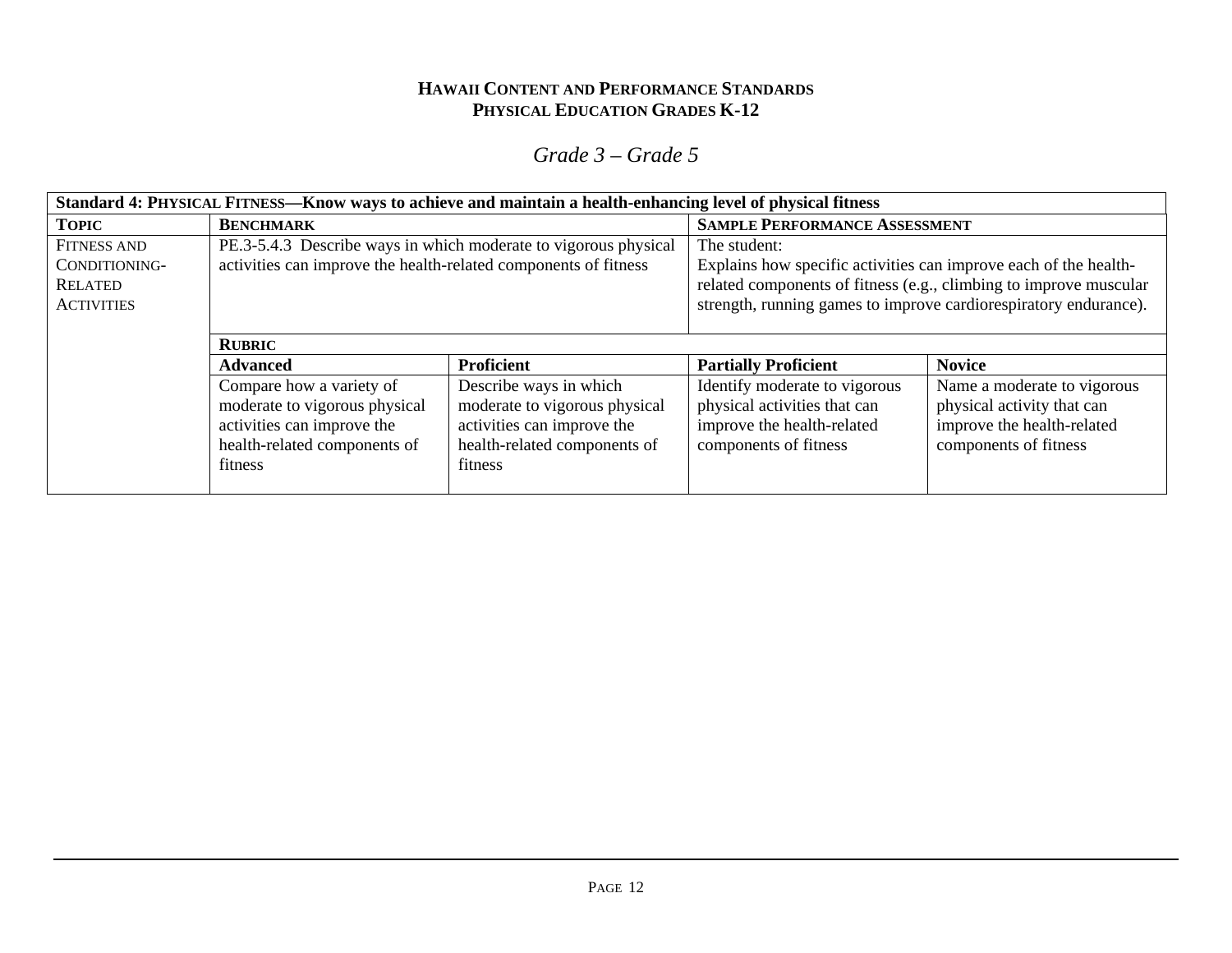| Standard 1: MOVEMENT FORMS—Use motor skills and movement patterns to perform a variety of physical activities |                                                                                                                                                                   |                                                                                                                  |                                                                                                                                                                               |                                                                                                                 |
|---------------------------------------------------------------------------------------------------------------|-------------------------------------------------------------------------------------------------------------------------------------------------------------------|------------------------------------------------------------------------------------------------------------------|-------------------------------------------------------------------------------------------------------------------------------------------------------------------------------|-----------------------------------------------------------------------------------------------------------------|
| <b>TOPIC</b>                                                                                                  | <b>BENCHMARK</b>                                                                                                                                                  |                                                                                                                  | <b>SAMPLE PERFORMANCE ASSESSMENT</b>                                                                                                                                          |                                                                                                                 |
| FUNDAMENTAL<br><b>SKILLS</b>                                                                                  | PE.6-8.1.1 Use mature (proper) movement forms appropriately in<br>the context of modified games or activities, such as sports, dance,<br>exercise, and gymnastics |                                                                                                                  | The student:<br>Demonstrates competence while using activity specific movement<br>forms at a mature level (e.g., using a shuffle in dance or a<br>basketball activity).       |                                                                                                                 |
|                                                                                                               | <b>RUBRIC</b>                                                                                                                                                     |                                                                                                                  |                                                                                                                                                                               |                                                                                                                 |
|                                                                                                               | <b>Proficient</b><br><b>Advanced</b>                                                                                                                              |                                                                                                                  | <b>Partially Proficient</b>                                                                                                                                                   | <b>Novice</b>                                                                                                   |
|                                                                                                               | Consistently use mature<br>(proper) movement forms<br>appropriately in the context of<br>modified games or activities                                             | Usually use mature (proper)<br>movement forms appropriately<br>in the context of modified<br>games or activities | Sometimes use mature (proper)<br>movement forms appropriately<br>in the context of modified<br>games or activities                                                            | Rarely use mature (proper)<br>movement forms appropriately<br>in the context of modified<br>games or activities |
| MODIFIED/LEAD-UP<br><b>GAMES AND</b><br><b>ACTIVITIES</b>                                                     | PE.6-8.1.2 Use combinations of movement forms in the context of<br>modified games or activities, such as sports, dance, exercise, and<br>gymnastics               |                                                                                                                  | The student:<br>Demonstrates combining activity specific skills in dynamic and<br>on 3 volleyball game, throwing and catching a Frisbee with a<br>partner while on the move). | complex environments (e.g., running to receive a short serve in a 3                                             |
|                                                                                                               | <b>RUBRIC</b>                                                                                                                                                     |                                                                                                                  |                                                                                                                                                                               |                                                                                                                 |
|                                                                                                               | <b>Advanced</b>                                                                                                                                                   | <b>Proficient</b>                                                                                                | <b>Partially Proficient</b>                                                                                                                                                   | <b>Novice</b>                                                                                                   |
|                                                                                                               | Consistently use combinations<br>of movement forms in the<br>context of modified games or<br>activities                                                           | Usually use combinations of<br>movement forms in the context<br>of modified games or activities                  | Sometimes use combinations of<br>movement forms in the context<br>of modified games or activities                                                                             | Rarely use combinations of<br>movement forms in the context<br>of modified games or activities                  |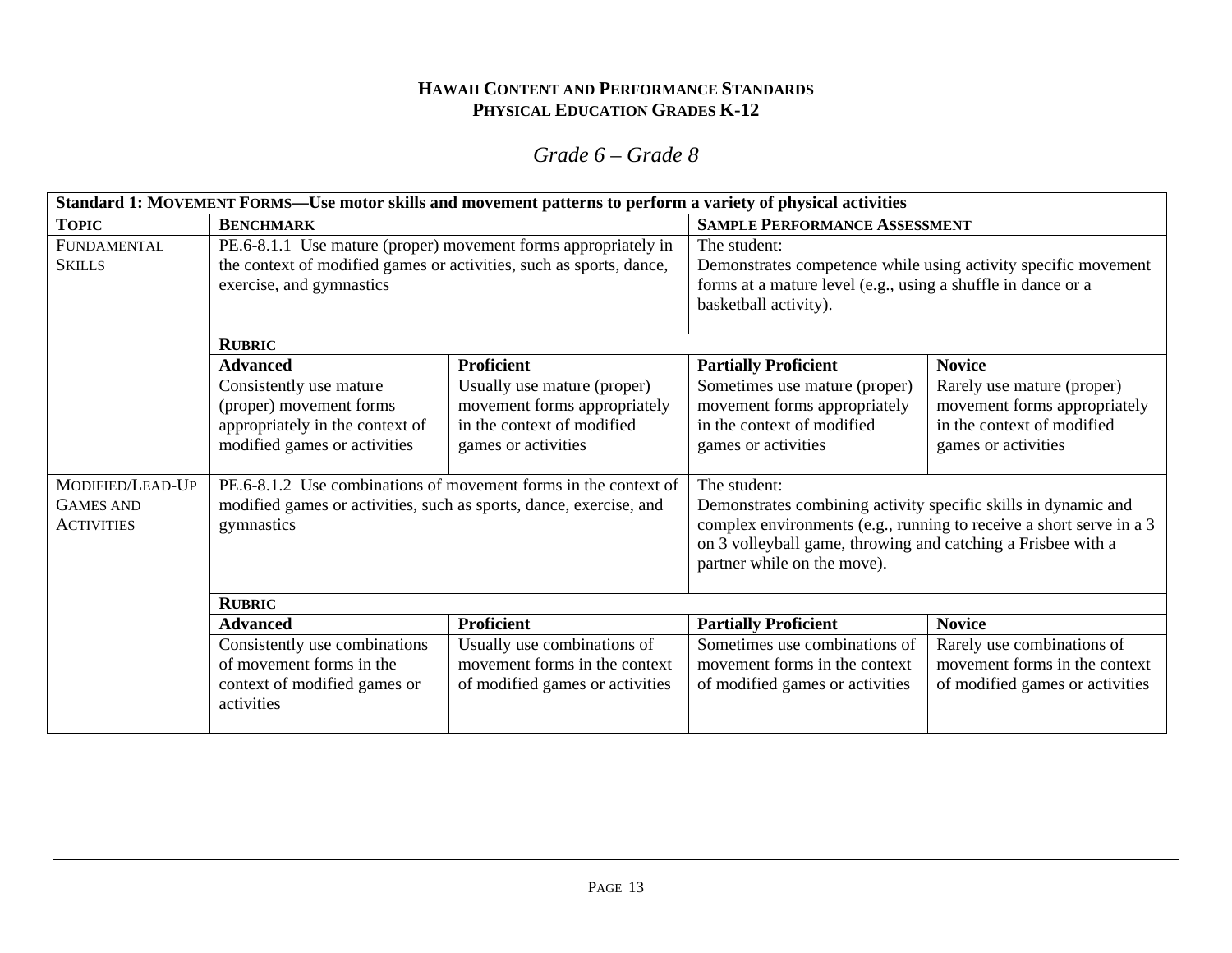### *Grade 6 – Grade 8*

**Standard 2: COGNITIVE CONCEPTS—Understand movement concepts, principles, strategies, and tactics as they apply to the learning and performance of physical activities TOPIC BENCHMARK BENCHMARK** BENCHMARK **BENCHMARK** BENCHMANCE ASSESSMENT PE.6-8.2.1 Identify strategies to improve performance of movement skills The student: Names the critical elements of selected movement skills (e.g., elements necessary for backhand Frisbee throw) and applies feedback from a variety of sources (e.g., peer assessment, video feedback) to improve performance of that movement skill. **RUBRIC**Advanced **Proficient** Proficient **Partially Proficient** Novice FUNDAMENTAL **SKILLS** Identify and explain how using a variety of strategies helps to improve performance of movement skills Identify a variety of strategies to improve performance of movement skills Identify a few strategies to improve performance of movement skills Identify a strategy to improve performance of movement skills PE.6-8.2.2 Describe basic strategies for simple and modified activities The student: Explains and applies basic strategies to a variety of similar activities (e.g., offensive and defensive strategies, give and go, defending space). **RUBRIC**Advanced **Proficient** Proficient **Partially Proficient** Novice TEAM SPORTSCompare offensive and defensive strategies for simple and modified activities Describe basic strategies for simple and modified activities Name a basic strategy for simple and modified activities Recognize basic strategies for simple and modified activities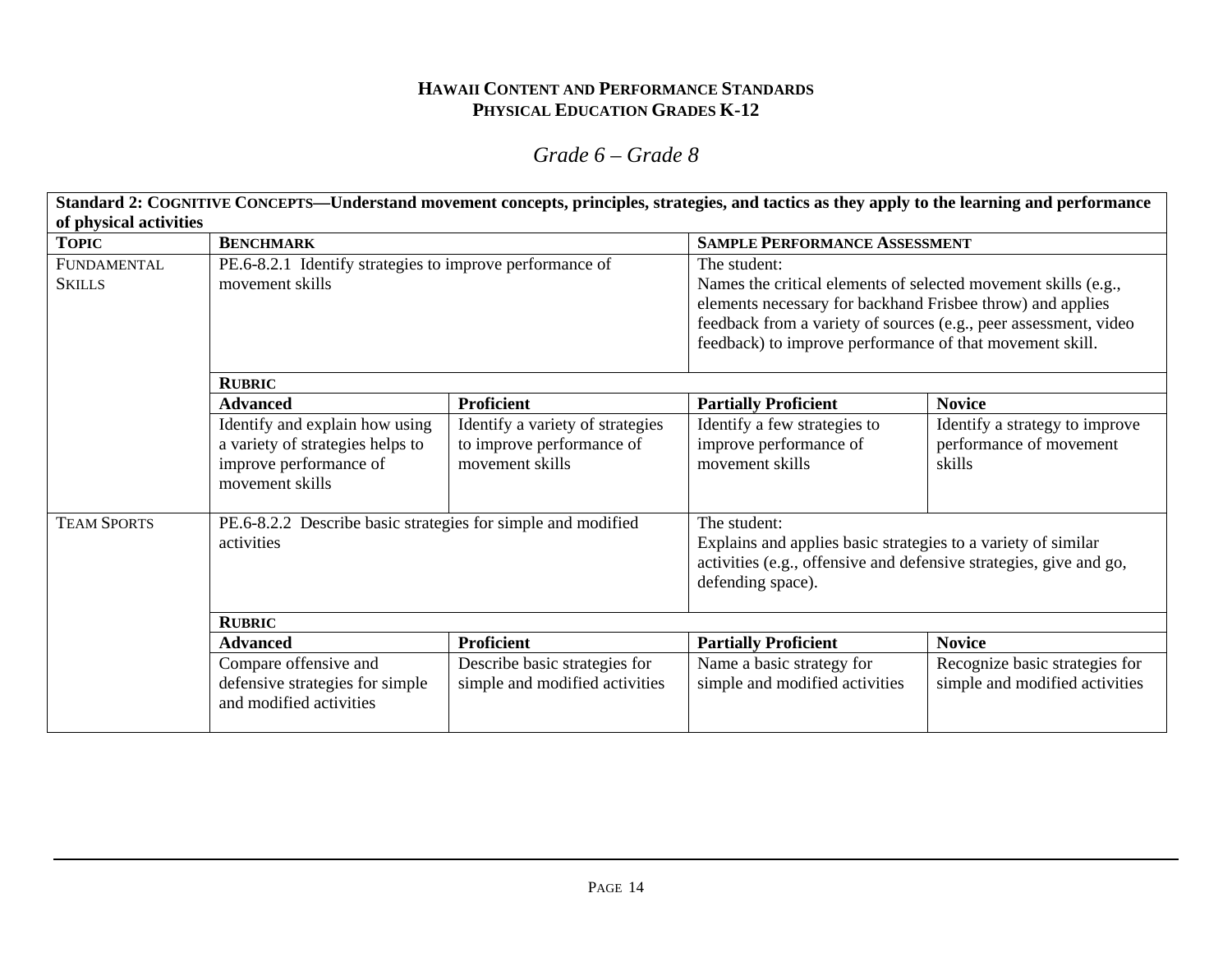# *Grade 6 – Grade 8*

**Standard 2: COGNITIVE CONCEPTS—Understand movement concepts, principles, strategies, and tactics as they apply to the learning and performance of physical activities** 

| <b>TOPIC</b>                               | <b>BENCHMARK</b>                                                                           |                                                                                       | <b>SAMPLE PERFORMANCE ASSESSMENT</b>                                                                                                                                                                                                                                  |                                                                                      |
|--------------------------------------------|--------------------------------------------------------------------------------------------|---------------------------------------------------------------------------------------|-----------------------------------------------------------------------------------------------------------------------------------------------------------------------------------------------------------------------------------------------------------------------|--------------------------------------------------------------------------------------|
| <b>SAFETY AND PLAY</b><br><b>ETIQUETTE</b> | PE.6-8.2.3 Apply rules and etiquette for safe participation in<br>physical activities      |                                                                                       | The student:<br>Demonstrates an understanding of rules and etiquette for fair and<br>safe play (e.g., creates a written response in volleyball concerning<br>returning dead balls to opponents by rolling ball under net,<br>officiates a modified game or activity). |                                                                                      |
|                                            | <b>RUBRIC</b>                                                                              |                                                                                       |                                                                                                                                                                                                                                                                       |                                                                                      |
|                                            | <b>Advanced</b>                                                                            | <b>Proficient</b>                                                                     | <b>Partially Proficient</b>                                                                                                                                                                                                                                           | <b>Novice</b>                                                                        |
|                                            | Consistently apply rules and<br>etiquette for safe participation<br>in physical activities | Usually apply rules and<br>etiquette for safe participation<br>in physical activities | Sometimes apply rules and<br>etiquette for safe participation<br>in physical activities                                                                                                                                                                               | Rarely apply rules and etiquette<br>for safe participation in physical<br>activities |

| Standard 3: ACTIVE LIFESTYLE—Participate regularly in physical activity |                                                                    |                                  |                                                             |                                                                      |
|-------------------------------------------------------------------------|--------------------------------------------------------------------|----------------------------------|-------------------------------------------------------------|----------------------------------------------------------------------|
| <b>TOPIC</b>                                                            | <b>BENCHMARK</b>                                                   |                                  | <b>SAMPLE PERFORMANCE ASSESSMENT</b>                        |                                                                      |
| INDIVIDUAL, DUAL,                                                       | PE.6-8.3.1 Identify opportunities for physical activity outside of |                                  | The student:                                                |                                                                      |
| AND LIFETIME                                                            | the physical education class                                       |                                  |                                                             | Names physical activity opportunities of personal interest available |
| <b>ACTIVITIES</b>                                                       |                                                                    |                                  | outside of physical education (e.g., intramurals, community |                                                                      |
|                                                                         |                                                                    |                                  | activities, Parks and Recreation leagues).                  |                                                                      |
|                                                                         |                                                                    |                                  |                                                             |                                                                      |
|                                                                         | <b>RUBRIC</b>                                                      |                                  |                                                             |                                                                      |
|                                                                         | <b>Advanced</b>                                                    | <b>Proficient</b>                | <b>Partially Proficient</b>                                 | <b>Novice</b>                                                        |
|                                                                         | Compare a variety of                                               | Identify opportunities for       | Name an opportunity for                                     | Select from a list an opportunity                                    |
|                                                                         | opportunities for physical                                         | physical activity outside of the | physical activity outside of the                            | for physical activity outside of                                     |
|                                                                         | activity outside of the physical                                   | physical education class         | physical education class                                    | the physical education class                                         |
|                                                                         | education class                                                    |                                  |                                                             |                                                                      |
|                                                                         |                                                                    |                                  |                                                             |                                                                      |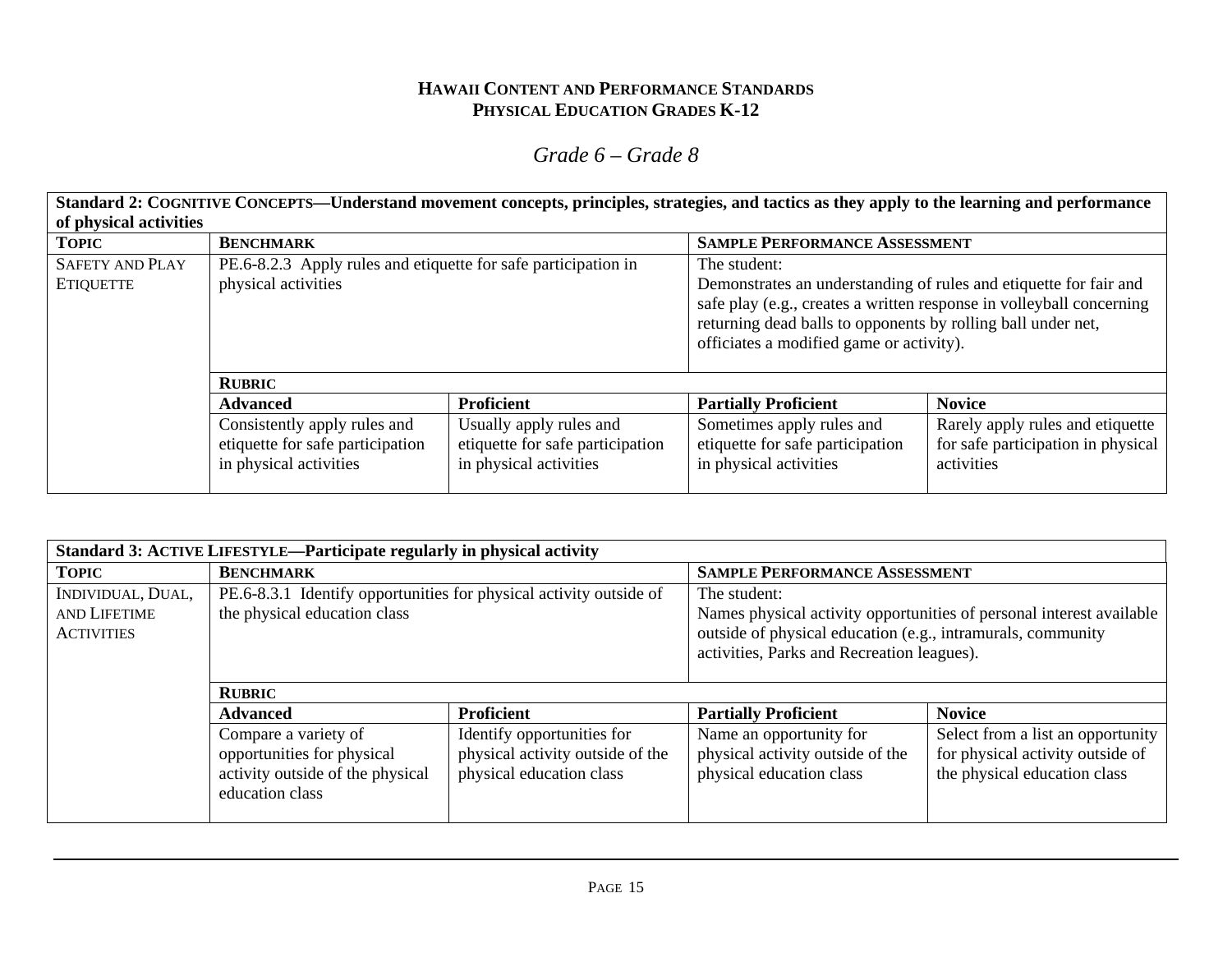| Standard 3: ACTIVE LIFESTYLE—Participate regularly in physical activity |                                                                                                                     |                                                                                                                |                                                                                                                                                                                                                                                      |                                                                                                          |
|-------------------------------------------------------------------------|---------------------------------------------------------------------------------------------------------------------|----------------------------------------------------------------------------------------------------------------|------------------------------------------------------------------------------------------------------------------------------------------------------------------------------------------------------------------------------------------------------|----------------------------------------------------------------------------------------------------------|
| <b>TOPIC</b>                                                            | <b>BENCHMARK</b>                                                                                                    |                                                                                                                | <b>SAMPLE PERFORMANCE ASSESSMENT</b>                                                                                                                                                                                                                 |                                                                                                          |
| INDIVIDUAL, DUAL,<br><b>AND LIFETIME</b><br><b>ACTIVITIES</b>           | PE.6-8.3.2 Participate regularly in moderate to vigorous physical<br>activities to meet personal goals              |                                                                                                                | The student:<br>and records experiences (e.g., maintains a physical activity log for<br>a seven-day period to document progress towards achievement of<br>personal goals).                                                                           | Participates in a variety of moderate to vigorous physical activities                                    |
|                                                                         | <b>RUBRIC</b>                                                                                                       |                                                                                                                |                                                                                                                                                                                                                                                      |                                                                                                          |
|                                                                         | <b>Advanced</b>                                                                                                     | <b>Proficient</b>                                                                                              | <b>Partially Proficient</b>                                                                                                                                                                                                                          | <b>Novice</b>                                                                                            |
|                                                                         | Consistently participate in<br>moderate to vigorous physical                                                        | Usually participate in moderate<br>to vigorous physical activities                                             | Sometimes participate in<br>moderate to vigorous physical                                                                                                                                                                                            | Rarely participate in moderate<br>to vigorous physical activities                                        |
|                                                                         | activities to meet personal goals                                                                                   | to meet personal goals                                                                                         | activities to meet personal goals                                                                                                                                                                                                                    | to meet personal goals                                                                                   |
| INDIVIDUAL, DUAL,<br><b>AND LIFETIME</b><br><b>ACTIVITIES</b>           | PE.6-8.3.3 Explain the relationship between a healthy lifestyle<br>and regular participation in physical activities |                                                                                                                | The student:<br>Describes how regular participation in physical activities leads to<br>physical, emotional, and social benefits (e.g., increased energy,<br>weight control, increased self-esteem, enjoyment, positive<br>interactions with others). |                                                                                                          |
|                                                                         | <b>RUBRIC</b>                                                                                                       |                                                                                                                |                                                                                                                                                                                                                                                      |                                                                                                          |
|                                                                         | <b>Advanced</b>                                                                                                     | Proficient                                                                                                     | <b>Partially Proficient</b>                                                                                                                                                                                                                          | <b>Novice</b>                                                                                            |
|                                                                         | Analyze the relationship<br>between a healthy lifestyle and<br>regular participation in physical<br>activities      | Explain the relationship<br>between a healthy lifestyle and<br>regular participation in physical<br>activities | Identify ways that regular<br>participation in physical<br>activities contributes to a<br>healthy lifestyle                                                                                                                                          | Name a way that regular<br>participation in physical<br>activities contributes to a<br>healthy lifestyle |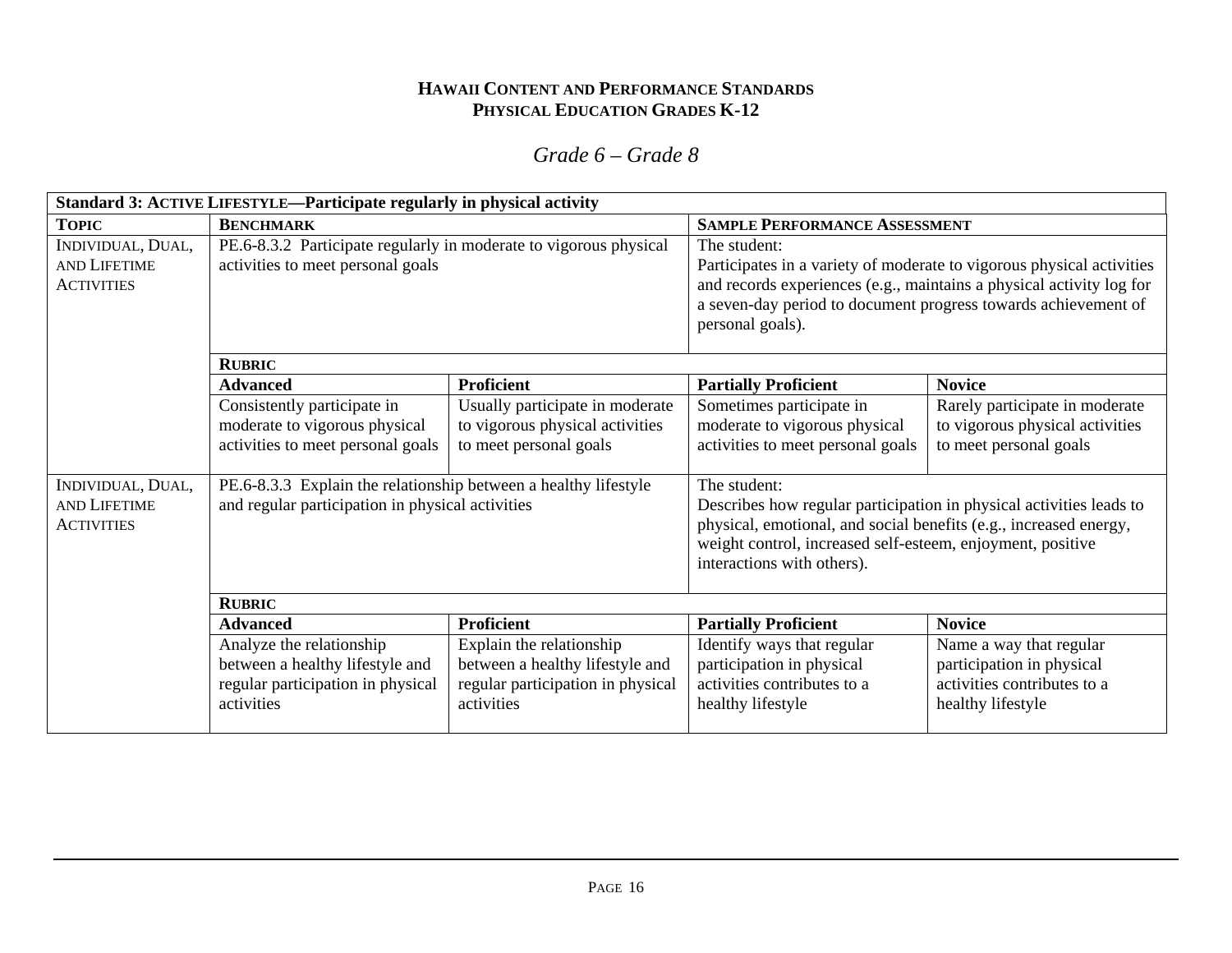|                                                                            | Standard 4: PHYSICAL FITNESS—Know ways to achieve and maintain a health-enhancing level of physical fitness                          |                                                                                                                            |                                                                                                                                                                                                                                                                                                                                     |                                                                                                 |
|----------------------------------------------------------------------------|--------------------------------------------------------------------------------------------------------------------------------------|----------------------------------------------------------------------------------------------------------------------------|-------------------------------------------------------------------------------------------------------------------------------------------------------------------------------------------------------------------------------------------------------------------------------------------------------------------------------------|-------------------------------------------------------------------------------------------------|
| <b>TOPIC</b>                                                               | <b>BENCHMARK</b>                                                                                                                     |                                                                                                                            | <b>SAMPLE PERFORMANCE ASSESSMENT</b>                                                                                                                                                                                                                                                                                                |                                                                                                 |
| <b>FITNESS AND</b><br>CONDITIONING-<br><b>RELATED</b><br><b>ACTIVITIES</b> | PE.6-8.4.1 Describe the principles of training and conditioning<br>and how they affect the components of health-related fitness      |                                                                                                                            | The student:<br>Explains the principles of training and conditioning (e.g., overload,<br>progression, specificity, frequency, intensity, time, type) and<br>describes how they affect the components of health-related fitness<br>(e.g., flexibility, muscle strength/endurance, body composition,<br>cardiorespiratory endurance). |                                                                                                 |
|                                                                            | <b>RUBRIC</b>                                                                                                                        |                                                                                                                            |                                                                                                                                                                                                                                                                                                                                     |                                                                                                 |
|                                                                            | <b>Advanced</b>                                                                                                                      | <b>Proficient</b>                                                                                                          | <b>Partially Proficient</b>                                                                                                                                                                                                                                                                                                         | <b>Novice</b>                                                                                   |
|                                                                            | Compare the principles of<br>training and conditioning in<br>terms of how they affect the<br>components of health-related<br>fitness | Describe the principles of<br>training and conditioning and<br>how they affect the components<br>of health-related fitness | Identify a principle of training<br>and conditioning and its<br>relationship to the components<br>of health-related fitness                                                                                                                                                                                                         | Give examples of principles of<br>training and conditioning                                     |
| <b>FITNESS AND</b><br>CONDITIONING-<br><b>RELATED</b><br><b>ACTIVITIES</b> | PE.6-8.4.2 Set goals for improving the components of personal<br>health-related physical fitness                                     |                                                                                                                            | The student:<br>Identifies one or more components of fitness for improvement and<br>devises a plan to improve physical fitness that uses the principles<br>of training and conditioning.                                                                                                                                            |                                                                                                 |
|                                                                            | <b>RUBRIC</b>                                                                                                                        |                                                                                                                            |                                                                                                                                                                                                                                                                                                                                     |                                                                                                 |
|                                                                            | <b>Advanced</b>                                                                                                                      | <b>Proficient</b>                                                                                                          | <b>Partially Proficient</b>                                                                                                                                                                                                                                                                                                         | <b>Novice</b>                                                                                   |
|                                                                            | Consistently set goals for<br>improving the components of<br>personal health-related physical<br>fitness                             | Usually set goals for improving<br>the components of personal<br>health-related physical fitness                           | Sometimes set goals for<br>improving the components of<br>personal health-related physical<br>fitness                                                                                                                                                                                                                               | Rarely set goals for improving<br>the components of personal<br>health-related physical fitness |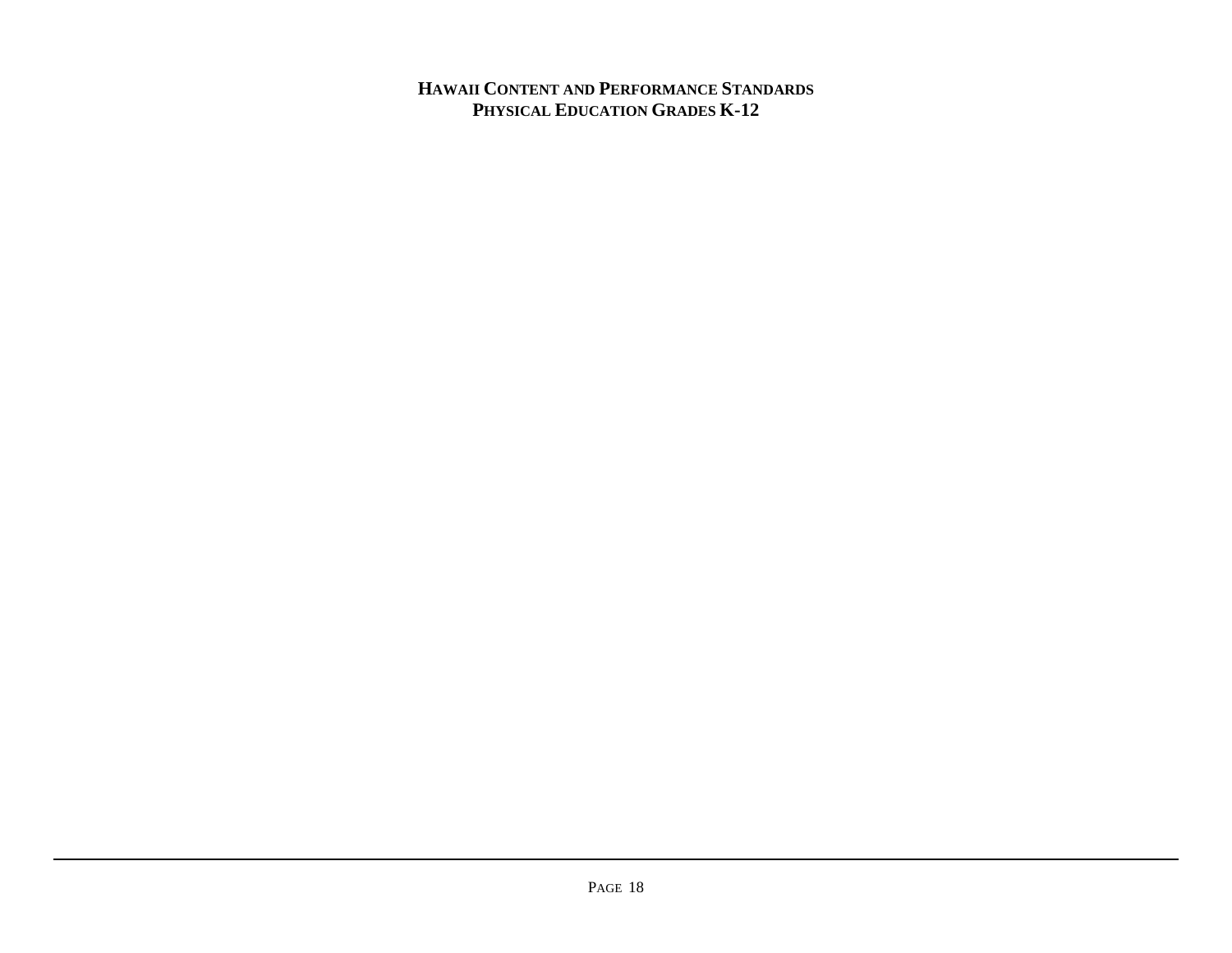|                                                           | Standard 1: MOVEMENT FORMS—Use motor skills and movement patterns to perform a variety of physical activities                                                                                  |                                                                                         |                                                                                                                                                                                                                                                                                            |                                                                                        |
|-----------------------------------------------------------|------------------------------------------------------------------------------------------------------------------------------------------------------------------------------------------------|-----------------------------------------------------------------------------------------|--------------------------------------------------------------------------------------------------------------------------------------------------------------------------------------------------------------------------------------------------------------------------------------------|----------------------------------------------------------------------------------------|
| <b>TOPIC</b>                                              | <b>BENCHMARK</b>                                                                                                                                                                               |                                                                                         | <b>SAMPLE PERFORMANCE ASSESSMENT</b>                                                                                                                                                                                                                                                       |                                                                                        |
| MODIFIED/LEAD-UP<br><b>GAMES AND</b><br><b>ACTIVITIES</b> | PE.9-12.1.1 Use combinations of specialized movement forms in<br>a variety of activities, such as net and invasion games, field and<br>target games, aquatics, dance, exercise, and gymnastics |                                                                                         | The student:<br>Demonstrates competency in combinations of specialized<br>movement skills (e.g., using an "eggbeater" and throwing in water<br>polo, using an approach shot and split step in tennis, using a<br>grapevine [carioca] and rest [hesitation step] in dance and<br>football). |                                                                                        |
|                                                           | <b>RUBRIC</b>                                                                                                                                                                                  |                                                                                         |                                                                                                                                                                                                                                                                                            |                                                                                        |
|                                                           | <b>Advanced</b>                                                                                                                                                                                | <b>Proficient</b>                                                                       | <b>Partially Proficient</b>                                                                                                                                                                                                                                                                | <b>Novice</b>                                                                          |
|                                                           | Consistently use combinations<br>of specialized movement forms<br>in a variety of activities                                                                                                   | Usually use combinations of<br>specialized movement forms in<br>a variety of activities | Sometimes use combinations of<br>specialized movement forms in<br>a variety of activities                                                                                                                                                                                                  | Rarely use combinations of<br>specialized movement forms in<br>a variety of activities |

| of physical activities       | Standard 2: COGNITIVE CONCEPTS—Understand movement concepts, principles, strategies, and tactics as they apply to the learning and performance |                                    |                                                                                                                                                                                                                                                                         |                                    |
|------------------------------|------------------------------------------------------------------------------------------------------------------------------------------------|------------------------------------|-------------------------------------------------------------------------------------------------------------------------------------------------------------------------------------------------------------------------------------------------------------------------|------------------------------------|
| <b>TOPIC</b>                 | <b>BENCHMARK</b>                                                                                                                               |                                    | <b>SAMPLE PERFORMANCE ASSESSMENT</b>                                                                                                                                                                                                                                    |                                    |
| FUNDAMENTAL<br><b>SKILLS</b> | PE.9-12.2.1 Apply concepts, principles, tactics, and strategies to<br>acquire, assess, and improve movement skills                             |                                    | The student:<br>Independently applies concepts, principles, tactics, and strategies<br>to improve performance and/or help others to reach personal<br>activity goals (e.g., self-assesses performance in badminton and<br>selects an appropriate drill to improve lob). |                                    |
|                              | <b>RUBRIC</b>                                                                                                                                  |                                    |                                                                                                                                                                                                                                                                         |                                    |
|                              | <b>Advanced</b>                                                                                                                                | <b>Proficient</b>                  | <b>Partially Proficient</b>                                                                                                                                                                                                                                             | <b>Novice</b>                      |
|                              | Consistently apply concepts,                                                                                                                   | Usually apply concepts,            | Sometimes apply concepts,                                                                                                                                                                                                                                               | Rarely apply concepts,             |
|                              | principles, tactics, and                                                                                                                       | principles, tactics, and           | principles, tactics, and                                                                                                                                                                                                                                                | principles, tactics, and           |
|                              | strategies to acquire, assess, and                                                                                                             | strategies to acquire, assess, and | strategies to acquire, assess, and                                                                                                                                                                                                                                      | strategies to acquire, assess, and |
|                              | improve movement skills                                                                                                                        | improve movement skills            | improve movement skills                                                                                                                                                                                                                                                 | improve movement skills            |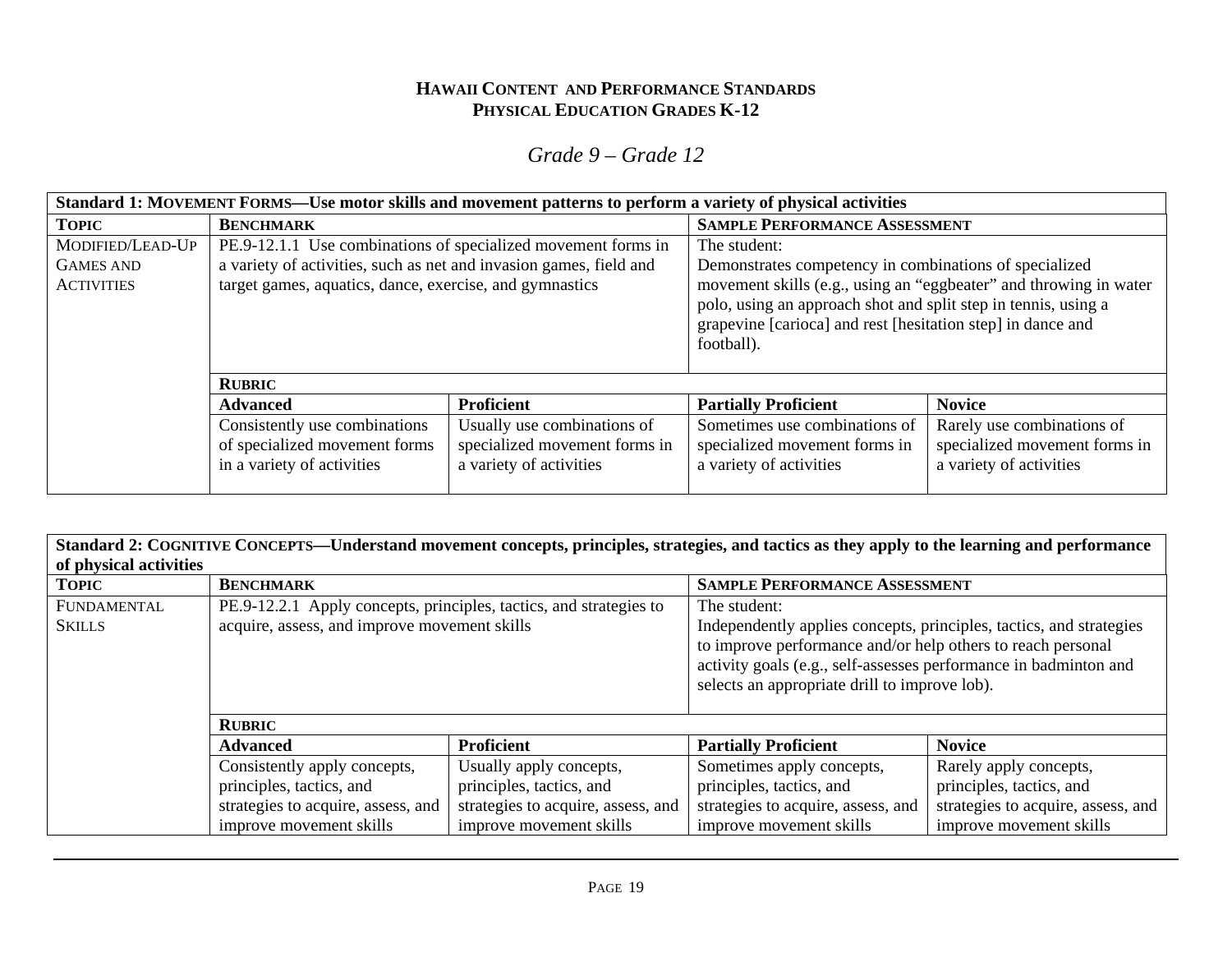# *Grade 9 – Grade 12*

**Standard 2: COGNITIVE CONCEPTS—Understand movement concepts, principles, strategies, and tactics as they apply to the learning and performance of physical activities TOPIC BENCHMARK BENCHMARK** SAMPLE PERFORMANCE ASSESSMENT PE.9-12.2.2 Evaluate tactics and strategies for modified and traditional activities The student: Assesses tactics and strategies in a variety of modified and traditional activities (e.g., zone/man to man defense, pick and roll). **RUBRIC**Advanced **Proficient** Proficient **Partially Proficient** Novice TEAM SPORTSApply knowledge of tactics and strategies for modified and traditional activities to solve a problem related to the activity Evaluate tactics and strategies for modified and traditional activities Explain the use of tactics and strategies for modified and traditional activities Identify tactics and strategies for modified and traditional activities PE.9-12.2.3 Assess the importance of rules and procedures for safe and fair play during physical activities The student: Demonstrates knowledge of the rules and procedures, as well as cooperation and fair play, when participating in competitive and non-competitive physical activities (e.g., independently arbitrates rule violations during physical activity without conflict). **RUBRIC**Advanced **Proficient** Proficient **Partially Proficient** Novice SAFETY AND PLAY **ETIQUETTE** Apply knowledge of rules and procedures for safe and fair play during physical activities to solve a problem related to the activity Assess the importance of rules and procedures for safe and fair play during physical activities Explain why rules and procedures are important for safe and fair play during physical activities Give examples of rules and procedures that are important for safe and fair play during physical activities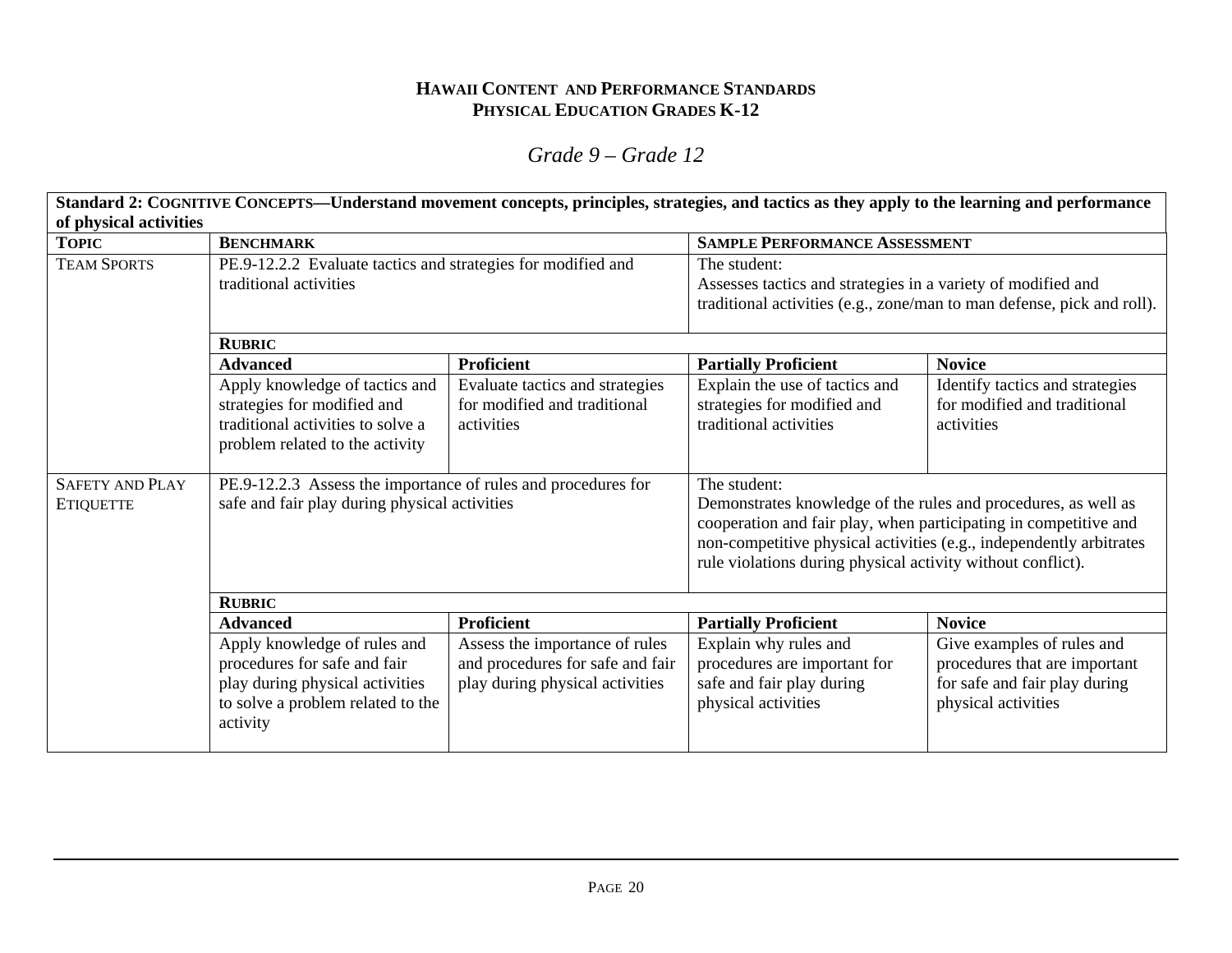|                                                               | Standard 3: ACTIVE LIFESTYLE—Participate regularly in physical activity                                                                                               |                                                                                                                                                                 |                                                                                                                                                                                                                                                                                                                                           |                                                                                                                      |
|---------------------------------------------------------------|-----------------------------------------------------------------------------------------------------------------------------------------------------------------------|-----------------------------------------------------------------------------------------------------------------------------------------------------------------|-------------------------------------------------------------------------------------------------------------------------------------------------------------------------------------------------------------------------------------------------------------------------------------------------------------------------------------------|----------------------------------------------------------------------------------------------------------------------|
| <b>TOPIC</b>                                                  | <b>BENCHMARK</b>                                                                                                                                                      |                                                                                                                                                                 | <b>SAMPLE PERFORMANCE ASSESSMENT</b>                                                                                                                                                                                                                                                                                                      |                                                                                                                      |
| INDIVIDUAL, DUAL,<br><b>AND LIFETIME</b><br><b>ACTIVITIES</b> | PE.9-12.3.1 Participate in a variety of physical activities of<br>personal interest to maintain an active lifestyle                                                   |                                                                                                                                                                 | The student:<br>Identifies and participates in a variety of physical activities of<br>personal interest to maintain an active lifestyle (e.g., dancing,<br>community walk/runs, bodyboarding, yardwork, surfing).                                                                                                                         |                                                                                                                      |
|                                                               | <b>RUBRIC</b>                                                                                                                                                         |                                                                                                                                                                 |                                                                                                                                                                                                                                                                                                                                           |                                                                                                                      |
|                                                               | <b>Advanced</b>                                                                                                                                                       | <b>Proficient</b>                                                                                                                                               | <b>Partially Proficient</b>                                                                                                                                                                                                                                                                                                               | <b>Novice</b>                                                                                                        |
|                                                               | Consistently participate in a<br>variety of physical activities of<br>personal interest to maintain an<br>active lifestyle                                            | Usually participate in a variety<br>of physical activities of<br>personal interest to maintain an<br>active lifestyle                                           | Sometimes participate in a<br>variety of physical activities of<br>personal interest to maintain an<br>active lifestyle                                                                                                                                                                                                                   | Rarely participate in a variety<br>of physical activities of<br>personal interest to maintain an<br>active lifestyle |
| INDIVIDUAL, DUAL,<br>AND LIFETIME<br><b>ACTIVITIES</b>        | PE.9-12.3.2 Describe reasons for, and healthful benefits of,<br>continuing involvement in personally selected physical activities<br>and identify strategies to do so |                                                                                                                                                                 | The student:<br>Names reasons for, and healthful benefits of, participation in<br>physical activities (e.g., enjoyment, challenge, social interaction,<br>reduced stress, more energy) and creates a plan to continue<br>involvement in physical activity into the future (e.g., choosing<br>sports and activities of personal interest). |                                                                                                                      |
|                                                               | <b>RUBRIC</b>                                                                                                                                                         |                                                                                                                                                                 |                                                                                                                                                                                                                                                                                                                                           |                                                                                                                      |
|                                                               | <b>Advanced</b>                                                                                                                                                       | <b>Proficient</b>                                                                                                                                               | <b>Partially Proficient</b>                                                                                                                                                                                                                                                                                                               | <b>Novice</b>                                                                                                        |
|                                                               | Explain how continued<br>involvement in personally<br>selected physical activities<br>contributes to a healthy lifestyle                                              | Describe reasons for, and<br>healthful benefits of, continuing<br>involvement in personally<br>selected physical activities and<br>identify strategies to do so | Identify a reason for continuing<br>involvement in personally<br>selected physical activities and<br>identify strategies to do so                                                                                                                                                                                                         | Recognize the importance of<br>continuing involvement in<br>personally selected physical<br>activities               |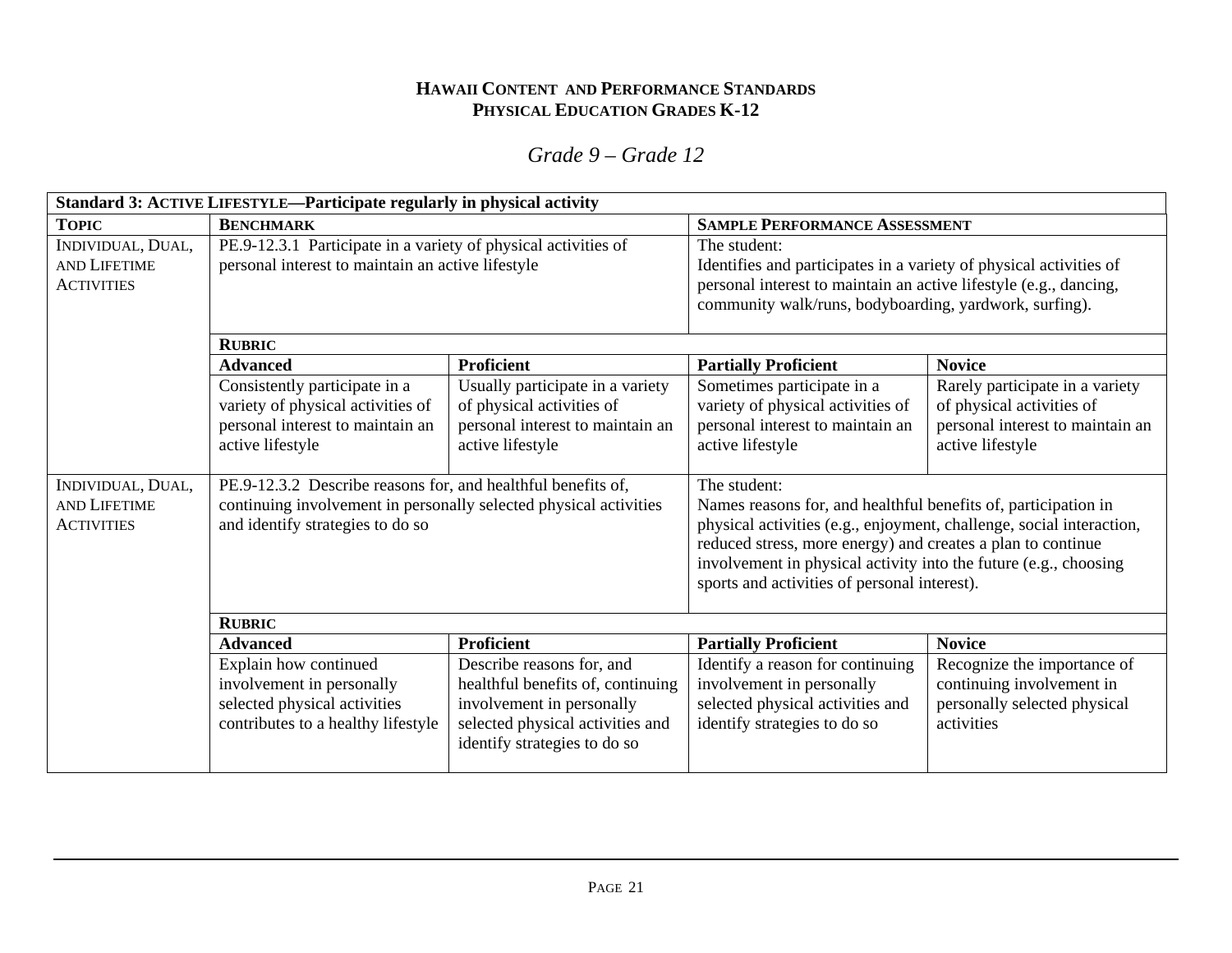| Standard 4: PHYSICAL FITNESS—Know ways to achieve and maintain a health-enhancing level of physical fitness |                                                                                                           |                                                                                                   |                                                                                                                                                                                                                                                                                   |                                                                       |
|-------------------------------------------------------------------------------------------------------------|-----------------------------------------------------------------------------------------------------------|---------------------------------------------------------------------------------------------------|-----------------------------------------------------------------------------------------------------------------------------------------------------------------------------------------------------------------------------------------------------------------------------------|-----------------------------------------------------------------------|
| <b>TOPIC</b>                                                                                                | <b>BENCHMARK</b>                                                                                          |                                                                                                   | <b>SAMPLE PERFORMANCE ASSESSMENT</b>                                                                                                                                                                                                                                              |                                                                       |
| <b>FITNESS AND</b><br>CONDITIONING-<br><b>RELATED</b><br><b>ACTIVITIES</b>                                  | PE.9-12.4.1 Set goals to improve personal fitness level based on<br>various sources of information        |                                                                                                   | The student:<br>Uses information about personal fitness status (e.g., flexibility,<br>muscular strength, muscular endurance, cardiorespiratory<br>endurance, body composition) from a fitness assessment to design<br>a plan to improve and/or maintain a personal fitness level. |                                                                       |
|                                                                                                             | <b>RUBRIC</b>                                                                                             |                                                                                                   |                                                                                                                                                                                                                                                                                   |                                                                       |
|                                                                                                             | <b>Advanced</b>                                                                                           | Proficient                                                                                        | <b>Partially Proficient</b>                                                                                                                                                                                                                                                       | <b>Novice</b>                                                         |
|                                                                                                             | Consistently set goals to<br>improve personal fitness level<br>based on various sources of<br>information | Usually set goals to improve<br>personal fitness level based on<br>various sources of information | Sometimes set goals to improve<br>personal fitness level based on<br>various sources of information                                                                                                                                                                               | Rarely set goals to improve<br>personal fitness level                 |
| <b>FITNESS AND</b>                                                                                          | PE.9-12.4.2 Assess the benefits of participation in selected                                              |                                                                                                   | The student:                                                                                                                                                                                                                                                                      |                                                                       |
| CONDITIONING-                                                                                               | physical activities on the components of health-related physical                                          |                                                                                                   |                                                                                                                                                                                                                                                                                   | Participates in and evaluates activities that are designed to improve |
| <b>RELATED</b>                                                                                              | fitness                                                                                                   |                                                                                                   | and/or maintain components of health-related physical fitness as                                                                                                                                                                                                                  |                                                                       |
| <b>ACTIVITIES</b>                                                                                           |                                                                                                           |                                                                                                   | related to personal goals (e.g., participates in regular jogging to                                                                                                                                                                                                               |                                                                       |
|                                                                                                             |                                                                                                           |                                                                                                   | increase cardiorespiratory endurance).                                                                                                                                                                                                                                            |                                                                       |
|                                                                                                             | <b>RUBRIC</b>                                                                                             |                                                                                                   |                                                                                                                                                                                                                                                                                   |                                                                       |
|                                                                                                             | <b>Advanced</b>                                                                                           | <b>Proficient</b>                                                                                 | <b>Partially Proficient</b>                                                                                                                                                                                                                                                       | <b>Novice</b>                                                         |
|                                                                                                             | Apply knowledge of the                                                                                    | Assess the benefits of                                                                            | Explain how participation in                                                                                                                                                                                                                                                      | Give examples of physical                                             |
|                                                                                                             | benefits of participation in                                                                              | participation in selected                                                                         | specific physical activities                                                                                                                                                                                                                                                      | activities that affect the                                            |
|                                                                                                             | selected physical activities on                                                                           | physical activities on the                                                                        | affects the components of                                                                                                                                                                                                                                                         | components of health-related                                          |
|                                                                                                             | the components of health                                                                                  | components of health-related                                                                      | health-related physical fitness                                                                                                                                                                                                                                                   | physical fitness                                                      |
|                                                                                                             | related physical fitness to solve<br>a problem                                                            | physical fitness                                                                                  |                                                                                                                                                                                                                                                                                   |                                                                       |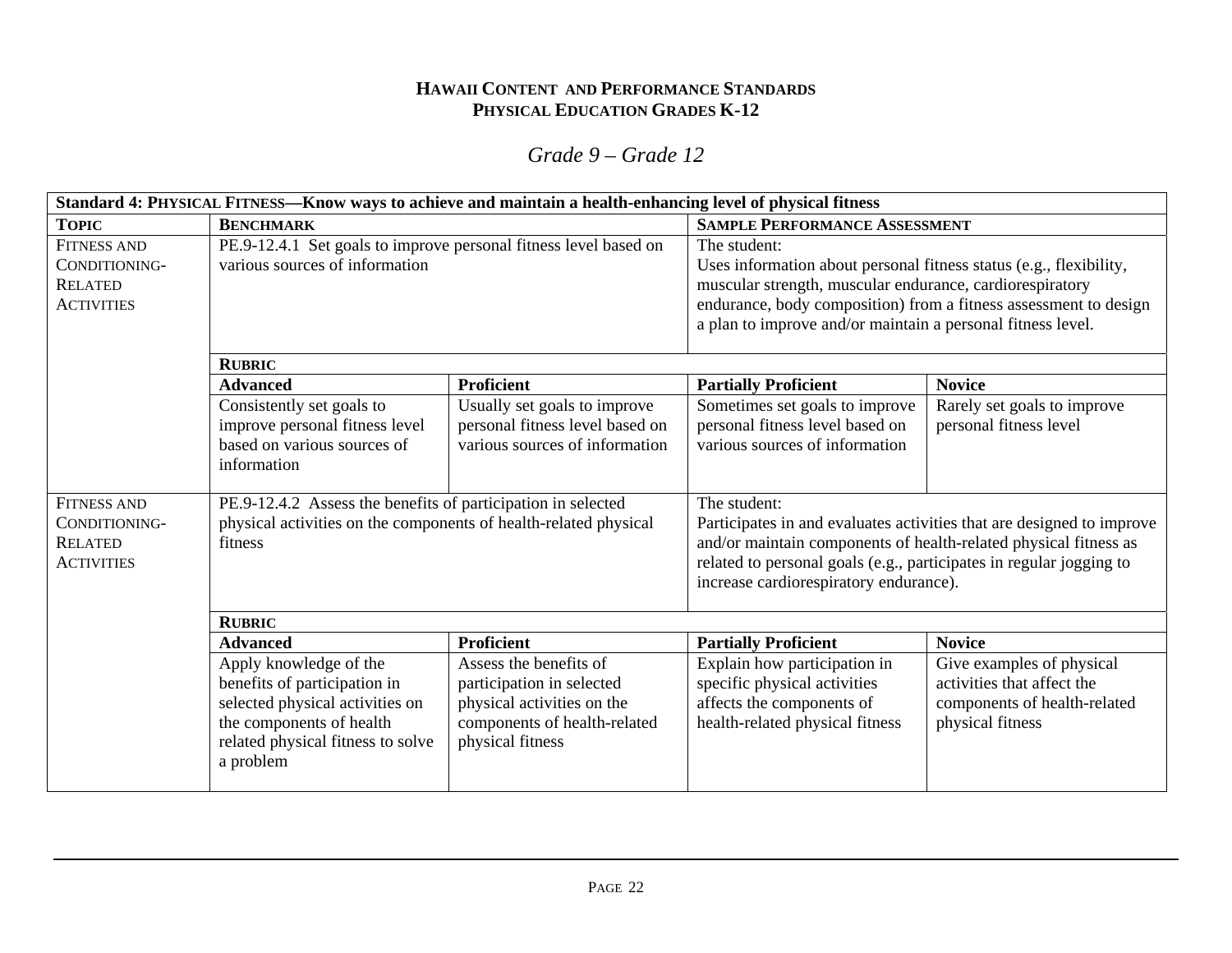### **APPENDIX A: RESOURCES**

CDC - Centers for disease control and prevention homepage. May 17, 2005. http://www.cdc.gov/nccdphp/dnpa/physical/terms

Consortium of National Arts Education Association, 1994. *National standards for arts education.* Music Educators National Conference: Reston, VA.

Dictionary.com homepage. May 26, 2005; June 24, 2005. http://dictionary.reference.com

EHow. *How to do an eggbeater.* May 17, 2005. http://www.ehow.com/how\_5302\_eggbeater-kick.html

Gallahue, D.L., & Cleland Donnelly, F., 2003. *Developmental physical education for all children.* Human Kinetics: Champaign, IL.

O'Connor, K., 2002. *How to grade for learning: Linking grades to standards.* LessonLab: Glenview, IL.

U.S. Department of Health and Human Services, Public Health Service, Centers for Disease Control and Prevention, National Center for Chronic Disease Prevention and Health Promotion, Division of Nutrition and Physical Activity, 1999. *Promoting physical activity: a guide for community action.* Human Kinetics: Champaign, IL.

Wyoming State Board of Education, 2003. *Wyoming physical education content and performance standards.* Wyoming Department of Education: Cheyenne, WY.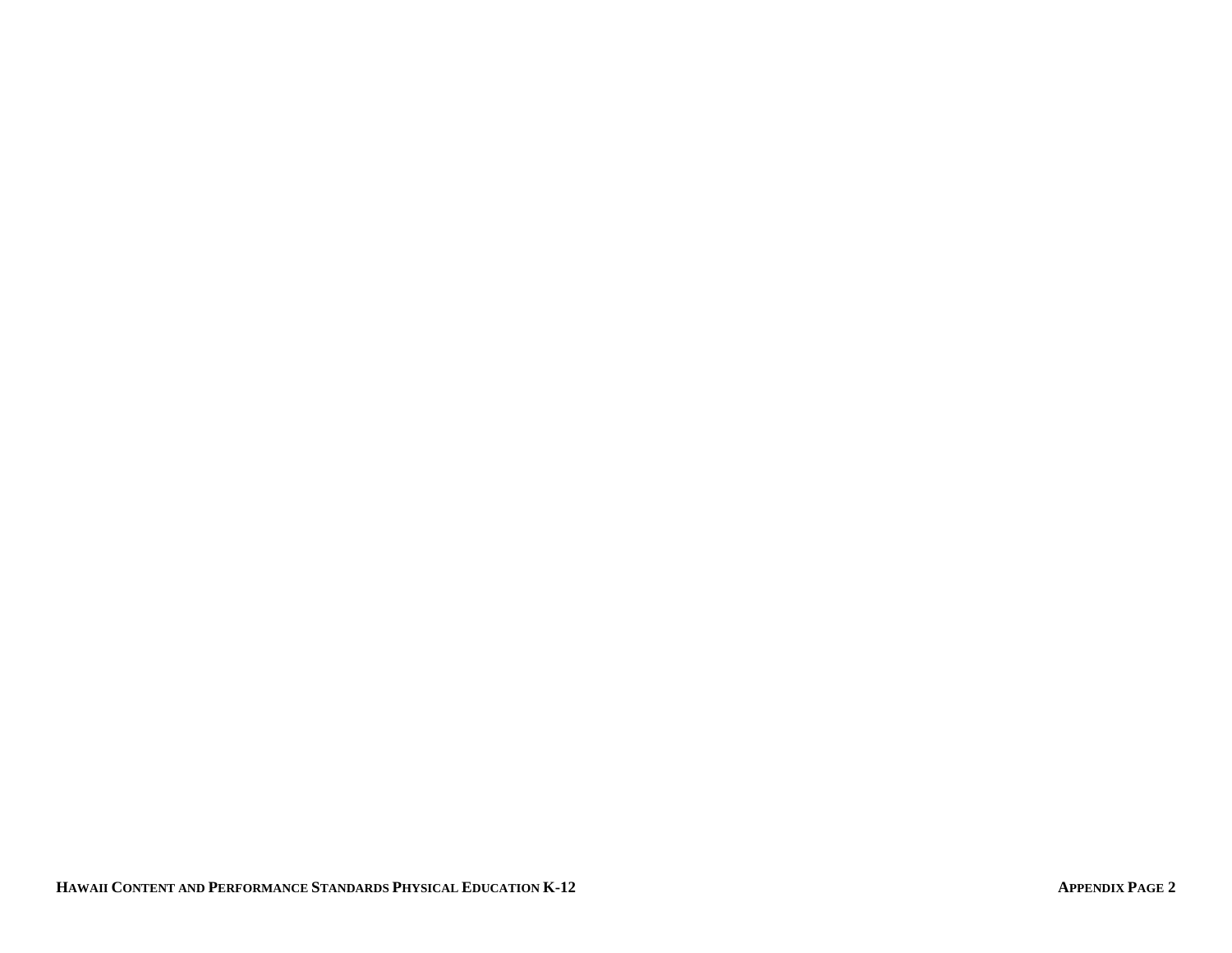# **APPENDIX B: GLOSSARY OF PHYSICAL EDUCATION TERMS**

| <b>Active lifestyle:</b>                            | Those physical behaviors needed to attain and/or maintain the physical competence required to sustain a quality<br>lifestyle.                                                                                       |
|-----------------------------------------------------|---------------------------------------------------------------------------------------------------------------------------------------------------------------------------------------------------------------------|
| <b>Active lifestyle journal:</b>                    | A place where physical activity experiences can be documented for future reference.                                                                                                                                 |
| <b>Advanced:</b>                                    | Students achieving at the advanced level indicate an in-depth understanding or exemplary display of the<br>knowledge and/or skills included in the Physical Education Hawaii Content and Performance Standards III. |
| <b>Body composition:</b>                            | A health-related component of physical fitness that relates to the percentage of fat tissue and lean tissue in the<br>body.                                                                                         |
| <b>Body systems:</b>                                | Anatomically or functionally related parts of the body (e.g., skeletal system, muscular system, respiratory<br>system, circulatory system).                                                                         |
| <b>Bump:</b>                                        | A forearm pass in volleyball.                                                                                                                                                                                       |
|                                                     | <b>Cardiorespiratory endurance:</b> The ability to perform numerous repetitions of an activity requiring considerable use of the circulatory and<br>respiratory systems.                                            |
| <b>Cognitive concepts:</b>                          | The process by which information is organized, put into memory, and made available for recall and application<br>in a variety of settings.                                                                          |
| <b>Community activities:</b>                        | Physical activity opportunities that are available outside of the school environment in the vicinity of the school<br>or the home.                                                                                  |
| <b>Complex:</b>                                     | Movements that involve more than one form or part and are often activity-specific.                                                                                                                                  |
| Consistently, Usually,<br><b>Sometimes, Rarely:</b> | Targets determined by grade level for a specific benchmark by considering its developmental<br>appropriateness (Scope and Sequence), and the number of opportunities provided.                                      |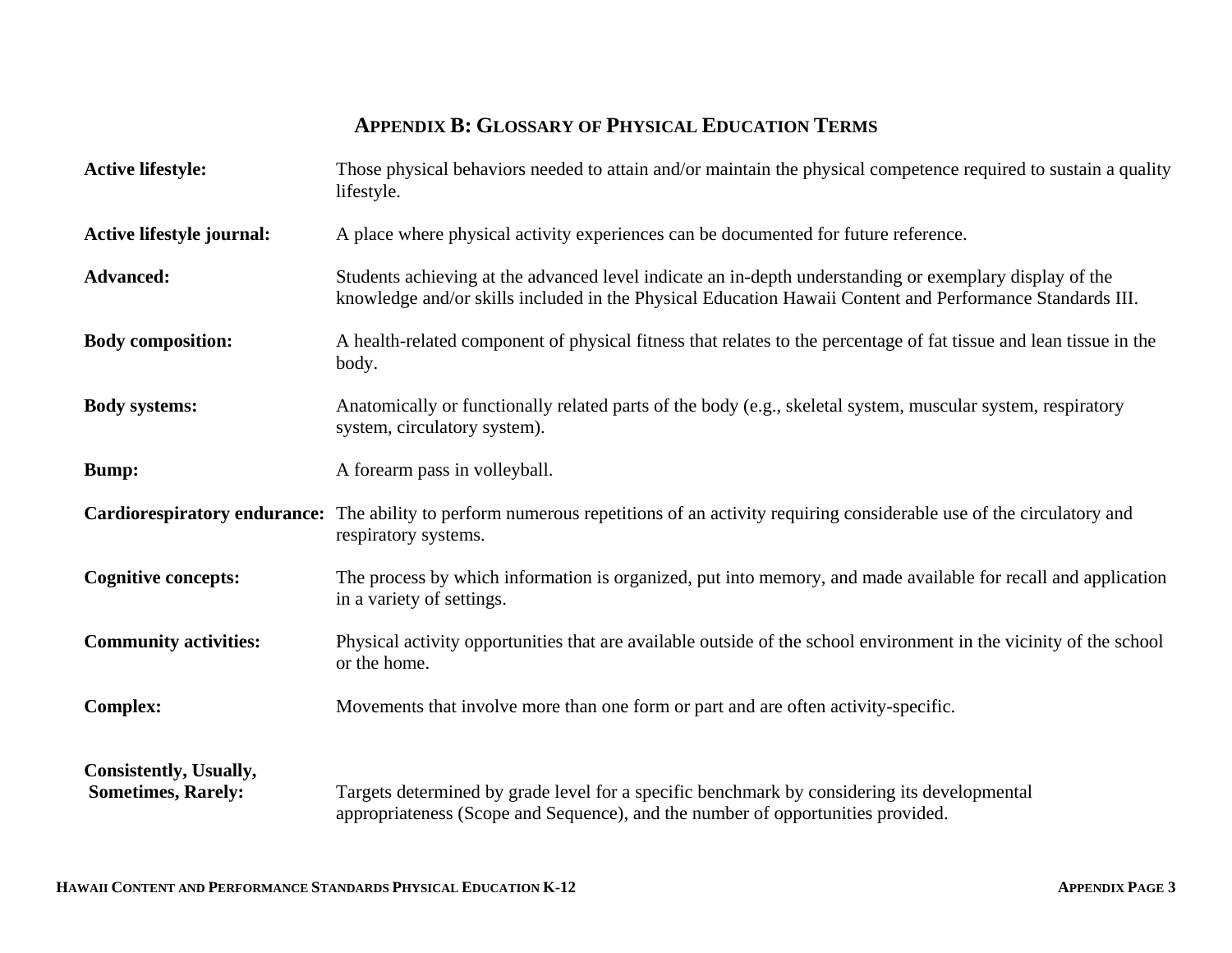| Contra dance:                         | Dances that are performed to music frequently led by a caller. They are often reels or jigs and usually begin in<br>sets consisting of at least two lines with your partner across from you.      |
|---------------------------------------|---------------------------------------------------------------------------------------------------------------------------------------------------------------------------------------------------|
| <b>Critical elements:</b>             | Elements needed to execute a particular movement form; the important parts of a skill.                                                                                                            |
| <b>Defending space:</b>               | A defensive tactic used in games and activities where a particular player is given a designated space to defend.                                                                                  |
| <b>Defensive strategies:</b>          | Plans which involve changing the body's place or position in order to prevent the opposition from scoring or<br>achieving their intended goal.                                                    |
| <b>Dynamic:</b>                       | Movement characterized by continuous change.                                                                                                                                                      |
| <b>Eggbeater:</b>                     | The most powerful way to tread water; an essential skill in water polo for catching, throwing or guarding.                                                                                        |
| Fair play:                            | Taking part in an activity in a manner consistent with the rules and commonly accepted behavioral expectations<br>of the game.                                                                    |
| <b>Flexibility:</b>                   | A health-related component of fitness that relates to the range of motion available at a joint.                                                                                                   |
| <b>Fundamental movement</b><br>skill: | An organized series of basic movements that involve the combination of movement patterns of two or more<br>body parts.                                                                            |
| <b>General space:</b>                 | The total, designated space that is available in a room, gymnasium, or playground.                                                                                                                |
| Give and go:                          | An offensive strategy where one offensive player passes to another and then runs downfield or down court to<br>receive a return pass.                                                             |
| Grid:                                 | Instructional area divided into multiple stations for instruction and assessment of small-sided activities (e.g.,<br>10ft.x 10ft., or whatever dimensions are needed to safely perform activity). |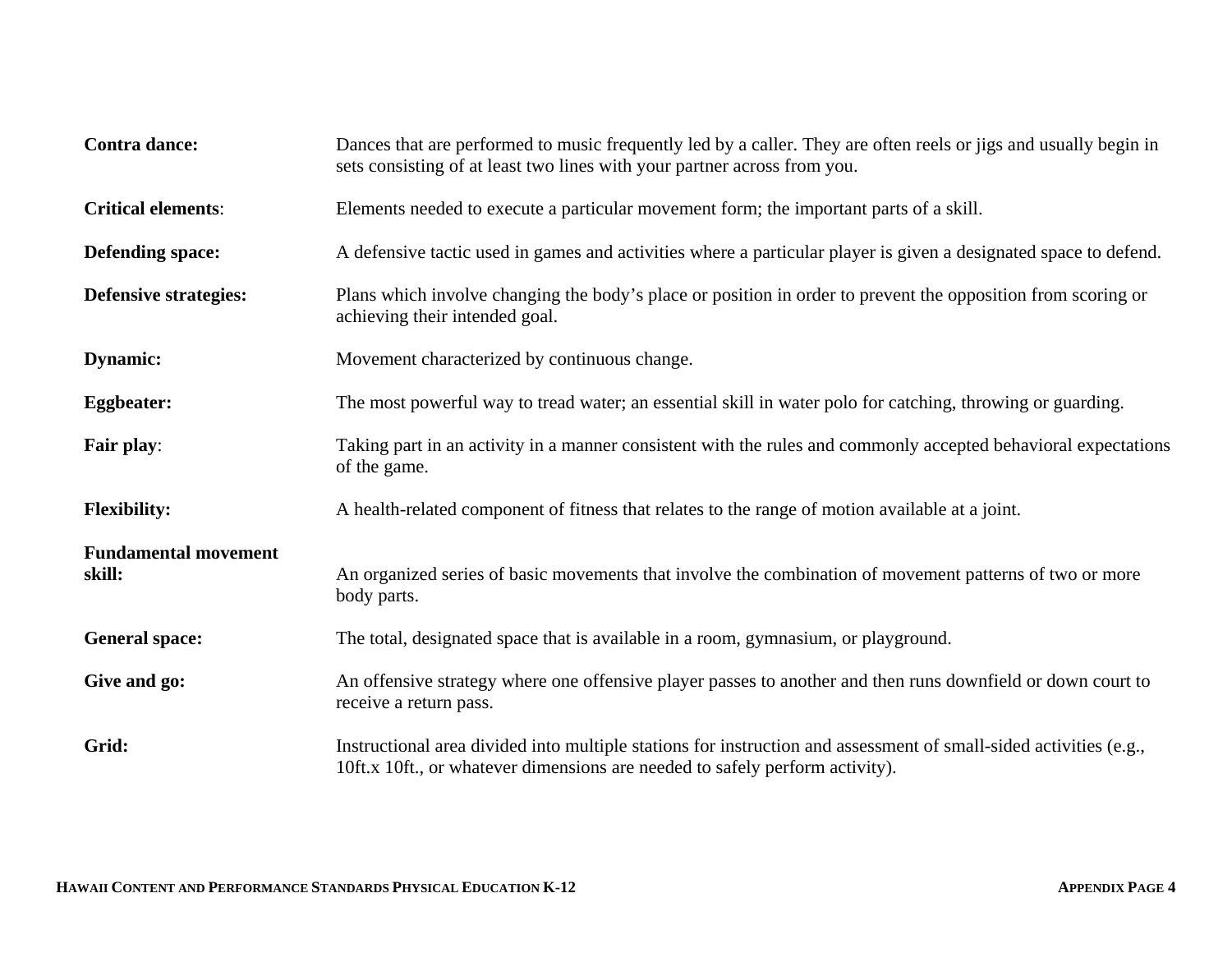| <b>Gymnastics sequences:</b>    | Chaining or combining movements together, so that they are performed one right after the other without<br>pausing.                                                                                                                                                                                                                                                                                                                                                                                     |
|---------------------------------|--------------------------------------------------------------------------------------------------------------------------------------------------------------------------------------------------------------------------------------------------------------------------------------------------------------------------------------------------------------------------------------------------------------------------------------------------------------------------------------------------------|
| <b>Health-related fitness:</b>  | That aspect of physical fitness composed of the following: muscular strength, muscular endurance,<br>cardiorespiratory endurance, joint flexibility, and body composition.                                                                                                                                                                                                                                                                                                                             |
| <b>Health-related benefits:</b> | Positive changes associated with individual health; not only improvements in muscular strength, muscular<br>endurance, cardiorespiratory endurance, flexibility and body composition, but also social and emotional<br>wellness.                                                                                                                                                                                                                                                                       |
| Healthful:                      | Pertaining to physical, social and emotional benefits.                                                                                                                                                                                                                                                                                                                                                                                                                                                 |
| <b>Healthy lifestyle:</b>       | Those behaviors that maintain an acceptable level of physical health and avert the onset of preventable diseases.                                                                                                                                                                                                                                                                                                                                                                                      |
| <b>Heart rate:</b>              | The number of heartbeats per unit of time; usually expressed in beats per minute. To measure heart rate: place<br>the tips of the middle and pointer fingers on the wrist (radial artery), or neck (carotid artery) with light pressure;<br>count the number of beats in a 30sec period and multiply by two; the longer the time period (up to a minute) the<br>more accurate the result. Other formulas: 6sec and add a zero; 10sec multiplied by 6; 15sec multiplied by 4;<br>20sec multiplied by 3. |
| Initial (immature) form:        | Skill is just being learned, parts of the skill are missing (preparation, execution, follow-through), timing and<br>coordination developing, skill sometimes exaggerated (too small, too big).                                                                                                                                                                                                                                                                                                         |
| <b>Leading pass:</b>            | A pass that is aimed in front of the receiver in order to account for their simultaneous movement in the same<br>direction as the pass.                                                                                                                                                                                                                                                                                                                                                                |
| <b>Locomotor skills:</b>        | Total-body movements in which the body is propelled in an upright posture from one point to another in a<br>roughly horizontal or vertical direction.                                                                                                                                                                                                                                                                                                                                                  |
| Man-to-man:                     | The defensive style where each defensive player is responsible for guarding one opponent.                                                                                                                                                                                                                                                                                                                                                                                                              |
| <b>Manipulative:</b>            | An object designed to be moved as a means to develop motor skills.                                                                                                                                                                                                                                                                                                                                                                                                                                     |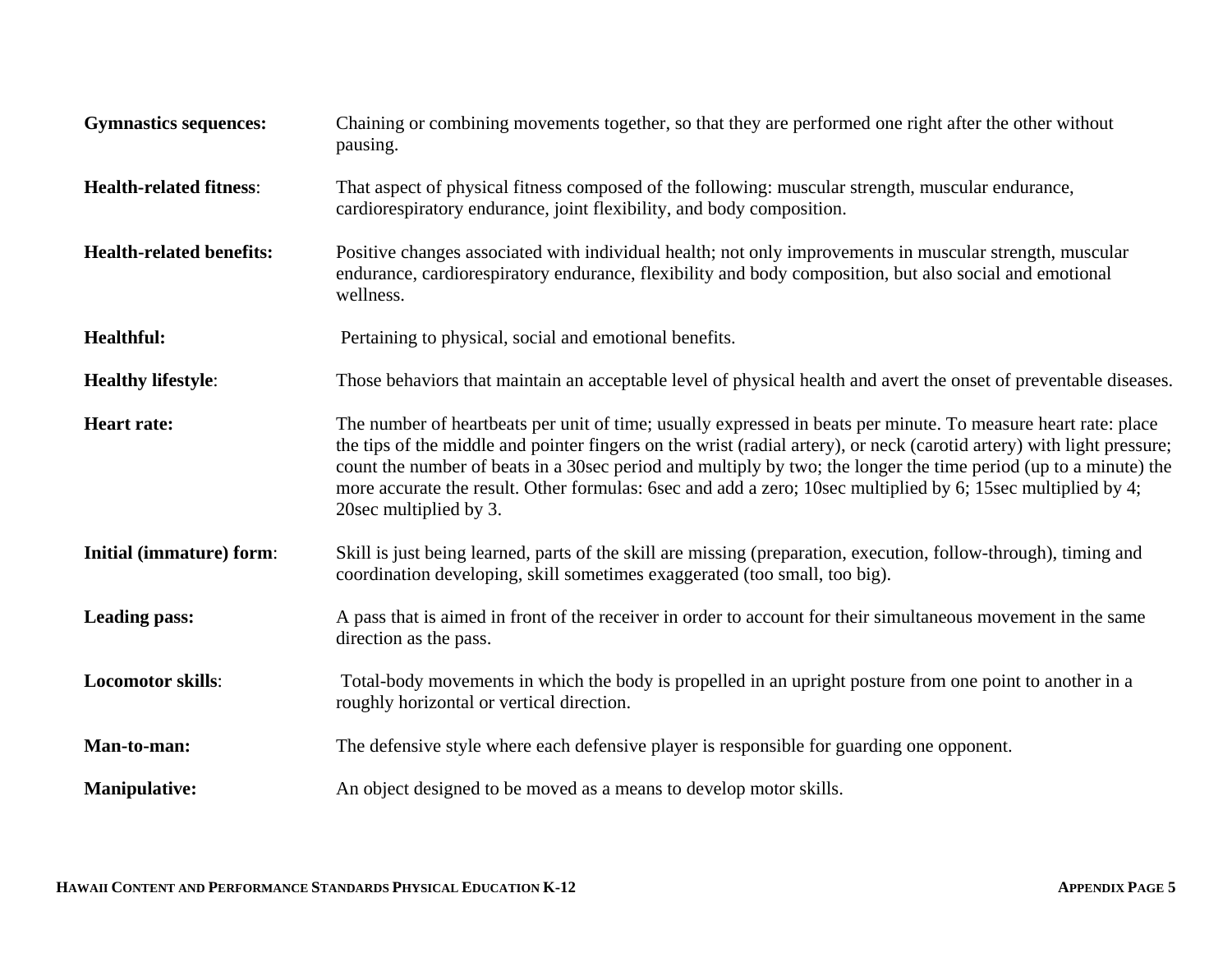| <b>Manipulative skills:</b>        | Movement skills that involve moving objects with the body.                                                                                                                                                                                                                                                  |
|------------------------------------|-------------------------------------------------------------------------------------------------------------------------------------------------------------------------------------------------------------------------------------------------------------------------------------------------------------|
|                                    | Gross motor manipulation – movement skills that involve imparting force, using one or more large muscle<br>groups, to objects and receiving force from objects, as in throwing, catching, kicking, and volleying activities.                                                                                |
|                                    | Fine motor manipulation – movement skills that involve imparting force, using one or more small muscle<br>groups, to objects and/or receiving force from objects, as in playing the violin, playing darts, or writing a letter.                                                                             |
| <b>Mature (proper) form:</b>       | All parts of the skill are present and rhythmically coordinated, accuracy and force can be controlled.                                                                                                                                                                                                      |
| <b>Minimally organized:</b>        | Refers to activities that function within a small degree of formal structure and/or direction.                                                                                                                                                                                                              |
| <b>Moderate physical activity:</b> | Generally, a level of effort in which a person should experience some increase in breathing or heart rate.                                                                                                                                                                                                  |
| <b>Modified games:</b>             | Activities or games which are adapted, adjusted or amended from their traditional structure with consideration<br>for developmental appropriateness.                                                                                                                                                        |
| <b>Motor skill:</b>                | Is a series of movements performed with accuracy and precision; movements can be either fundamental or<br>specialized.                                                                                                                                                                                      |
| <b>Movement concepts:</b>          | The special language of movement –                                                                                                                                                                                                                                                                          |
|                                    | <i>Body awareness</i> – a sense of what the body can do<br>$\bullet$<br>Space awareness - knowledge of where the body can move<br>$\bullet$<br><i>Effort awareness</i> – knowing how the body can move<br><i>Relationship awareness</i> – a sense of with whom and with what the body can move<br>$\bullet$ |
| <b>Movement forms:</b>             | The act of the body changing place or position that encompasses motor skills and movement patterns.                                                                                                                                                                                                         |
| <b>Movement pattern:</b>           | An organized series of related movements that involve the performance of an isolated movement that by itself is<br>too restricted to be classified as a fundamental or specialized movement skill.                                                                                                          |
| <b>Movement principles:</b>        | Those concepts related to biomechanics, strength training, fitness, etc.                                                                                                                                                                                                                                    |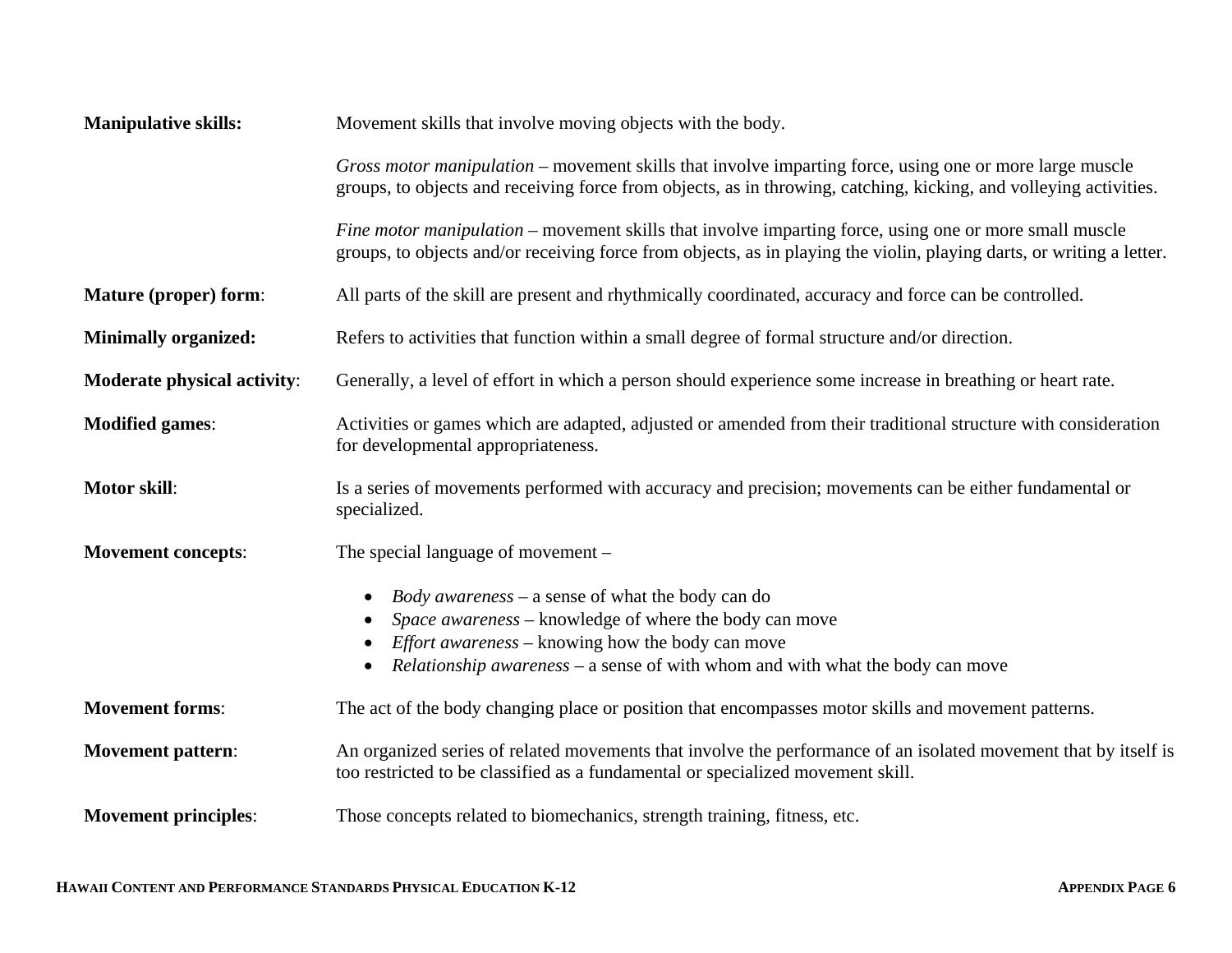| <b>Movement strategies:</b>       | Plans which involve changing the body's place or position to achieve a particular goal.                                                                                                                                                                                                                    |
|-----------------------------------|------------------------------------------------------------------------------------------------------------------------------------------------------------------------------------------------------------------------------------------------------------------------------------------------------------|
| <b>Movement tactic:</b>           | The why and when of using particular movement skill in a modified game or activity.                                                                                                                                                                                                                        |
| <b>Muscular endurance:</b>        | A health-related component of physical fitness that relates to the ability of a muscle to continue to perform<br>without fatigue.                                                                                                                                                                          |
| <b>Muscular strength:</b>         | A health-related component of physical fitness that relates to the ability of the muscle to exert force.                                                                                                                                                                                                   |
| <b>Non-locomotor skills:</b>      | Sometimes called "axial movements," these are stability skills in which the axis of the body revolves around a<br>fixed point, and include movements such as bending, stretching, twisting, turning, reaching, lifting, and falling;<br>movements that do not cause the physical displacement of the body. |
| Non-structured:<br><b>Novice:</b> | Refers to activities that lack structure or organization and are not formally regulated.<br>Students achieving at the novice level indicate a need for extensive support or; they have provided little or no<br>evidence in meeting the Physical Education Hawaii Content and Performance Standards III.   |
| <b>Offensive strategies:</b>      | Plans which involve changing the body's place or position in order to score or achieve an intended goal.                                                                                                                                                                                                   |
| <b>Personal space:</b>            | The immediate area in all directions around one's body at its furthest possible span.                                                                                                                                                                                                                      |
| <b>Physical activity:</b>         | Bodily movement that is produced by the contraction of skeletal muscle and which substantially increases<br>energy expenditure.                                                                                                                                                                            |
| <b>Physical fitness:</b>          | A measure of a person's ability to perform physical activities that require endurance, strength, or flexibility and<br>is determined by a combination of regular activity and genetically inherited ability.                                                                                               |
| <b>Physiological indicators:</b>  | Physical characteristics that result from participation in physical activity (e.g. perspiration, body warmth,<br>increased heart rate, heavy breathing, etc.).                                                                                                                                             |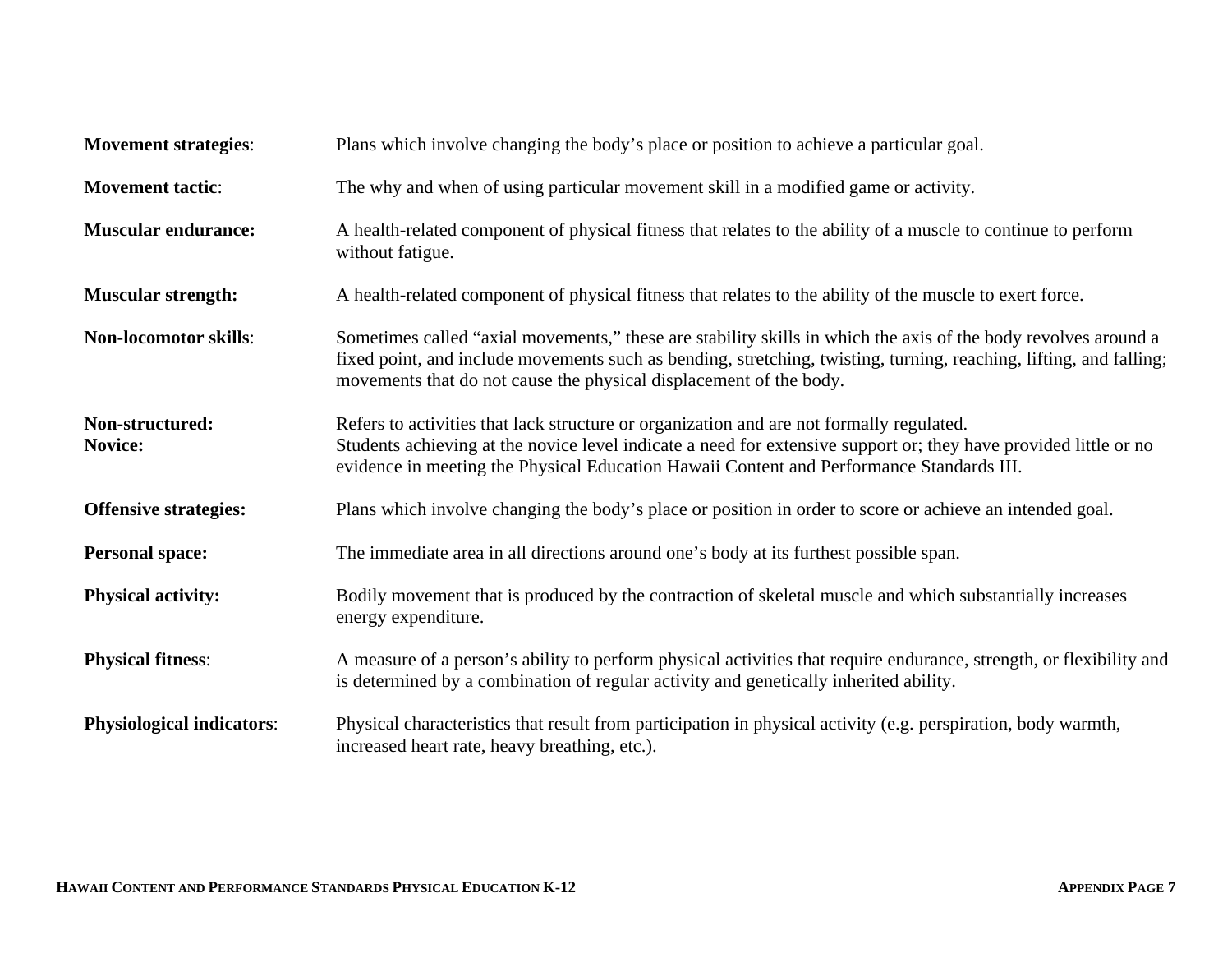| <b>Principles of training</b><br>and conditioning: | Guidelines to follow to obtain the maximum benefits from an exercise plan.<br>$FIT$ principle $-$<br>i. $F$ – frequency; at least three times per week<br>ii. I – intensity; you must maintain your heart in your target heart rate zone for the required amount of time<br>iii. $T$ – time; dependant on fitness level of individual, 12-60min of continuous aerobic activity<br>iv. $T - type$ ; activities that use the whole body or larger muscle groups<br>Principle of overload – a muscle must do more work then it is accustomed to doing by either increasing the load |
|----------------------------------------------------|----------------------------------------------------------------------------------------------------------------------------------------------------------------------------------------------------------------------------------------------------------------------------------------------------------------------------------------------------------------------------------------------------------------------------------------------------------------------------------------------------------------------------------------------------------------------------------|
|                                                    | or decreasing the time in which the same amount of work is done in order to enhance strength and endurance.<br><i>Principle of progression</i> – improvement in strength and/or endurance increases over time in response to the<br>individual's threshold of training and target zone.                                                                                                                                                                                                                                                                                          |
|                                                    | Principle of specificity – a muscle that is overloaded in terms of increased work or decreased time for the same<br>load will increase in strength and/or endurance specific to the muscles worked.                                                                                                                                                                                                                                                                                                                                                                              |
| <b>Partially proficient:</b>                       | Students achieving at the partially proficient level indicate a partial understanding or display of the knowledge<br>and/or skills included in the Physical Education Hawaii Content and Performance Standards III. Students<br>achieving at this level are approaching proficiency but have not yet achieved it.                                                                                                                                                                                                                                                                |
| <b>Personal fitness plan:</b>                      | A goal-oriented plan that targets total, overall fitness achieved by maintaining acceptable levels of physical<br>activity, a healthy eating plan, and avoiding harmful substances.                                                                                                                                                                                                                                                                                                                                                                                              |
| <b>Proficient:</b>                                 | Students achieving at the proficient level indicate a solid understanding or display of the knowledge and/or<br>skills included in the Physical Education Hawaii Content and Performance Standards III. This performance<br>level meets benchmark expectations.                                                                                                                                                                                                                                                                                                                  |
| <b>Short serve:</b>                                | In volleyball, is intended to disrupt a team's desired approach angles by bringing a receiver into the intended<br>pathway of the hitter, or by serving the hitter, making them have to move into a position close to the net (front<br>court) to pass the ball.                                                                                                                                                                                                                                                                                                                 |